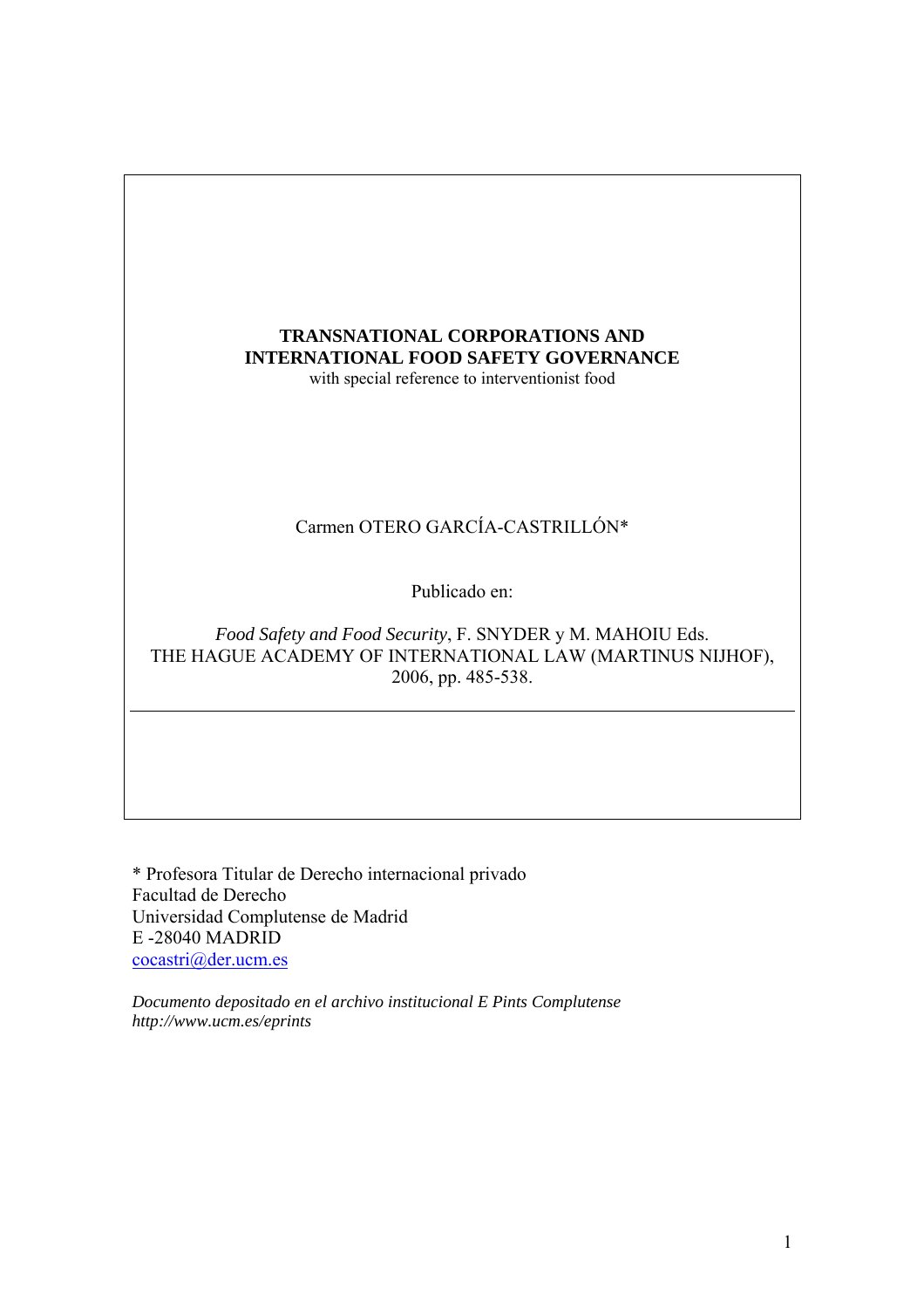with special reference to interventionist food

Carmen Otero García-Castrillón<sup>\*</sup>

# **I. INTRODUCTION**

Food industry comprises a large number of strongly interdependent operators whose activities are developed all over the world. For the sake of simplification the food business can be classified in downstream (manufacturers: agriculture and transformation) and upstream (retailers). Food companies are largely integrated (horizontally and vertically) and, therefore, get involved in both business areas. Perhaps only half a dozen of food clusters control the passage of food from soil to supper<sup>[1](#page-1-1)</sup>. Hence, a low number of Transnational corporations (TNCs) - that is, companies with establishments scattered over the territories of several States that have acquired a level of autonomy in their relations with each other - control the food business<sup>[2](#page-1-2)</sup>.

TNCs pursue their corporate strategies in the light of the law framework and these strategies are elaborated through the use of  $law<sup>3</sup>$  $law<sup>3</sup>$  $law<sup>3</sup>$ . The national laws fragmentation of the international market pose difficulties and opportunities for business, who face the patchwork of varying national laws searching for the most efficient solution in the particular competitive situation. TNCs in different sectors have benefited from the states' jurisdictional fragmentation leading to abuses which could hardly be judicially controlled<sup>[4](#page-1-4)</sup>. Critics against this situation are abundant particularly when human rights

<sup>♣</sup> Universidad Complutense. Madrid. Spain. [cocastri@der.ucm.es](mailto:cocastri@der.ucm.es). 1

<span id="page-1-1"></span><span id="page-1-0"></span><sup>&</sup>lt;sup>1</sup> "Survey of Agriculture and Technology", *The Economist*, 2000, 25 March. To illustrate the situation, Cargill's experience can be enlightening. After creating joint ventures horizontally, it started to establish partnerships with farmers' cooperatives. In every case, what might have looked like a good marketing opportunity for a small farmer-owned cooperative was an arrangement that assured Cargill a reliable supplier without increased investment. Farmers became captive suppliers to Cargill, and, therefore, effectively absorved. This practice resembles the colonial creation of dependency, serving the interests of the colonizers at the expense of the colonized. It can also be described as the recreation of feudalism. Kneen, *Invisible Gigant. Gargill and its Transnational Strategies.* Pluto Press. 2002, 194-195 and 198. The most significant agri-food TNCs are Cargill, Pepsicola, Coca Cola, Conagra, RJB Nabisco, Anheuser Bush (USA); Nestlé (Switzerland); Unilever (Netherlands); and Danone (France). Agrochemical corporations, like Monsanto and Dupont (USA); Novartis (Switzerland); Zeneca (United Kingdom) and Agroevo (Germany), do also act in the food business. On the effects of firms over agriculture see J. Chen and E.S. Adams, "Feudalism Unmodified: Discourses of Farms and Firms". Anglo-American Agricultural Law Symposium: Part 2: Theme III: Agribusiness: The way ahead. *Drake Law Review*. Vol.

<span id="page-1-2"></span><sup>45, 1997, 361-433.&</sup>lt;br><sup>2</sup> Though widely used, the term Multinational Companies (MNC) is to a certain extent disputed. F. Rigaux, "Transnational Corporations", in M. Bedjaoui Ed. *International Law: Achievements and Prospects*. Martinus Nijhoff and UNESCO. 1991, 121-122, P. Fisher, "Transnational enterprises". *Encyclopedia of Public International Law.* Vol. 8. North Holland. 1985, 515-519; R.A. Higgot, G.R.D. Underhill and A. Bieler, Eds. "Introduction". *Non State Actors and Authority in the Global System.* Routledge. London-NY. 2000, 1.

<span id="page-1-3"></span><sup>&</sup>lt;sup>3</sup> F. Snyder, "Global Economic Networks and Legal Pluralism", in G.A. Bernamm, M. Hedeger and P.L. Lindseth Eds. *Transatlantic regulatory cooperation. Legal problems and Political Prospects.* Oxford University Press. 2000, 113; and "Governing globalisation", in M. Likosky Ed. *Transnational Legal Process.* Butterworths. 2002, 93. 4

<span id="page-1-4"></span>F. Rigaux, *op. cit.* 129 says "(T)ransnational corporations have traditionally taken advantage of the fragmentation of the states' jurisdiction to built up a private transnational power-structure which has managed to keep itself beyond the reach of concurrent competing states' jurisdiction".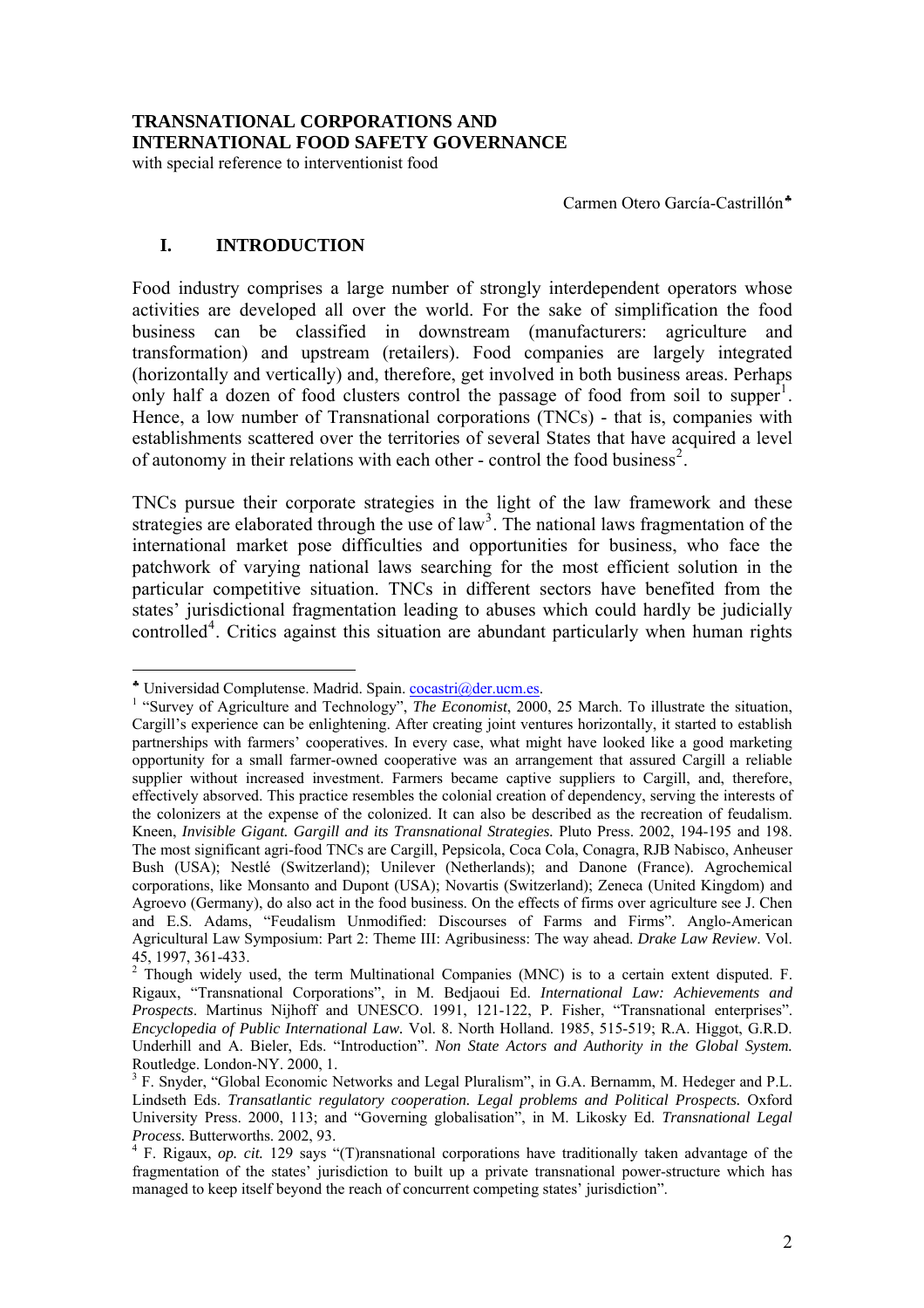are at stake<sup>[5](#page-2-0)</sup>. It has to be acknowledged that the human right to adequate food encompasses food safety<sup>[6](#page-2-1)</sup>. Beyond the possibility of prosecuting human rights violations in national and certain international *fora*, initiatives for a new paradigm in the international regulation and prosecution of TNCs behaviours are in process<sup>[7](#page-2-2)</sup>. Up to this day, however, there are no cases of TNCs violations of the human right to food related to food safety $\frac{8}{3}$  $\frac{8}{3}$  $\frac{8}{3}$ .

Though the food industry requires an harmonized food safety environment for their economic transactions, they also benefit from the regulatory differences among states. Industries may have common interest in working together to solve common problems, but they are also in competition Therefore, collective action is a solution at the level of shared structures (macro level) while individual action is pursued in particular circumstances (micro level). Individual solutions often disseminate to become standard practice leading to the birth of the *lex mercatoria*, which is construed from below, bottom-up<sup>[9](#page-2-4)</sup>. The coincidence of cooperation and competition among major private actors in the same sector at the same time is referred to as the "new competition"<sup>[10](#page-2-5)</sup>. Business collective action has always looked for its involvement in international rule making, particularly in trade related instruments. TNCs have never been shy to tell governments at any and every level, privately and publicly, what they should do. Sometimes it is dressed up in economic development terms, sometimes in humanitarian terms and often just as naked self-interest<sup>[11](#page-2-6)</sup>. Business interests are often assumed by the states and defended as national interests in international forums<sup>[12](#page-2-7)</sup>, and this has evolved

 $\overline{a}$ <sup>5</sup> Among many others, F. Rigaux, *op. cit.* 127-129.

<span id="page-2-1"></span><span id="page-2-0"></span><sup>&</sup>lt;sup>6</sup> The right to food is recognised by article 25 of the Universal Declaration of Human Rights and Article 11 of the International Covenant of Economic, Social and Cultural Rights (ICESC). States that have ratified the ICESCR are under an obligation to regulate the conduct of third parties in order to protect individuals under their jurisdiction against human rights abuses. International law puts the responsibility on the individual states to ensure that TNCs do not violate human rights through their operations in their country. USA has not ratified ICESC. Paragraph 1 of the 1996 FAO World Food Summit, <http://www.www.fao.org/wfs/final/rd-e.htm>, defined food security as the situation where "all people, at all times, have physical and economic access to sufficient, *safe* and nutritious food to meet their dietary needs and food preferences for an active and healthy life".

<span id="page-2-2"></span> $<sup>7</sup>$  See *infra*.</sup>

<span id="page-2-3"></span><sup>&</sup>lt;sup>8</sup> They have dealt with jeopardizing access to food due to environmental destruction. For example, in the Ogoni region of Nigeria, by 1995 oil had been exploited for about three decades resulting in environmental degradation to the degree that population experienced difficulties in growing sufficient food for their own consumption. Bowoto *et al.* V. Chevron Corp. *et al.* nº C 99 2056 (N.D. Cal. 2000); Wiwa v. Royal Dutch Petroleum Co. 226 F.3d 88 (2d Cir. 2000); 532 U.S. 941 (S.Ct. 2001); 2002 U.S. Dis. LEXIS 3293 (S.D.N.Y. 2002). Still pending before the U.S. courts is a class action brought by 10.000 Ecuatorian Indians against the U.S. DynCorporation for fumigating cocaine and heroine believed to be growing in the area where they live. Among other things, the fumigation caused the destruction of the crops which were their means of livehood (*Arias v. DynCorp*, nº 1:01CV01908 (D.D.C., filed September 11, 2001).

<sup>&</sup>lt;sup>9</sup> D. McBarnet, "Transnational transactions: legal work, cross-border commerce and global regulation", in

<span id="page-2-5"></span><span id="page-2-4"></span>M. Likosky Ed. *Transnational Legal Process*. Butterworths. 2002, 100-101.<br><sup>10</sup> B. Portnoy, "Alliance capitalism as industrial order; exploring new forms of interfirm competition in the globalising economy", in R.A. Higgot, G.R.D. Underhill and A. Bieler, Eds. *Non State Actors and* 

<span id="page-2-7"></span><span id="page-2-6"></span><sup>&</sup>lt;sup>11</sup> B. Kneen, *op. cit.* 9. As applied to Cargill.<br><sup>12</sup> S.K. Sell, "Structures, agents and institutions: Private corporate power and the globalisation of intellectual property rights", in R.A. Higgot, G.R.D. Underhill and A. Bieler, Eds. *Non State Actors and Authority in the Global System.* Routledge. London-NY. 2000, analyses the exemplary case of WTO TRIPs Agreement, pursued by US national industry and negotiated by the US government. It is apparent that representatives of corporations concerns are directly associated with international negotiators and that they actively defend the interest of the corporations seated in their countries. F. Rigaux, *op. cit.* 127,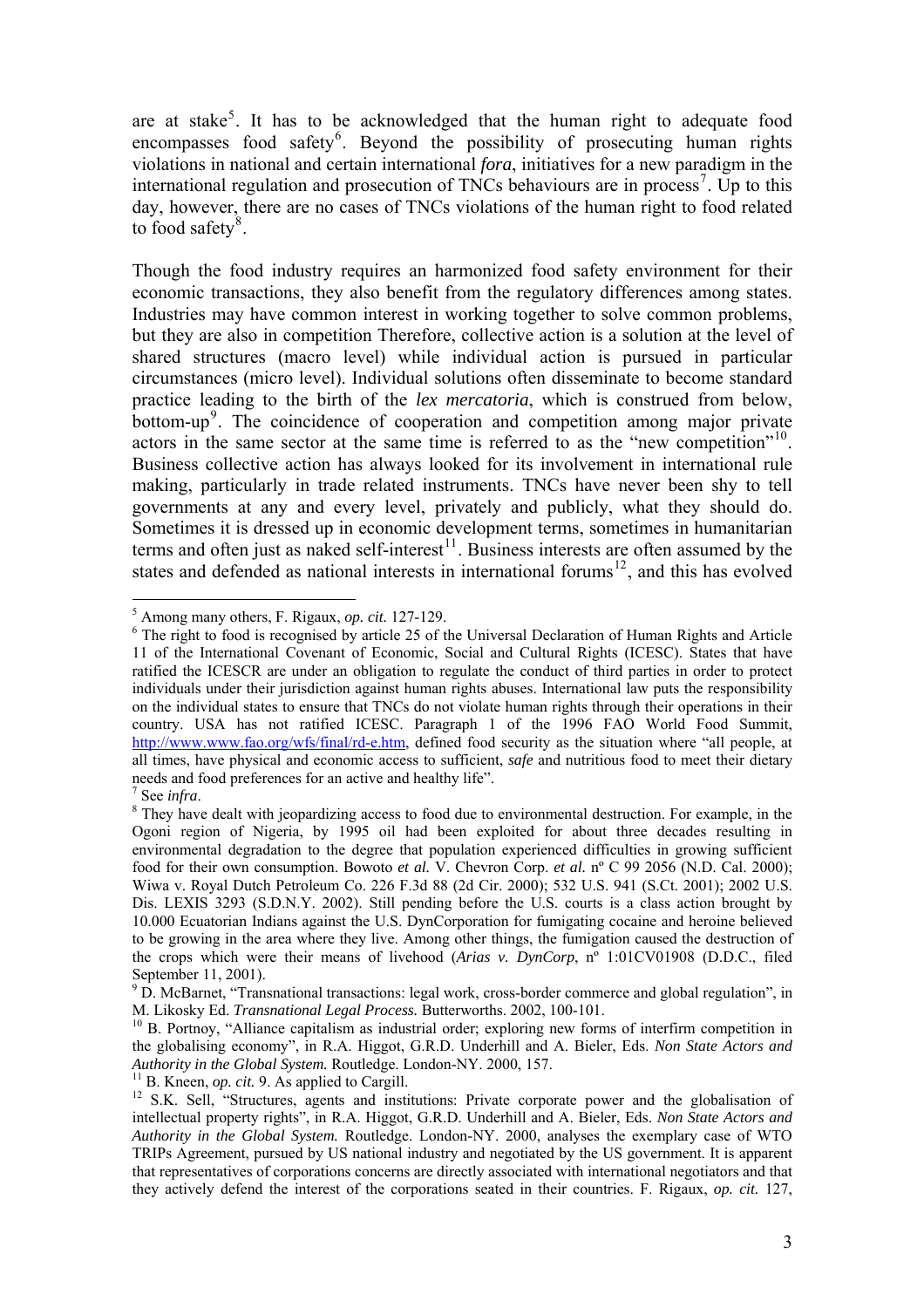to what has been called the "triangular diplomacy": a nexus of bargaining relationships between states, between states and firms and between firms<sup>[13](#page-3-0)</sup>.

Nowadays, the economic activity of the food industry is based on demand<sup>[14](#page-3-1)</sup>; and demand has adopted a comprehensive health approach. In this scenario two different and paradoxical trends have come to the forefront of the food business. On the one hand, the intervention in the food process through technology has leaded to genetically modified<sup>[15](#page-3-2)</sup> (GMs) and functional (also named nutraceuticals)<sup>[16](#page-3-3)</sup> foods, which may come within the concept of "novel foods"<sup>[17](#page-3-4)</sup>. On the other, the "non- interventionist" organic  $food<sup>18</sup>$  $food<sup>18</sup>$  $food<sup>18</sup>$  has gained adepts. Both trends are focussed on the food process from agriculture to the final product. Both do also present challenges to international food safety governance<sup>[19](#page-3-6)</sup>. However, interventionist food is in the spot light because, on the one hand, biotechnology has the greatest effect on the most heavily traded agri-food

champion.<br><sup>13</sup> B. Portnoy, *op. cit.* 168.

<span id="page-3-4"></span> $17$  Novel foods are understood as foods and foods ingredients that have not been used to a significant degree for human consumption (in the CE before 15 May 1997 – Regulation 258/97 concerning novel foods and novel foods ingredients, *JOEC* (1997) L 43/1; in the US the 1994 Dietary Supplement Health and Education Act qualifies as a new dietary ingredient those that were not marketed in the US before 1994).

<span id="page-3-5"></span><sup>18</sup> Food may be labelled as organic when it is obtained through an organic production method described in the particular regulations. It tends to include the use of renewable resources and the conservation of soil and water to enhance environmental quality. In the EC, Regulation 2092/91 on organic production of agricultural products and indications referring thereto on agricultural products and foodstuffs, as modified, -consolidated text is available CONSLEG 1991R2092-23/03/2002-. In the US, the Organic Foods Production Act of 1990 as amended in 2000, and implemented by the National Organic Programme, http://www.ams.usda.gov/nop.

<span id="page-3-6"></span><sup>19</sup> As to organic food, in United Kingdom, for example, the Food Standards Agency maintains that there are no real health advantages to organic food while the Soil Association claims that additives and chemical inputs in non-organic produce real health risks. J. Mason, "Threats to integrity pose obstacles to growth", *Financial Times*, 10 July 2002.

points that representatives of those countries should be accused of duplicity when at the political level they support the demand of TNCs while at the same time claiming that they have no power to control them and refusing to take any responsibility for their actions on the grounds that such corporations belong to a private economic sector which is independent of the State. E.M. Fox, "Global markets, national law and the regulation of business – a view from the top", in M. Likosky Ed. *Transnational Legal Process.* Butterworth, 2002, 143, points that it is often conceived that companies interests are good for national economy. But, nations should neither enforce nor withhold enforcement in the interest of a national

<span id="page-3-1"></span><span id="page-3-0"></span><sup>&</sup>lt;sup>14</sup> A different and controversial issue is the extent to which demand is truly created by consumers and corporations just try to satisfy it. D. Mayer, "Community, Business Ethics and Global Capitalism", *American Business Law Journal,* 2001, 215-260. Confirming the "demand" oriented approach of food business, it is interesting to note that in 1994 Cargill created a Specialty Plants Products department for costumers who have a particular requirements, such as what are now being referred to as IP crops that have special characteristics specified by the end user. Some of these speciality crops are being created through genetic engeneering. B. Kneen, *op. cit.* 25-26<br><sup>15</sup> Genetically modified organisms are the result of modern biotechnology, also referred as genetic

<span id="page-3-2"></span>engineering or genetic manipulation, which involves the transfer of hereditary material (DNA, RNA) from one organism to another in a way that cannot be achieved naturally. GM crops are particularly designed to resist insect damage, viral infections and to tolerate certain herbicides. An extremely controversial issue is the percentage of GM components a product has to have in order to be qualified as GM food.

<span id="page-3-3"></span><sup>&</sup>lt;sup>16</sup> These are products that provide a health benefit beyond the nutrients traditionally contained in the particular product (dietary supplements). The expression food fortification is also used for products aimed at preventing or correcting a nutritional deficiency of a population. In the US and the EC there is no legal definition for functional foods. They are in a grey regulatory area between food and drugs. However, through the labelling regulations it is determined what can and cannot be said about the health benefits of a particular food or ingredient.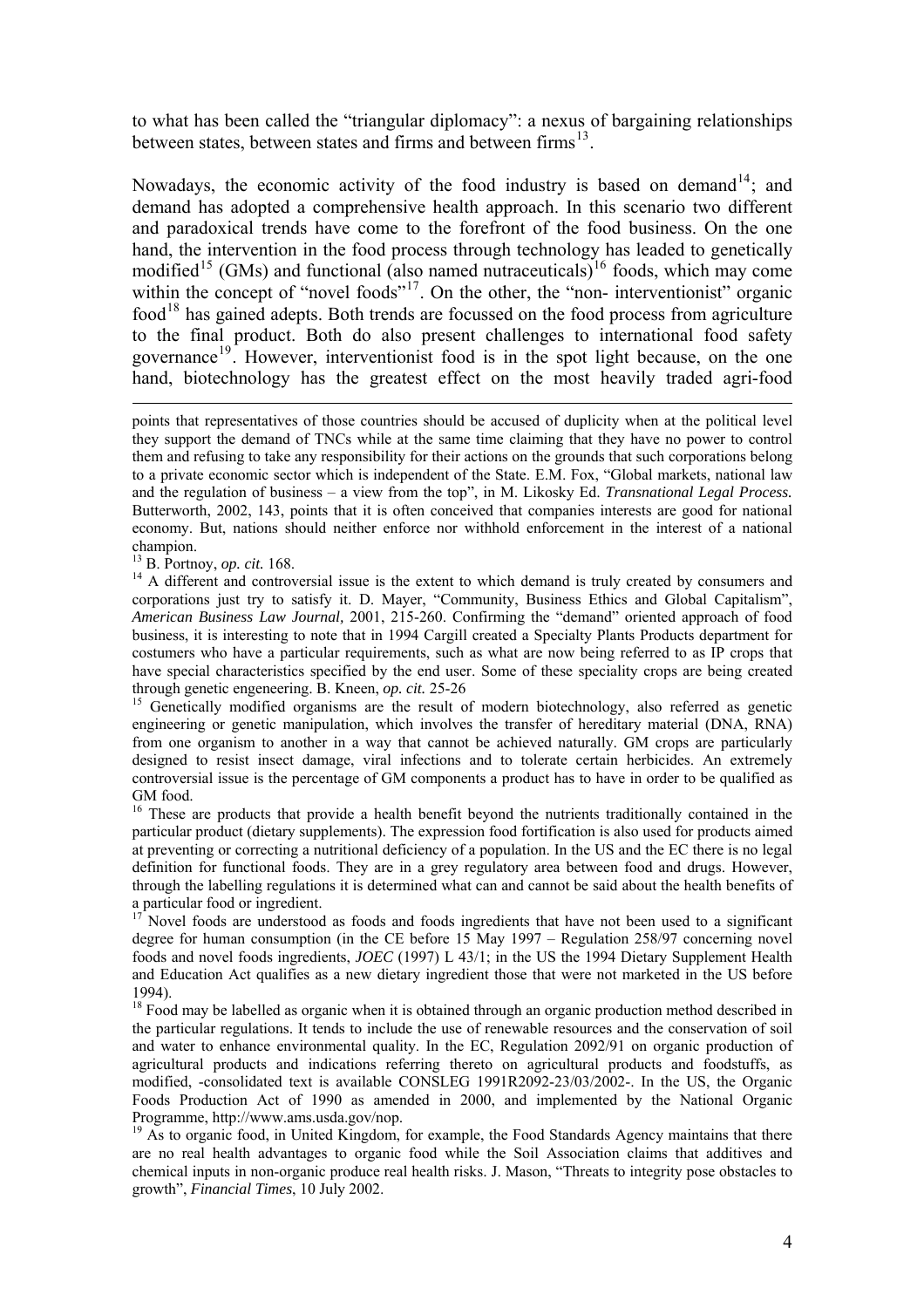commodities in the global trading system<sup>[20](#page-4-0)</sup> and, on the other, trade in nutraceuticals is progressively increasing. Therefore, interventionist food deserves special attention.

As opposed to food<sup>[21](#page-4-1)</sup>, there is not an authorised definition of food safety. However, it is well understood that the concept refers to the standards<sup>[22](#page-4-2)</sup> food has to satisfy not to harm human health<sup>[23](#page-4-3)</sup>. It is not generally understood to comprise its nutritional aspects and should not be confused with food quality<sup>[24](#page-4-4)</sup>. Strictly speaking, neither does it encompass consumers' information, which is reached through labelling<sup>[25](#page-4-5)</sup>. Together, both aspects would provide for consumer trust and satisfaction; a more complete view of consumers' food safety. As such, food safety is clearly an issue of consumer protection and an essential national public health function<sup>[26](#page-4-6)</sup>. Consumers' protection is within the field of market regulation, not of market access. Nevertheless, it has been the openness of markets and the application of new technologies to the food production and processing what has brought the subject to the international arena. Although traditionally importers tended to accept the food safety judgements of regulators from the exporting countries leading to a reciprocal adjustment, international trade on new food products has revealed the problems caused by the differences between national food safety regulatory approaches $^{27}$  $^{27}$  $^{27}$ .

Food safety is the common interest of states, international organisations, food industries and, of course, consumers. At least in principle, industries and consumers formally intervene in the making of food safety regulations at national level. In addition, disregarding their respective "weight", both have their means to influence politics

<span id="page-4-0"></span><sup>20</sup> In particular, maize (Argentina, Canada, EC, South Africa, USA), soybean (Argentina, Canada, EC -for processing only-, South Africa, USA), oilseed rape (Canada, United States), chicory (EC for breeding purposes only), squash (Canada, USA), potato (Canada, USA).

<span id="page-4-1"></span> $21$  Food means any substance, whether processed, semi-processed or raw which is intended for human consumption and includes drink, chewing gum and any substance which has been used in the manufacture, preparation or treatment of "food" but does not include cosmetics or tobacco or substances used only as drugs. *Codex Alimentarius Procedural Manual*, Definitions, section I.<br><sup>22</sup> Document approved by a recognised body that provides, for common and repeated use, rules,

<span id="page-4-2"></span>guidelines or characteristics for products or related processes and production methods. It may also include or deal exclusively with terminology, symbols, packaging, marking or labelling requirements as they apply to a product, process or production method. Adapted from Annex 1TBT.

<span id="page-4-3"></span> $^{23}$  FAO and WHO subscribe that food safety refers to all those hazards, whether chronic or acute, that may make food injurious to the health of the consumer. FAO and WHO, *Assuring Food Safety and Quality: Guidelines for the Strengthening National Food Control Systems.* 2003, 3.<br><sup>24</sup> For FAO and WHO, food quality includes other attributes that influence a product's value to the

<span id="page-4-4"></span>consumer. *Assuring Food Safety and Quality*, *op. cit*, 3. Though food quality might include safety, the close relationship of food safety with public health and, therefore, with public intervention, recommends separating food safety from more general quality issues.

<span id="page-4-5"></span>As a matter of fact, certain products whose risks for human health are known are allowed to enter in the market (fat food). Once the consumer is informed, it is up to him whether to consume the product or not. This does not obscure the fact that consumers information may be essential to protect their health by alerting persons with allergies or reactions to certain foods or food ingredients.<br><sup>26</sup> The close relationship of food safety with public health calls for public intervention since national

<span id="page-4-6"></span>constitutions establish states' responsibility for the life and physical integrity of human beings.

<span id="page-4-7"></span><sup>27</sup> With J. Braithwaite and P. Drahos, *Global Business Regulation.* Cambridge University Press. 2000, 415, it is possible to speak of a "renationalization" of agri-food safety regulation. For the purpose of this study, and despite the absence of a total unification of community law in the field of food safety, European community regulation can be included within the "national" law category since it is deemed to be applied in a territory which is taken as a unit.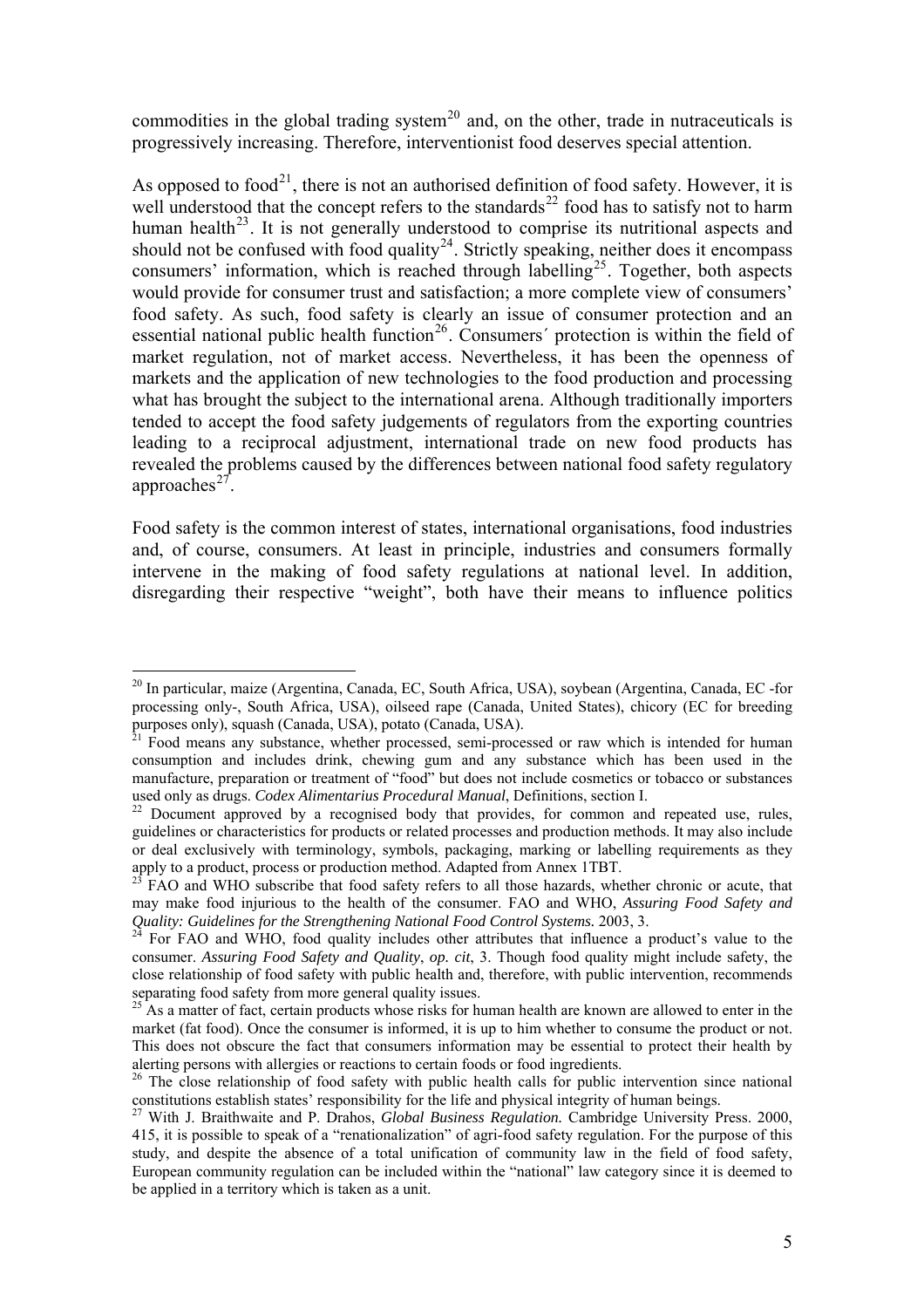internationally through different *vias*: while industries have the finance and the technology, consumers have what has been called "civil regulation"<sup>[28](#page-5-0)</sup>.

It is not the aim of this project to enter into the socio-political debate about the TNCs power and its implications for sovereignty or the shrinking state phenomenon<sup>[29](#page-5-1)</sup> in the food safety field. Nevertheless, from a "constitutional" perspective, it might be worth noting that those debates do not impinge on global governance approaches based on international democratisation<sup>[30](#page-5-2)</sup> and the so-called "new multilateralism"<sup>[31](#page-5-3)</sup>. As Petersmann says, the focus on "positive integration law" requires promoting participatory politics<sup>[32](#page-5-4)</sup>. This paper aims to address, from a legal perspective, the involvement of TNCs in international food safety harmonization governance and the efforts to increase their international accountability considering interventionist food. Therefore, both the development of legal norms and the structures to enforce them should be taken into consideration. However, the necessary departing point must be that TNCs are not full subjects of international  $law^{33}$  $law^{33}$  $law^{33}$ . To be so the concerted volition of states would have to concur and, at this point, that can hardly be envisaged. For the time being, they are legal agents subject to the prescribing and enforcing jurisdiction of states and, beyond the controversial issue of the self executing nature of certain treaty obligations, they are legally bound by the rules of international law only when these are mediated by a state legal order.

This paper is structured in two major parts dealing respectively with the regulation and the implementation of food safety standards. The first part presents food safety regulatory framework (part II). Although this framework can be qualified as legally pluralist (II.A), it is possible to identify common features (II.B) in the variety of participants, structures and instruments involved. The case is illustrated through a review of particular regulations with special attention to interventionist food (II.C). The

<span id="page-5-0"></span><sup>&</sup>lt;sup>28</sup> P. Newell and D. Glover, "Business and Biotechnology: Regulation and the Politics of Influence". *Institute of Development Studies*. Globalisation and Poverty, 26, use the term to denote actions taken by civil society actors that have the intention or effect of restraining, regulating or resisting the actions of private actors that are thought to be beyond the state control. These include public resistance, confronting public regulation, acting as watchdogs for effective monitoring and enforcement of regulations, and litigation.

<span id="page-5-1"></span><sup>29</sup> L. Peral Fernández, *Paradojas de la no-globalización*. Lengua de trapo, Madrid, 2003, 44, points that "(T)he reality is that there where the State exists, it is emptying its content while developing deregulation, thus no-one appears as the guarantor of the rights and no-one is economically responsible of its continuous violations".

<span id="page-5-2"></span><sup>&</sup>lt;sup>30</sup> E.U. Petersmann, "Constitutionalism and WTO Law: From a State Centered Approach towards a Human Rights Approach in International Economic Law", in D.L.M. Kennedy and J.D. Southwick Eds. *The Political Economy of International Trade Law: Essays in honour of Robert E. Hudec.* Cambridge University Press, 2002, 67, "WTO guarantees of freedom and non-discrimination should be interpreted as constituting rights and obligations nor only for governments, but also for their citizens".

<span id="page-5-3"></span><sup>31</sup> R.A Higgot, *op. cit.* 4. Instead of the mere interaction of states, attempt to a socio-political reconstitution on a global scale building a system of global governance from the bottom up.<br><sup>32</sup> E.U. Petersmann, *op. cit.* 68.

<span id="page-5-5"></span><span id="page-5-4"></span><sup>&</sup>lt;sup>33</sup> TNCs have some international rights (mainly in the foreign investment field); their international duties may be deduced from instruments directed at States (horizontal effects) and certain international instruments give companies standing before dispute settlement institutions (Iran-USA Claims Tribunal; the European Court of Human Rights). In any case, the "formal" issue of international legal personality of TNC is under discussion. For some, the concept of legal personality becomes an intellectual prison, and the whole notion of subjects and objects has no credible reality and no functional purpose in present international law. N. Jägers, "The Legal Status of the Multinational Corporation Under International Law", in M.K. Addo, Ed. *Human Rights Standards and the Responsibility of Transnational Corporations*. Kluwer, 1999, 264-267.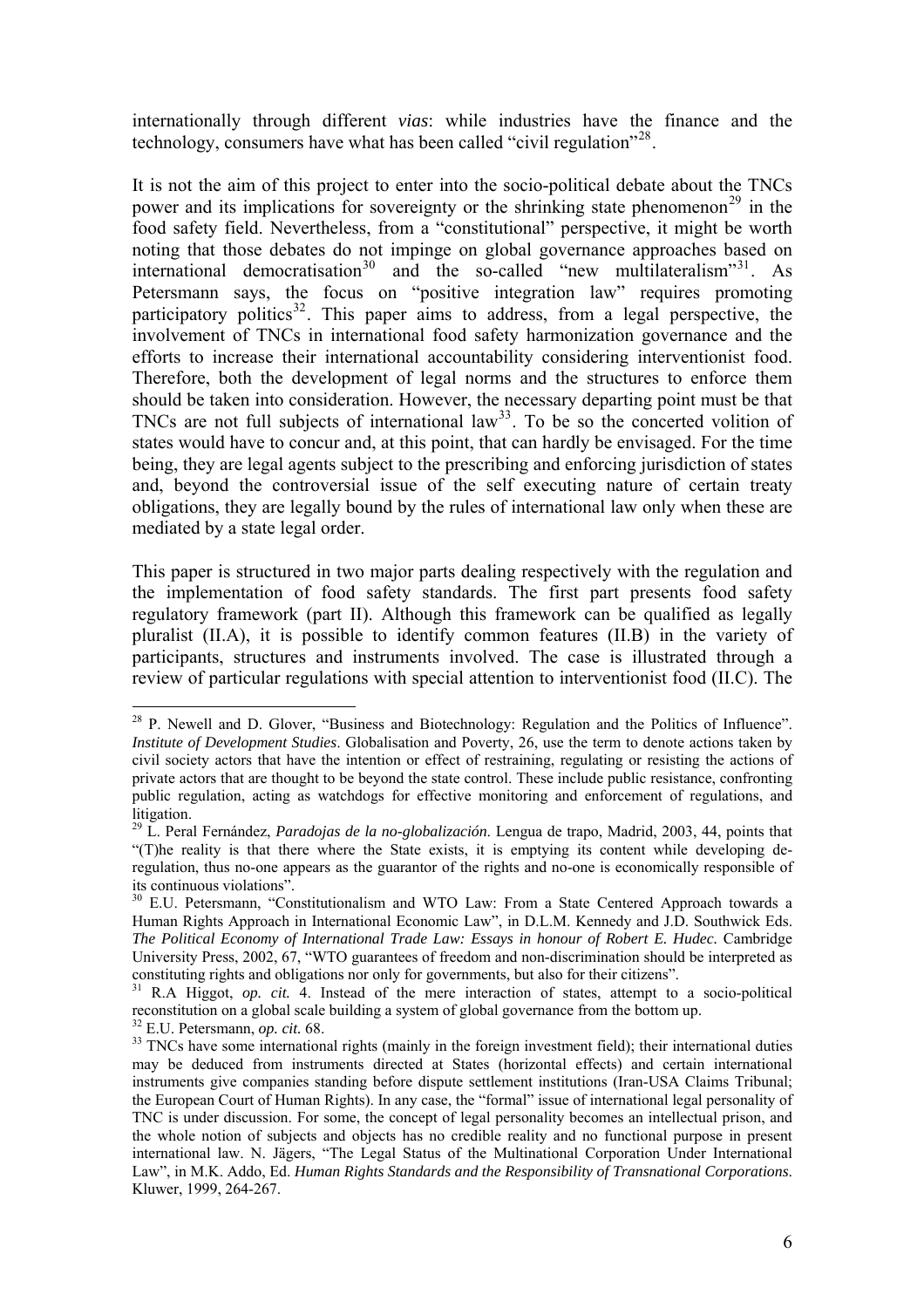second part reflects on the different mechanisms for controlling food safety standards implementation (part III). In this regard, attention is drawn to the absence of international control (III.A), national public action (III.B), self-enforcement (III.C) and private dispute resolution (III.D). The paper closes with summary final conclusions.

# **II. INTERNATIONAL REGULATION OF SAFETY STANDARDS AND CERTIFICATION SCHEMES**

Food safety rules are based on the determination of the standard levels food products have to satisfy in order to enter the market. The determination of those standards imply dealing with risks and its causes; that is, hazards. In a general meaning, risk is defined as future possible negative consequences of present choices and events<sup>[34](#page-6-0)</sup>. As applied to food, hazard is understood as a biological, chemical or physical agent in, or condition of, food with the potential to cause an adverse health effect<sup>[35](#page-6-1)</sup>. Together with the standards, food safety rules incorporate certification schemes to verify and guarantee that the products satisfy the required standards. Regarding nutraceuticals and, particularly, GM foods, the potential negative health effects are related to allergic reactions and antibiotic resistance.

For TNCs, food safety regulation serves the purpose of creating predictability. It provides with a legal playing field which determines the scope of their responsibilities. Not only are food safety issues growing in complexity, but the increased international food trade reveals the problems posed by normative fragmentation. International regulation brings order to commercial interaction and lowers transaction costs by reducing barriers to trade. Since international standards will simplify and expand world trade, TNCs search for certain level of harmonisation in an international environment of open markets. Establishing international standards rises the issue of the degree of harmonisation. In the case of food, the fact that the human body is essentially equal in all parts of the world cannot obscure the important food-cultural differences among populations<sup>[36](#page-6-2)</sup>. TNCs themselves are well aware of the different impact that various cultures may have in their business. This impact is not only unavoidable, but also convenient for stimulating competition. Therefore, it is necessary to reconciliate demands for unrestricted international trade with increasing national and local demands for more autonomy in assessing and regulating the risks of this trade.

International harmonization of food safety has been in the states, international organisations and business agendas for quite some time, and interventionist food is taking much of their efforts lately. Parallel to the multiple initiatives of different international governmental organizations (IGOs), the industry has also developed self regulatory strategies collectively, through their own non governmental organizations (INGOs), as well as individually. Many times governments promote these private regulatory strategies. In addition, states are encouraged to negotiate in order to reach mutual recognition agreements which would facilitate international trade. In the international food safety field, the existence and activities of IGOs, business INGOs,

<span id="page-6-0"></span><sup>&</sup>lt;sup>34</sup> For the purposes of the Codex Alimentarius, risk is defined as a function of the probability of an adverse health effect and the severity of that effect, consequential to a hazard(s) in food. *Codex* 

<span id="page-6-2"></span><span id="page-6-1"></span><sup>&</sup>lt;sup>35</sup> Codex Alimentarius Procedural Manual, Definitions.<br><sup>36</sup> M.A. Echols, *Food Safety and the WTO. The interplay of culture, science and technology. Kluwer.* 2001, 17.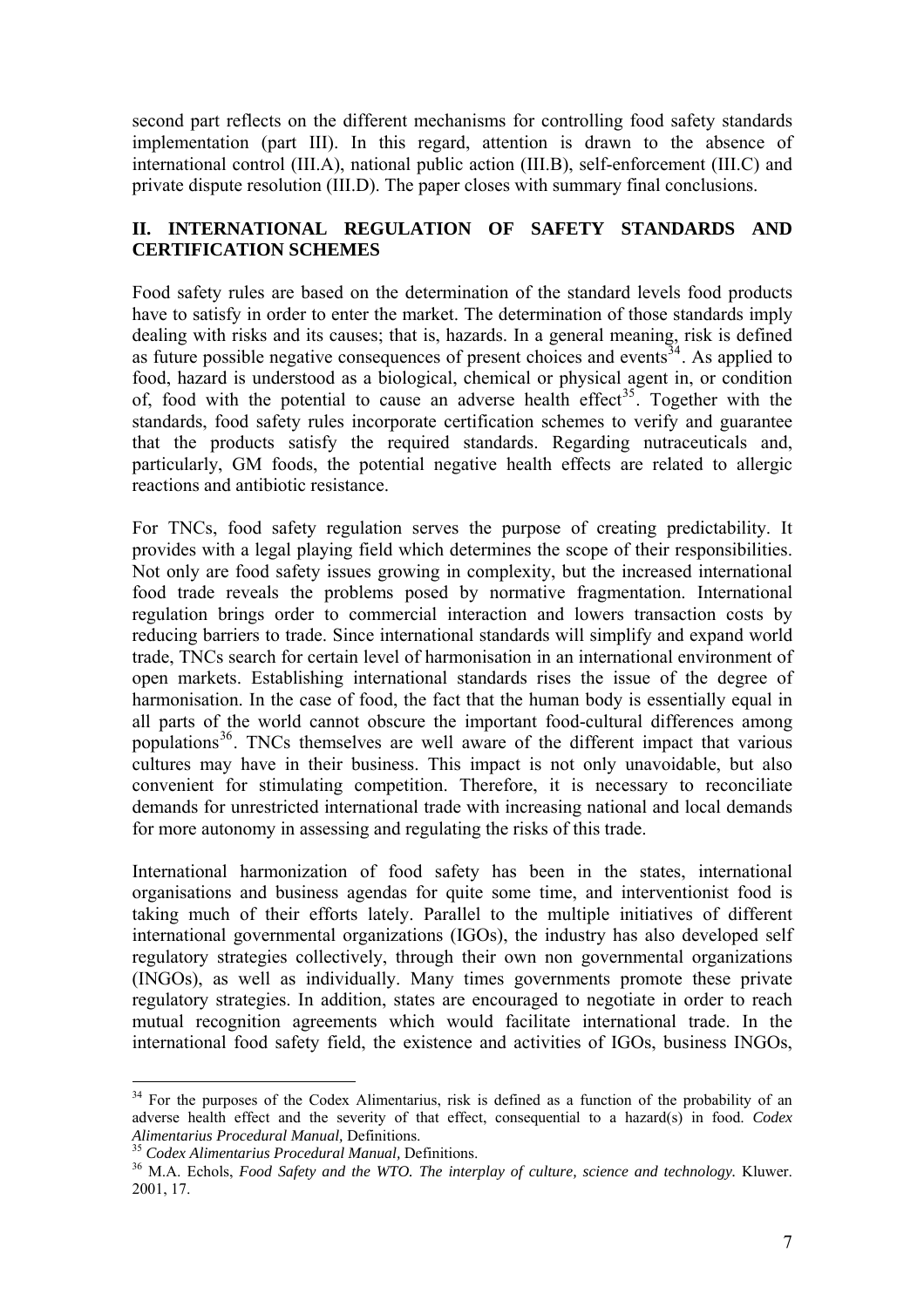TNCs on their own and of governments looking for mutual recognition agreements, through public and private, hard and soft, law may well respond to a legally pluralist framework. However, this varied international action enjoys salient common features. The particular regulations on interventionist food provide a clear example. The involvement of TNCs in food safety regulation governance can be followed along the way.

## A. LEGAL PLURALISM

The concept of legal pluralism refers to a variety of institutions, norms and dispute resolution processes, and the relationships established among them. The rules include public and private international and national regulation; hard and soft law<sup>[37](#page-7-0)</sup>, and even what has been called micro-law; that is, the way individuals in the liberal state provide order in their lives<sup>[38](#page-7-1)</sup>. Presently, food safety regulation responds to a plural methodological framework, and can be qualified as legally pluralist.

In the food safety field, an area where there are fundamental policy issues that should be decided by public authorities, "national deregulation" is definitively not an option<sup>[39](#page-7-2)</sup>. In this regard, international trade has not in any way stimulated a regulatory race to the bottom. On the contrary, it has contributed to harmonize national food safety standards up more than down<sup>[40](#page-7-3)</sup>. Nevertheless, the so-called "California effect"<sup>[41](#page-7-4)</sup> has not been achieved in the most controversial food safety issues  $42$ .

Traditionally, most systems for regulating food safety were based on clear and predictable legal definitions of unsafe food, enforcement programmes to remove such food from the market, and the application of sanctions. This national and public centered regulatory approach was reactive, unable to anticipate and, therefore, lacked the flexibility required particularly by the rapid changes in technologies applied to food. The international harmonization of food safety regulation needs to be clear and predictable but also flexible. Moreover, it has to realize that food safety cannot be fully achieved without the cooperation and active participation of all stakeholders; farmers, industry and consumers. Therefore, supported by private and international initiatives,

<span id="page-7-0"></span> $\overline{a}$ <sup>37</sup> F. Snyder, *op. cit.* (2000) 105-107; *op. cit.* (2002) 71-72. The concept of legal pluralism refers to a distinct regime for governing legal economic networks. They are less a structure of multilevel governance than a conjunction of distinctive institutional and normative sites for the production, implementation and sanctioning of rules.

<span id="page-7-1"></span><sup>38</sup> M.W. Reisman, *Law in Brief Encounters*. Yale University Press. 1999, 17-18. Although micro-law takes place in the private sphere, it has to be acknowledged that the boundary between the public and the private sphere in liberal systems is moveable; it shifts according to the objectives and policies of the community.

<span id="page-7-2"></span><sup>&</sup>lt;sup>39</sup> Deregulation can be understood as the removal of government regulation and control. However, as B. Kneen, *op. cit.* x, points, TNCs have and will continue to shape the agricultural policy in as many countries and regions as they can while the public's role in this policy is confined to that of passive consumer.<br><sup>40</sup> J. Braithwaite and P. Drahos, *op. cit.* 411.

<span id="page-7-4"></span><span id="page-7-3"></span><sup>&</sup>lt;sup>41</sup> A "California effect" takes place when a country (or coalition of countries) exports its own more stringent standards to, or imposes them upon, one or more of its trading partners through the use of market access. For example, a country may ban or threaten to ban imports of products that do not conform to certain standards. If, in reaction, that country's trading partners raise their regulatory standards in order to remain able to export their products, a California effect has taken place. S. Princen, *EU Regulation and Transatlantic Trade.* Kluwer. 2002, 2.<br><sup>42</sup> S. Princen, *op. cit.* 183-185; regarding the growth hormones in meat production, and 256-259;

<span id="page-7-5"></span>regarding GMOs.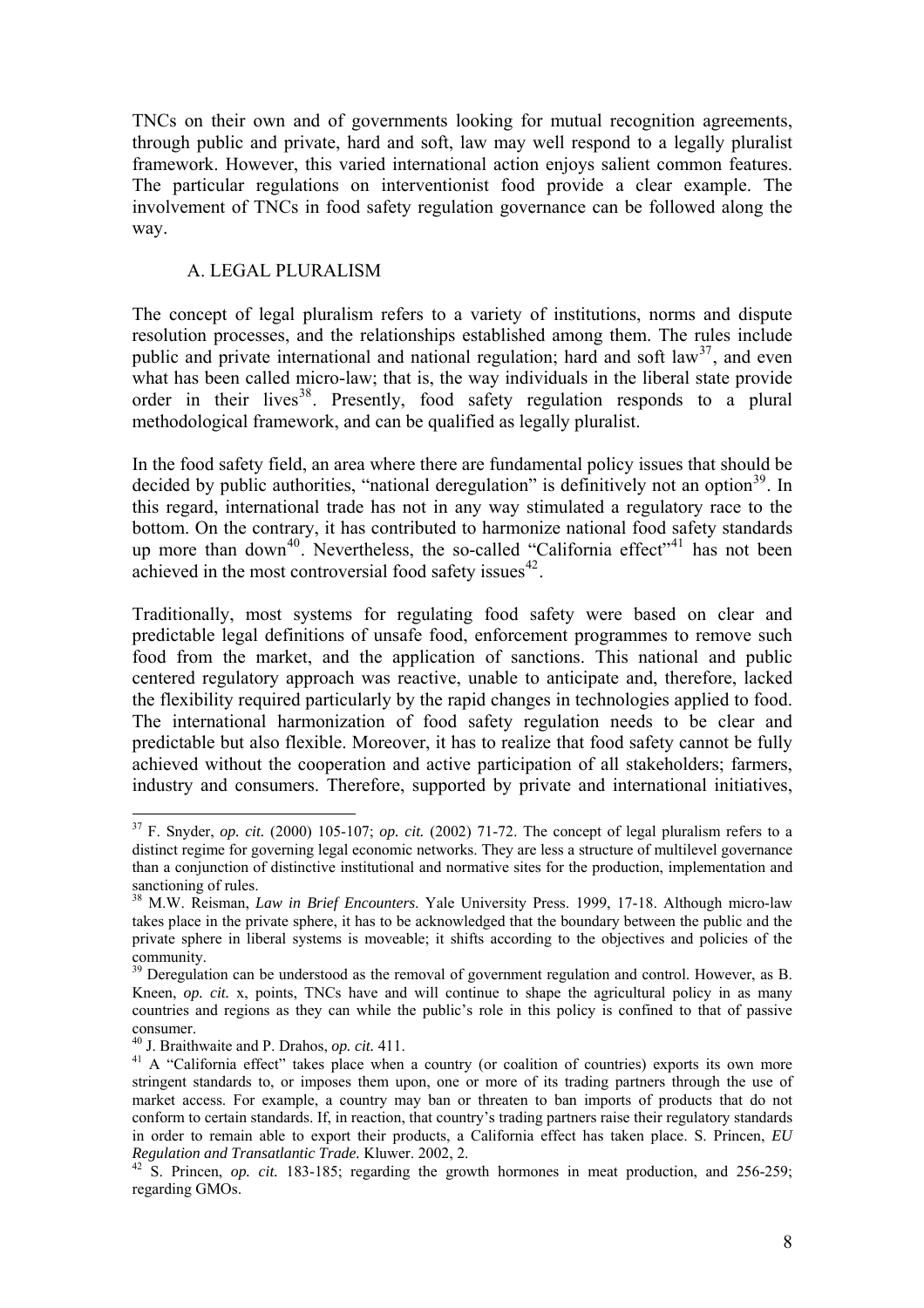the introduction of national preventive regulatory approaches have resulted in industry taking greater responsibility for, and control of, food safety risks. The Hazard Analysis Critical Control Point System (HACCP) is paradigmatic in this regard. The HACCP consists in establishing control along the food chain at different Critical Control Points (CCP) – a step in the process at which control is essential to prevent or eliminate a food safety hazard or reduce it to an acceptable level -. It emphasises in-process diagnosis, control and documentation rather than end-product testing $43$ .

International public and self-regulation should assume their respective roles and interact with each other. A mandatory regulatory approach has to be integrated with the promotion of voluntary compliance. The balance could well be found in an adequate combination of rules which are formal and informal, imposed and negotiated, prescriptive and discretionary in their mode of implementation, evolving over time and rigorously specified from the beginning, they may be interpreted and developed through case law, they may depend on the efforts and actions of professional bodies or standard setting bodies and national regulatory agencies for their implementation. This implies a complex international regulatory strategy which combine the available instruments in the most adequate way to reach food safety objectives<sup>[44](#page-8-1)</sup>. Moreover, the consequences of consumers' micro-law cannot be disregarded. However, it cannot be forgotten that, ultimately, the primary means for the implementation and enforcement of food safety regulation resides in national systems<sup>[45](#page-8-2)</sup>.

Then, the issues are, firstly, establishing at what levels public and private international regulation should take place; and, secondly, providing for their coordination, which calls for some kind of subsidiarity<sup>[46](#page-8-3)</sup>. The coordination of regulation and sites requires good governance. Food safety good governance may well be related to the legal philosophy movement of law proceduralization ("procéduralisation du Droit"). This involves the law stepping back from creating formal substantive norms and concentrating instead on providing the framework for decision making by ensuring that the best possible forum of interested parties can be convened to arrive at the eventual substantive norm<sup>[47](#page-8-4)</sup>. This perfectly corresponds to a holistic approach towards food safety.

### 1. International Governmental Organizations

<span id="page-8-0"></span><sup>&</sup>lt;sup>43</sup> The HACCP model in food regulation was originally developed by NASA hazard analysis to ensure the safety of food for their astronauts. The US firm Pillsbury took the model into the food industry in the 1960s. J. Braithwaite and P. Drahos, *op. cit.* 415. Its principles have been formalised by the CAC Committee on Food Hygiene, see *infra*, and provide a systematic structure to the identification and control of foodborne hazards. It is appealing to governments who want to cut their inspection function to simply audit documentation of in-process controls. Of course, the role of consumers cannot be denied.

<span id="page-8-1"></span><sup>&</sup>lt;sup>44</sup> D. Matthews and J.F. Pickering, "Business Strategy and Evolving Rules in the Single European Market"; in R.A. Higgot, G.R.D. Underhill and A. Bieler, Eds. *Non State Actors and Authority in the* 

<span id="page-8-3"></span><span id="page-8-2"></span><sup>&</sup>lt;sup>45</sup> See *infra*.<br><sup>46</sup> In this sense, E.M. Fox, *op. cit.* 134, uses the expression "world economic federalism" in view of the objectives to promote efficiency of regulation for the broader community and to serve the values and choices of the local community.

<span id="page-8-4"></span> $47$  This is in line with the theory of "reflexive law" (which relies on procedural norms that regulate processes, organisation and the distribution of rights and competences, and contains both normative evaluations and strategic considerations) developed by the sociologist G. Teubner, which, in addition, must consider the value of public participation in the regulatory process. S.E. Gaines and C. Kimber, "Redirecting self-regulation". *Journal of Environmental Law*. Vol. 13 nº 2, 2001, 158.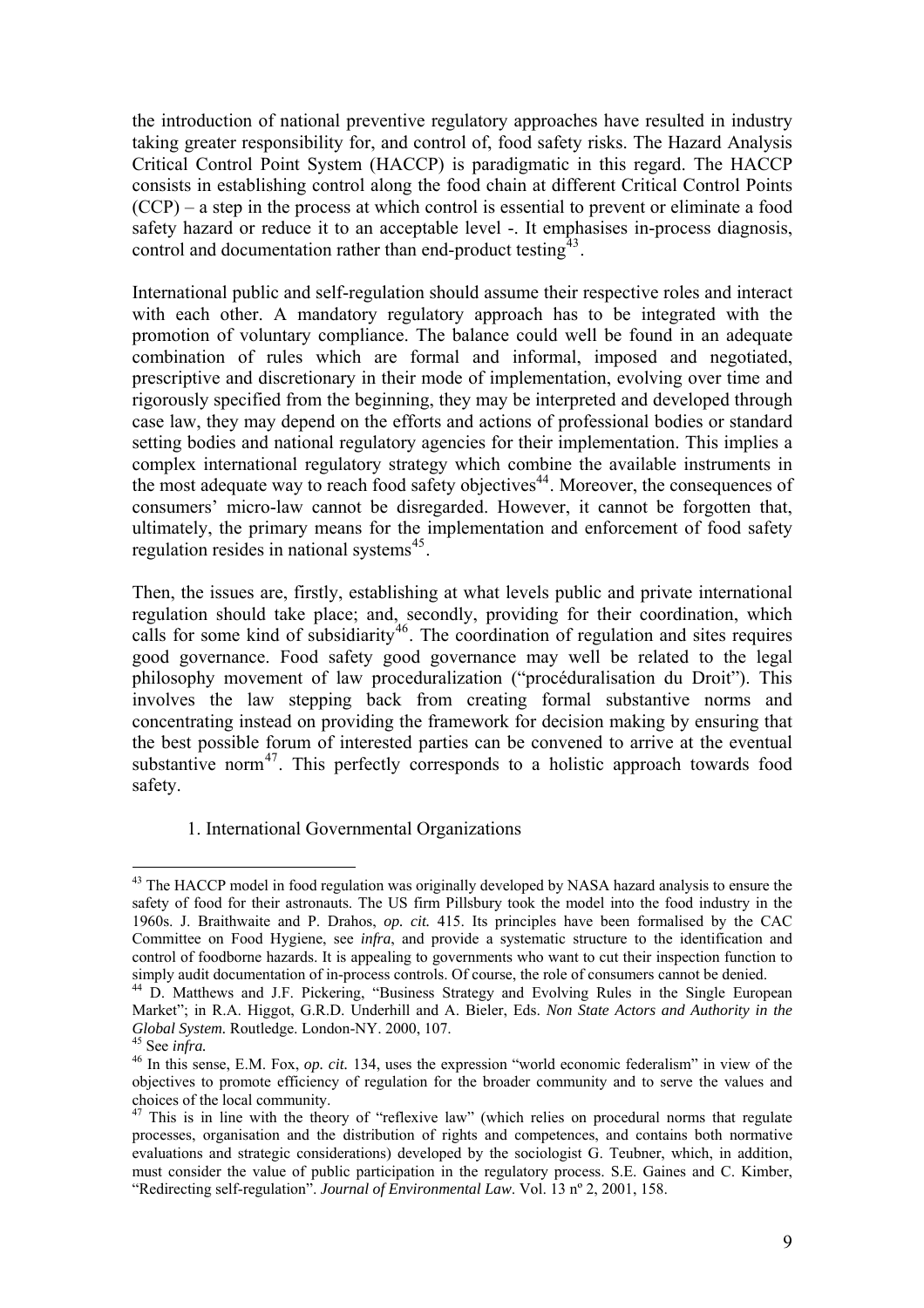Relevant IGOs involved in food safety issues include the World Health Organization  $(WHO)^{48}$  $(WHO)^{48}$  $(WHO)^{48}$ , the Food and Agriculture Organization (FAO)<sup>[49](#page-9-1)</sup>, and the Organization for Economic Cooperation and Development  $(OECD)$ <sup>[50](#page-9-2)</sup>. These IGOs contribute to harmonizing international food safety regulatory requirements, standards and policies. The OECD has also intervened in the regulation of TNCs behaviour.

Regarding the establishment of common standards and certification schemes the FAO/WHO Codex Alimentarius Commission  $(CAC)^{51}$  $(CAC)^{51}$  $(CAC)^{51}$  for food, the International Office for Epitozootics  $(IOE)^{52}$  $(IOE)^{52}$  $(IOE)^{52}$  for animals, and the FAO's International Plant Protection Convention (IPPC)<sup>[53](#page-9-5)</sup> for plants, are the most significant institutions<sup>[54](#page-9-6)</sup>. Beyond the aim of setting food safety standards, these institutions intend to facilitate international trade.

Among the standards' setting organizations, the CAC predominance is undeniable. The CAC is a United Nations (UN) food standards body run jointly by the FAO and WHO. It was established in 1963. CAC work is organised through committees, where specific issues are discussed, and regional committees with coordinating functions<sup>[55](#page-9-7)</sup>. Ad Hoc committees can also be appointed. Regarding interventionist food, there is a committee on Food Additives and Contaminants, and *Ad Hoc* committee on Biotechnology. The committees depend on expert technical bodies, convened by the FAO and the WHO to

<span id="page-9-0"></span><sup>&</sup>lt;sup>48</sup> WHO is the United Nations (UN) agency with a specific mandate for the protection of public health. Article 2.u of its Constitution gives a mandate to develop, establish and promote international food standards.

<span id="page-9-1"></span><sup>&</sup>lt;sup>49</sup> FAO is the UN agency with a specific mandate to raise levels of nutrition and standards of living, to improve agricultural productivity, and to better the condition of rural populations (article 1 of its constitution). Several FAO´s initiatives have leaded to the development of agencies or groups, such as FAO/International Atomic Energy Agency (IAEA), International Consultative Group on Food Irradiation, whose tasks include food safety issues. In addition, FAO´s Global System for the Conservation and Utilization of Genetic Resources for Food and Agriculture constitutes a complex regime comprising codes of conduct (the International Code of Conduct for Farm Germplasm Collecting and Transfer, 1993), principles (Farmers rights) model agreements, and monitoring and reporting of the world´s plant genetic resources.

<span id="page-9-2"></span> $50$  OECD is an International Organization whose Members share a commitment to democratic government and the market economy. The OECD produces internationally agreed instruments, decisions and recommendations to promote rules of the game in areas where multilateral agreement is necessary for individual countries to make progress in a globalised economy, including TNCs behaviour and food safety concerns.

<span id="page-9-3"></span><sup>&</sup>lt;sup>51</sup> FAO's governing bodies, at global and regional levels, have given high priority to the work of CAC and to FAO's programmes and activities in the field of food quality, safety and consumers' protection.<br><sup>52</sup> IOE is an international agreement which includes among its objectives protecting plants and animals

<span id="page-9-4"></span>from the spread of pathogens through international trade. It was created in 1924. To this end, it accords health and safety standards. It has produced an Aquatic Animal Health Code and a Terrestrial Animal Health Code. OIE expanded its scientific standard setting activities into "animal production food-safety" through the establishment of a Permanent Working Group on Food Safety in 2002 (XV Resolution of the OIE International Committee, 70th General Session, 2002), whose initial focus has been the safety measures applicable at the farm level.

<span id="page-9-5"></span><sup>&</sup>lt;sup>53</sup> IPPC is a multilateral treaty deposited with FAO's Director General and administered through the IPPC Secretariat located in FAO's Plant Protection Service. IPPC is in force since April 1952. Its purpose is to secure common and effective action to prevent the spread and introduction of pests of plants and plant products and to promote measures for their control. To this end, it provides a framework and a forum for international cooperation, harmonization and technical exchange in collaboration with regional and national plant protection organizations.

<span id="page-9-6"></span><sup>&</sup>lt;sup>54</sup> UN Economic Commission for Europe has also played a role in standard settling, largely for quality, on perishable products, mainly fruits and vegetables.

<span id="page-9-7"></span><sup>55</sup> Article IX of the CAC Regulation. *Codex Alimentarius Procedural Manual*.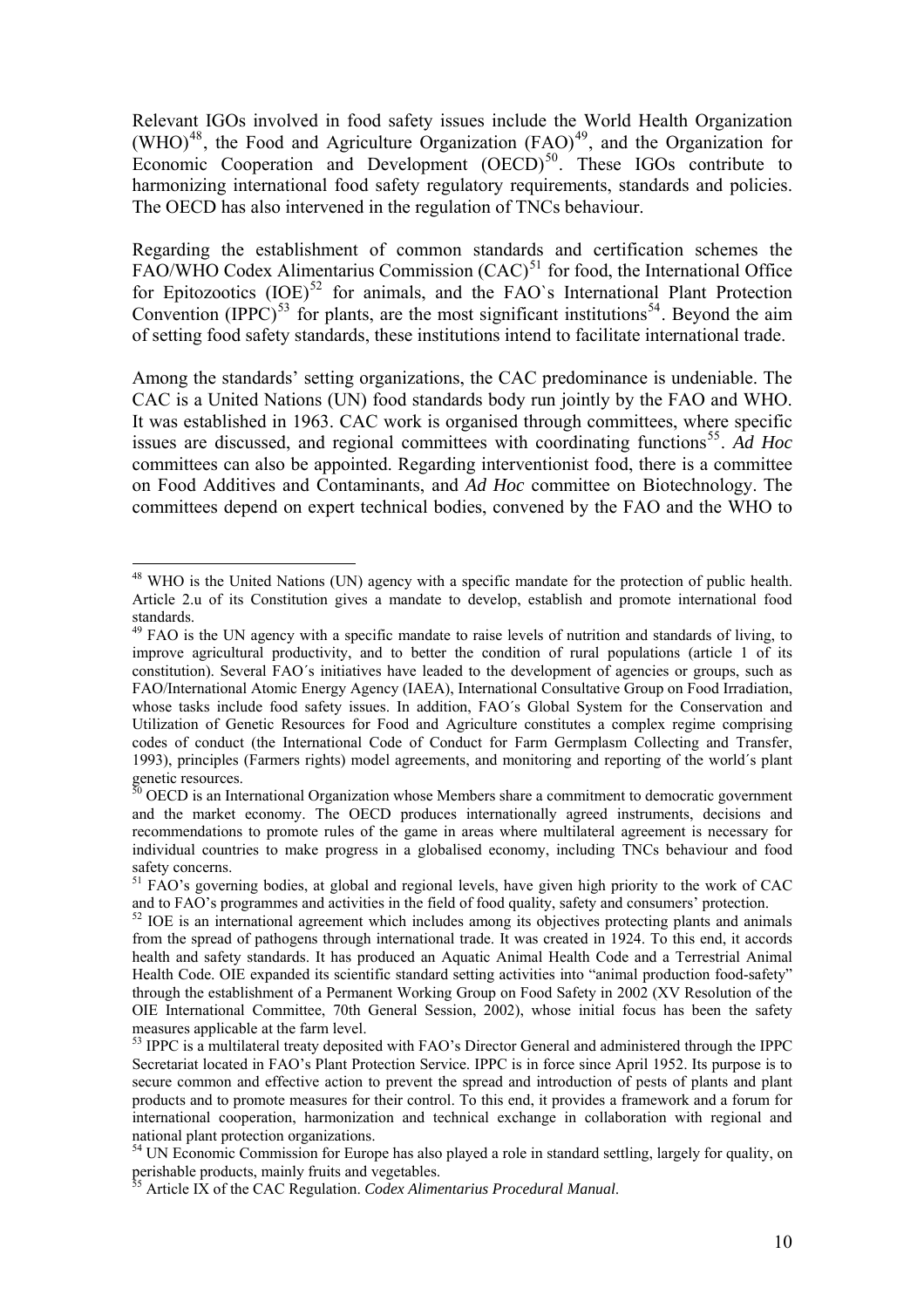advise and provide technical and scientific reports on risk analysis<sup>[56](#page-10-0)</sup>. All government delegations have full membership, authority to participate in decision making and equal voting rights<sup>[57](#page-10-1)</sup>, and many times industry representatives have been part of national delegations<sup>[58](#page-10-2)</sup>. Decisions are normally adopted by consensus<sup>[59](#page-10-3)</sup>.

The legal impact of CAC, IOE and IPPC works have been substantially strengthened through the World Trade Organization (WTO) Agreement on Sanitary and Phitosanitary Measures (SPS). As a matter of fact, the very existence of the SPS is linked to the drawbacks that the CAC had to go through during the long running disagreement between the United States (US) and the European Community (EC) over growth promoting hormones in meat<sup>[60](#page-10-4)</sup>. In regulating international trade obstacles, the SPS applies to sanitary and phitosanitary measures; that is, any measure aimed at protecting health– and this includes food safety measures<sup>[61](#page-10-5)</sup> - within Member states boundaries<sup>[62](#page-10-6)</sup>. In other words, it applies to all the measures designed to avoid that imports prejudice health. The SPS Agreement does not itself establish standards or standards setting mechanisms, but strongly relies on the work of CAC, IOE and IPPC to set the inertial position for sanitary requirements for food, animals and plants respectively<sup>[63](#page-10-7)</sup>. This reliance on "international standards, guidelines and recommendations", has reinforced the principle of "international treatment", above the most favoured national and national treatment principles, within the food safety field<sup>[64](#page-10-8)</sup>. The SPS linkage to CAC, IPPC and OIE turns these standards setting organizations more into a political battlefield.

It is important to note that the WTO Agreement on Technical Barriers to Trade (TBT), which does establish a standard setting mechanism<sup>[65](#page-10-9)</sup>, is not applicable to sanitary and

<span id="page-10-0"></span><sup>&</sup>lt;sup>56</sup> These are respectively the Joint FAO/WHO Expert Committee on Food Additives (JECFA) and the Joint Expert Meeting on Pesticide Residues (JMPR). These committees are closed to observers since in the view of FAO and WHO the presence of observers could establish an atmosphere of influence. However, participation of industry members could be possible if they attend in the capacity of individual experts.

<span id="page-10-1"></span> $57$  It is important to note that developing country delegations lack the resources and the expertise to fully participate in the Codex. D. McCrea, "A view from Consumers", in N. Rees and D. Watson Eds.<br>International Standards for Food Safety. AN ASPEN Publication. Maryland. 2000, 155. <sup>58</sup> See *infra*.<br><sup>59</sup> However, CAC procedures also allow for decisions to be made by voting and even by a secret ballot

<span id="page-10-3"></span><span id="page-10-2"></span><sup>(</sup>simple majority of members present) when consensus fails to be reached; Articles VI and X of the CAC Regulation., *Codex Alimentarius Procedural Manual*.<br><sup>60</sup> In this regard it is interesting to recall that when negotiations started on the Uruguay Round of GATT,

<span id="page-10-4"></span>the most powerful trading blocks were soon equipped with proposals to "increase efforts to harmonise national health safety standards" (US) and to "lessen the impact of health regulations on trade (EC)". D.

<span id="page-10-6"></span><span id="page-10-5"></span>

McCrea, op. cit. 155-157; J. Braithwaite and P. Drahos, op. cit. 403.<br><sup>61</sup> Labelling requirements may also fall under this scope. See *supra* note 16.<br><sup>62</sup> A sanitary or phitosanitary measure is any measure applied a) to p within the territory of the Member from risks arising form the entry, establishment or spread of pests, diseases, disease-carrying organisms or disease-causing organisms; b) to protect human or animal life or health within the territory of the Member form risks arising from additives, contaminants, toxins or disease-causing organisms in foods, beverages or feedstuffs; c) to protect human life or health within the territory of the Member form risks arising form diseases carried by animals, plants or products thereof, or from the entry, establishment or spread of pests; or d) to prevent or limit other damage within the territory of the Member form the entry, establishment of spread of pests. Annex A of the SPS.

<span id="page-10-8"></span><span id="page-10-7"></span> $<sup>63</sup>$  Articles 3, 12.3 and Annex A.3 SPS.<br><sup>64</sup> J. Braithwaite and P. Drahos, *op. cit.* 412.</sup>

<span id="page-10-9"></span><sup>&</sup>lt;sup>65</sup> Annex 3 includes the so called "Code of Good Practice", which is open for acceptance to all standardizing bodies within the territories of the member States, whether a central government body, a local government body or a non-governmental body. In this respect is interesting to note that the TBT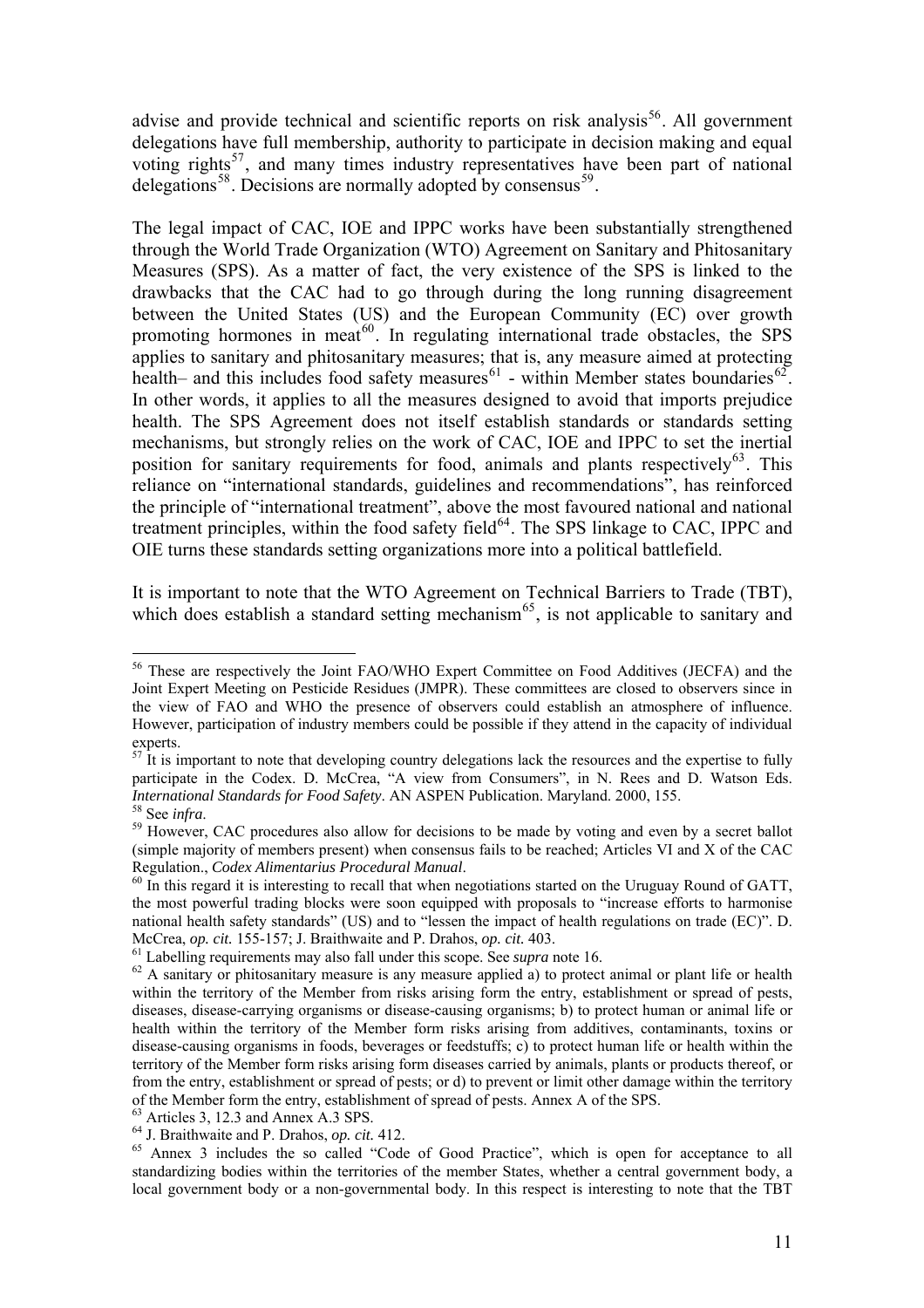phitosanitary measures<sup>[66](#page-11-0)</sup> and does not expressly refer to CAC, IPPC nor OIE<sup>[67](#page-11-1)</sup>. Therefore, in principle, this standard setting mechanism would not be applied in the food safety field. However, in the hypothetical case that food safety measures were not exclusively aimed at protecting health within a Member national boundaries but also abroad, TBT would have to be applied cumulatively with the  $SPS^{68}$  $SPS^{68}$  $SPS^{68}$ . In any case, it has to be pointed that, despite their legally confusing relation, the special SPS and TBT rules apply prior to the more general regulation of the WTO GATT-94<sup>[69](#page-11-3)</sup>.

Finally, within the international trade regulation of food, the recently entered into force Cartagena Protocol on Biosafety<sup>[70](#page-11-4)</sup>, which tackles transboundary movements of living modified organisms (LMOs), takes into consideration the protection of human health<sup>[71](#page-11-5)</sup>. A LMO is any living organism having a novel genetic combination obtained through modern biothechnology<sup>[72](#page-11-6)</sup>. Certain LMO are used for food, feed and processing purposes (LMO-FFP) and, as a matter of fact, they represent the 90% of LMO's international trade<sup>[73](#page-11-7)</sup>. To the extent that interventionist GMO food contains LMOs-FFP, they are within the scope of the Cartagena Protocol. The cornerstone of the Cartagena Protocol resides in a scheme permitting importing states to require an authorisation prior to importation and in providing a procedure leading to obtain  $it^{74}$  $it^{74}$  $it^{74}$ . However, this scheme expressly excludes LMOs-FFP, and therefore the corresponding GM foods. For them, the Protocol only establishes an information system between countries in order facilitate transparency regarding national authorizations of LMOs and the corresponding national regulations<sup> $75$ </sup>.

Although the commitments and/or recommendations of all these IGOs aim both to the protection of food safety and the facilitation of international trade, their incidence in one

66 Article 1.5 TBT.

<u>.</u>

requires to notify the acceptance of the Code of Good Practice to the ISO/IEC Information Centre. It is difficult to insert CAC within one of those three categories of standardizing bodies. In any case, CAC, whose secretariat is definitively seated within the territory of a member state (Italy), has not notified its acceptance of the Code of Good Practices to the ISO. However, it is "in liason" with ISO; see http://www. iso.ch.

<span id="page-11-1"></span><span id="page-11-0"></span> $67$  It could only be said that article 2.6 TBT indirectly refers to them when it says " ... with a view to harmonising technical regulations ... Members shall play a full part in the preparation by appropriate standardizing bodies …".

<span id="page-11-2"></span><sup>68</sup> G.E. Isaac and W.A. Kerr, "Genetically Modified Organisms and Trade Rules: Identifying Important Challenges for the WTO". *World Economy*, 2003, 29-42<br><sup>69</sup> G. Marceau and J.P. Trachtman, "The Technical Barriers to Trade Agreement, the Sanitary and

<span id="page-11-3"></span>Phitosanitary Measures Agreement and the General Agreement on Tariffs and Trade: A Map of the World<br>Trade Organization Law of Domestic Regulation of Goods". JWT. Vol. 36 n° 5, 2002, 866-870.

<span id="page-11-4"></span><sup>&</sup>lt;sup>70</sup> The Conference of the Parties to the Convention on Biological Diversity adopted the Cartagena Protocol as a supplementary agreement to the Convention on 29 January 2000; [http://www.biodiv.org/.](http://www.biodiv.org/) The Protocol entered into force last 11 September 2003.

<span id="page-11-5"></span> $71$  Its focus resides in environmental protection. The text of the Protocol states that its objective is contributing to guarantee an adequate level of protection in the "transboundary movement, transit, handling and use of all living modified organisms that may have adverse effects on the conservation and sustainable use of biological diversity, *taking also into account risks to human health*". 72 Article 3.g Cartagena Protocol.

<span id="page-11-7"></span><span id="page-11-6"></span><sup>&</sup>lt;sup>73</sup> M. Mathee, "L'identification et l'étiquetage des OGM : la démocratie existe-elle sur le marché international des aliments génétiquement modifiés", in J. Bourrinet et S. Maljean-Dobois, *La Régulation du commerce international des OGM*. La documentation française, Paris, 2002, 105.<br><sup>74</sup> Articles 8-19 and 12. This authorisation, which is obtained through the so-called "advanced informed"

<span id="page-11-8"></span>agreement" (AIA), is provided after the exporting state has made the appropriate risk assessment. See *infra*. 75 Article 11 Cartagena Protocol.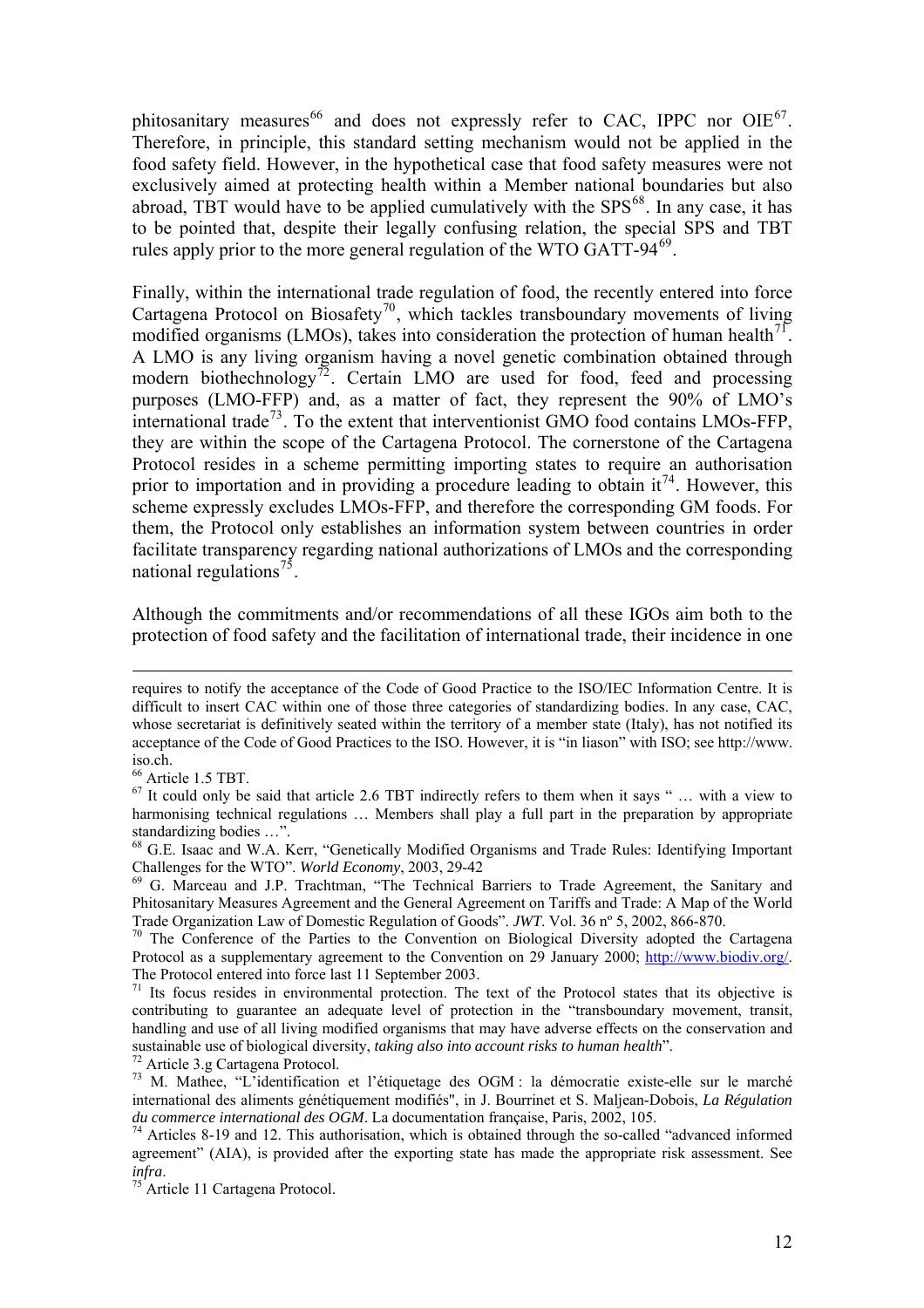or the other objective varies between them. In any case, their rules, being the product of international intergovernmental organisations and international treaties, apply directly only to member States. In addition, it is important to note that, except for the SPS and TBT - and indirectly CAC, IOE and IPPC  $-76$  $-76$ , the enforcement of these rules rely basically on national systems.

### 2. Recognition of equivalence

 $\overline{a}$ 

The trade-liberalization objective has also relied on the principle of equivalence. In the food safety field it would imply the admission of imports despite their not meeting local safety standards as long as they meet the importing country's appropriate level of health protection. In this regard, article 4.1 SPS requires recognition of other states' regulations "even if these measures differ from their own or from those used by other Members trading in the same product, if the exporting Member objectively demonstrates to the importing Member that its measures achieve the importing member's appropriate level of sanitary and phitosanitary protection"<sup>[77](#page-12-1)</sup>.

On 25 October 2001, the SPS Committee adopted a decision on the implementation of article 4 on equivalence<sup>[78](#page-12-2)</sup>. It sets up the possibility for other states to serve as "regulatory laboratories" to come up with alternative means to achieve the same regulatory goals. The Decision imposes an obligation on an importing member, upon the request of the exporting Member, to explain the objective and rationale of the SPS measure, to identify clearly the risks that the measure is intended to address, and to indicate the appropriate level of protection which its SPS measure is designed to achieve. In addition, the exporting member must provide reasonable access, upon request, to the importing Member for inspection, testing and other relevant procedures for the recognition of equivalence. Such requests should proceed rapidly, especially with traditional imports, and should not in themselves disrupt or suspend on-going imports. If there was any doubt, it is clear from this decision that recognition or equivalence is not possible without a minimum level of cooperation and harmonization. In this respect, CAC Guidelines for the Judgement of Equivalence Agreements Regarding Food Imports and Export Inspection and Certification Systems<sup>[79](#page-12-3)</sup>, may constitute a basic reference.

<span id="page-12-0"></span><sup>&</sup>lt;sup>76</sup> The TBT (article 14.1) and the SPS (article 11.1) refer to the application of the Dispute Settlement Procedure of the WTO. – articles XXII and XXIII of GATT and the Dispute Settlement Understanding -. <sup>77</sup> Article 2.7 TBT does only require Members to "give positive consideration to accepting as equivalent"

<span id="page-12-1"></span>other Member´s technical regulations.

<span id="page-12-2"></span> $78$  G/SPS/19. Determining its legal value is a delicate issue. SPS Committee has the power to adopt decisions by consensus for the implementing the SPS Agreement provisions (article 12.1). The decisions cannot not conflict with or contradict the SPS, and, in any case, t is arguable that it constitutes "secondary legislation". Its binding nature would have to be established by a dispute panel considering that many Members take them as gentlemen agreements only. Nevertheless, most experts would agree that such a decision could be viewed as "any subsequent arrangement between the parties regarding the interpretation of the Treaty or the application of its provisions" pursuant to article 31.3.b of the Vienna Convention, or at least a rule of international law applicable to the relations between the parties pursuant to article 31.3.c, which, therefore, shall be taken into account in the interpretation of the SPS Agreement. G. Marceau and J.P. Trachtman, op. cit. 843.

<span id="page-12-3"></span><sup>&</sup>lt;sup>79</sup> CAC/GL 34, 1999. It deals with the inspection and certification systems, including the equivalence aspects of these systems. The equivalence of technical regulations seems to be outside.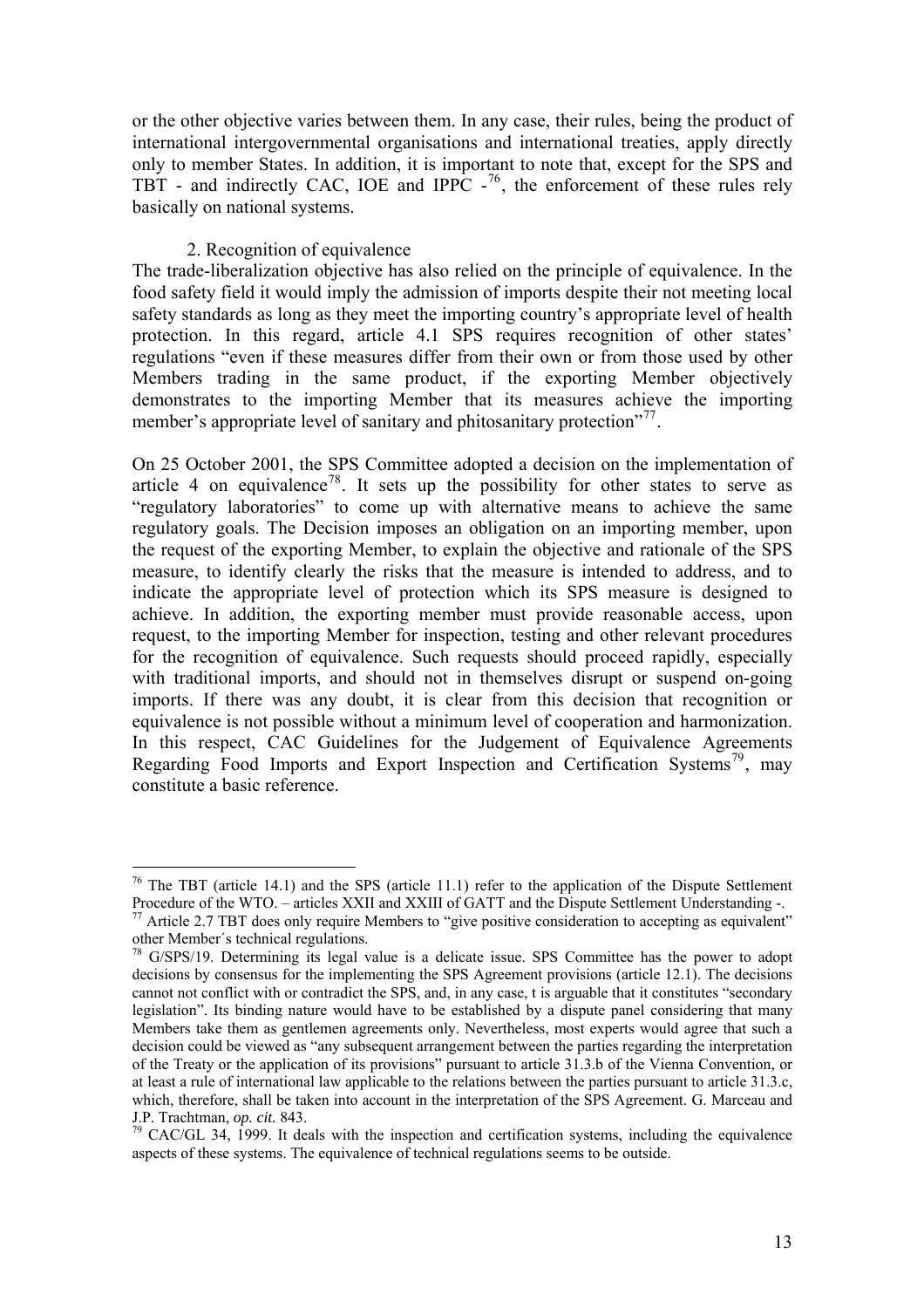Beyond the unilateral recognition of equivalence<sup>[80](#page-13-0)</sup>, the SPS and the TBT Agreements encourages its Members to enter bilateral and multilateral equivalence – also called mutual recognition - agreements<sup>[81](#page-13-1)</sup>. Bilateral agreements on mutual recognition usually establish a general framework for the negotiation and implementation of equivalence accords. Within the agreements´ framework, recognition of each other member's measures as applied to specific products can be said to be the result of a sophisticated form of regulatory cooperation<sup>[82](#page-13-2)</sup>.

There is no doubt that TNCs are interested and get involved in the recognition of equivalence beyond the cooperation with their national states. Particularly, it is interesting to note that in US-EC bilateral trade relations<sup>[83](#page-13-3)</sup>, business have a significant contribution. On the one hand, they been called to work together with government representatives in order to make policy recommendations. In this regard, the Transatlantic Business Dialogue (TABD) advocates the harmonisation or regulatory policies and the increment of regulatory cooperation between both economic powers. Regarding nutraceuticals for example, TABD considers that there has been considerable progress for reaching its goal of "approved once, accepted everywhere" on dietary supplements $84$ . On the other hand, the Trans-Atlantic Economic Partnership has undertaken talks to improve regulatory processes and scientific cooperation through mutual recognition of testing and approval procedures $^{85}$  $^{85}$  $^{85}$ .

## 3. Self-Regulation

 $\overline{a}$ 

As the ancient guilds did, private international regimes address the issues that a particular industry sector faces. In addition to their individual action, competing firms cooperate in order to establish common grounds for their business purposes: efficiency, security, response to societal demands and action before the state  $86$ . TNCs have always looked for being involved directly and/or indirectly in the public food safety rule making process. Moreover, they have developed national and international selfregulation: formal and informal norms about business behaviour, decision-making procedures and both informal and formal enforcement mechanisms.

Surely, the emergence of these norms respond to a cost-benefit analysis. Often, the development or assumption of food safety standards is the result of prior costly

<span id="page-13-0"></span><sup>&</sup>lt;sup>80</sup> For example, within the seeds field the EC has adopted Council Decision of 2 May 2000 amending Decision 95/513/EC on the equivalence of seed potatoes produced in third countries and Decision 95/514/EC on the equivalence of field inspections carried out in third countries on seed producing crops and on the equivalence of seed produced in third countries, *OJEC* (2000) L 114/30; and Council Decision of 16 December 2002 on the equivalence of field inspections carried out in third countries on seedproducing crops and on the equivalence of seed produced in third countries, *OJEC* (2003) L 8/10. <sup>81</sup> Article 4.2 SPS and 6.3 TBT.

<span id="page-13-2"></span><span id="page-13-1"></span><sup>&</sup>lt;sup>82</sup> K. Nicolaidis, "Regulatory cooperation and managed mutual recognition: elements of a strategic model"; in G.A. Bernamm, M. Hedeger and P.L. Lindseth Eds. *Transatlantic regulatory cooperation. Legal problems and Political Prospects.* Oxford University Press. 2000, 594, points that the management of recognition is the trick that regulators have found to satisfy their political masters and trade colleagues while at the same time minimizing the effects of recognition in terms of regulatory competition.<br><sup>83</sup> Agreement on mutual recognition between the EC and the USA, *OJEC* (1999) L 31/3.

<span id="page-13-4"></span><span id="page-13-3"></span><sup>&</sup>lt;sup>84</sup> TABD, *2001 CEO Report*, 36. TABD, *2002 Chicago Conference Report*, 48 refers to the establishment of a Dietary Supplements Working Group.<br><sup>85</sup> See it in http://europa.eu.int/comm/trade/bilateral/usa/1109tep.htm. Visited in October 2003.

<span id="page-13-6"></span><span id="page-13-5"></span><sup>&</sup>lt;sup>86</sup> V. Haufler, "Private sector international regimes", in R.A. Higgot, G.R.D. Underhill and A. Bieler, Eds. *Non State Actors and Authority in the Global System.* Routledge. London-NY. 2000, 126, 128-129. Industry representatives often describe this kind of voluntary effort as a complement to government regulation, but it could also be viewed as an attempt by the industry to pre-empt government intervention.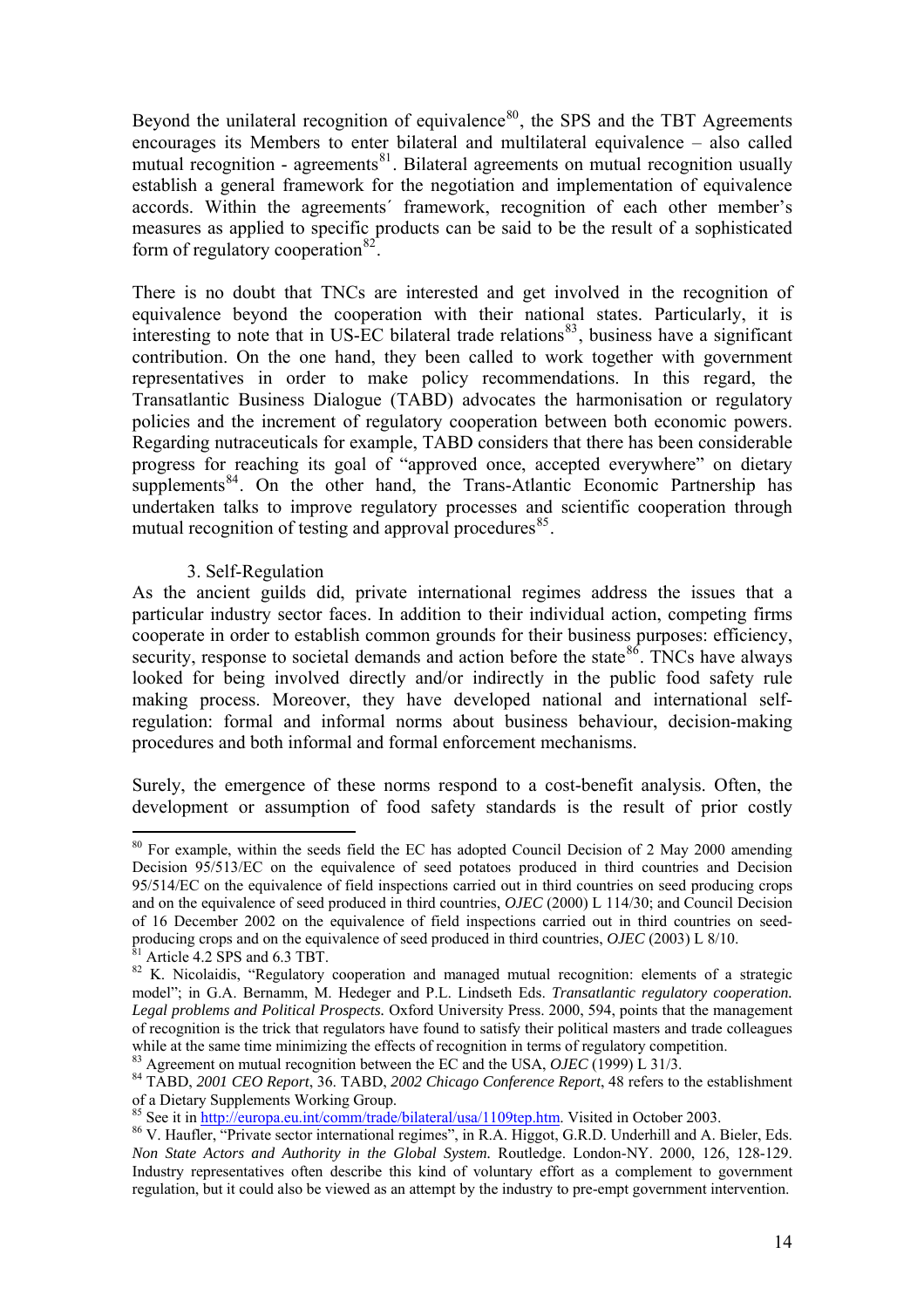consumer action; where the savings derived from continuing with certain business practices may in fact outweigh the costs of being "less competitive" in a purely economic definition. Self-regulation is often the result of experience and consultative practices. Its rule making procedures and the rules themselves benefit from great flexibility. However, self-regulation is criticised both technically, due to its lack of a legal mechanism to enforce compliance, and politically, as a public relations gimmick<sup>[87](#page-14-0)</sup>. Obviously, self-regulation *per se* should not be seen as a normative solution but as a complement to public regulation.

Public authorities encourage self-regulation. Sometimes they even offer and support international model codes of conduct, which, hence, can be said to contain international standards of public policy<sup>[88](#page-14-1)</sup>. Codes of conduct are as varied as the corporations that adopt them. They range from rather complete documents to one page statements focusing on the company's ethical standards and responsibilities. Generally, TNCs selfregulation schemes include the obligation to comply with host country law as the minimum acceptable level of performance, and even they do incorporate international standards by reference. In countries and regions with ineffective domestic governance, self-regulation initiatives may be used to set and promote good business practices $89$ .

The International Chamber of Commerce (ICC) is the largest global business organization. Its members include thousands of companies of every size in more than 130 countries. Founded in 1919 with the objective of furthering the development of an open world economy, it feeds business views into IGO on issues that directly affect business operations and encourages self-regulation in different fields. Although ICC has not developed any particular instrument containing principles or recommendations in the food safety area, it has worked on a "Global Roadmap to Modern Biotechnology". Regarding corporate responsibility, ICC encourages voluntary initiatives and has made practical suggestions to companies in order to help them approaching the issue $90$ .

The most relevant standardizing collective action of an industry INGO is developed by the International Standardization Organization (ISO), which is the main source of international standards in a huge range of items. It is composed of representatives of national standards institutes of 147 countries. The legal nature of the organization raises

<span id="page-14-0"></span><sup>&</sup>lt;sup>87</sup> As M.T. Kamminga and S. Zia-Zarifi, "Liability of Multinational Corporations Under International Law: An Introduction", in M.T. Kamminga and S. Zia-Zarifi Eds. *Liability of Multinational Corporations Under International Law.* Studies and Materials on the Settlement of International Disputes. vol. 7. Kluwer. 2000, 9, put it: "(I)t is fashionable, and strongly encouraged by MNCs themselves, to discuss the responsibilities of corporations in terms of social accountability, good governance, responsible citizenship or other such formulations, in lieu of international legal obligations. This approach has some value in terms of creating soft law that could get into hard law. But through the course of our research, we grow increasingly sceptical about the effectiveness of this approach, which centres on making corporations seem more responsible to their shareholders or society in general".

<span id="page-14-1"></span><sup>88</sup> H.W. Baade, "The Legal Effects of Codes of Conduct for Multinational Enterprises". *German Yearbook of International Law*, vol. 22, 1979, 13. The traditional device of multilateral conventions was regarded as too unwieldy for quick relief and as too decentralized for pervasive coverage.

<span id="page-14-2"></span> $89$  In these cases, Codes of Conduct for TNCs have been said to act as devices for the protection of the economy of the host country (and for the host country workers, costumers, competitors and creditors) from unilateral action of the TNCs' headquarters, especially if influenced by economic or policy factors indigenous to the home country. H.W. Baade, *op. cit.* 12.<br><sup>90</sup> *Business in society; making a positive and responsible contribution.* In

<span id="page-14-3"></span>[http://www.iccwbo.org/home/news\\_archives/2002/bisinsocdoc.asp](http://www.iccwbo.org/home/news_archives/2002/bisinsocdoc.asp). Visited in October 2003.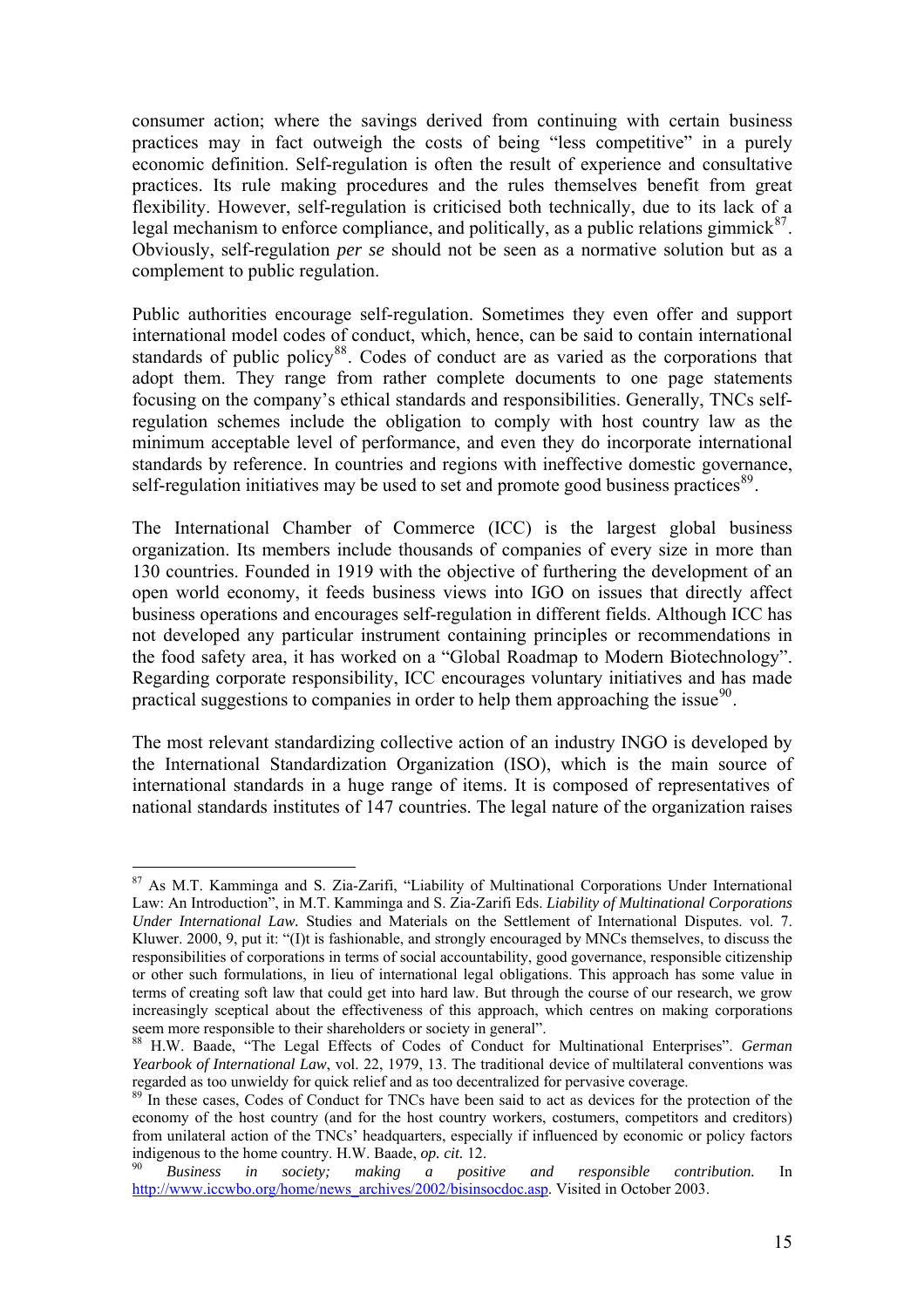certain doubts<sup>[91](#page-15-0)</sup>. Considering its foundation<sup>[92](#page-15-1)</sup> and the fact that its members are not delegations of national governments, it has been said to be an NGO. However, although in some countries the national standards institutes are private<sup>[93](#page-15-2)</sup>, in others these bodies are governed by public agencies where the government influence is evident. The ISO process is decentralised with interested national bodies taking the lead in technical committees where the details of standards are developed. Decisions are normally made by consensus. As to food, Technical Committee (TC) number 34 is in charge of standardization.

In May 2000, the Food Business Forum (CIES), an independent global food business network of food retailers and their suppliers, launched the Global Food Safety Initiative (GFSI). The initiative is managed by an International Task Force integrated by representatives of the participating industries, which avail for the 70% of the food retail revenue worldwide. Its aim is introducing benchmarking for product audits which will enhance food safety, ensure consumer protection strengthening his confidence and improve cost efficiency. In particular the initiative priorities are implementing a scheme to benchmark food safety standards worldwide, and building and implementing an international early warning system.

#### 4. Consumers' micro-law

 $\overline{a}$ 

Although consumers participation is established in important organizations, such as CAC, their intervention in international food safety regulation is still implemented in great part through what can be called micro-regulation, which has its own decision making and enforcement procedures<sup>[94](#page-15-3)</sup>. These informal rules may have more force than formal rules because they are developed by the group itself, are easier to enforce, and provide social support for compliance<sup>[95](#page-15-4)</sup>. In the food field, consumers may decide not to buy or to boycott certain food products. The effectiveness of this "regulation" can be demonstrated particularly in the case of the European consumers resistance to GM foods: certain European food producers, like Nestlé and Unilever, adopted a GMO free policy; Grupo Maseca, Mexico largest tortilla producer, announced it would no longer purchase GM corn; in the US, Heinz and Gerber, the two largest baby food manufacturers, also announced a GMO free policy; and two large US food processors, Archer Daniels Midland Company and A.E. Stanley Manufacturing Company

<span id="page-15-0"></span><sup>&</sup>lt;sup>91</sup> For example, V. Haufler, *op. cit.* 127, says that "due to the significant industry participation in developing the standards, ISO has been qualified as a quasi-public body or public-private regime".

<span id="page-15-1"></span> $92$  ISO's roots can be found in 1906, when the international electrochemical commission was founded for standardization in the electrochemical field. For the other fields, the International Federation of National Standardizing Associations was set up in 1926 and developed its work until 1942.

<span id="page-15-2"></span><sup>&</sup>lt;sup>93</sup> In the US, for example, the American National Standards Institute is a federation of representatives from industry, government, standards group, labour consumer unions and academia.

<span id="page-15-3"></span><sup>94</sup> M.W. Reisman, *op. cit.* 2. "The law of the state is important, but law, *real* law, is found in all human relations, …. Law is a property of interaction. Real law is generated, reinforced, changed and terminated continually in the course of almost all of human activity". "Part of every decision is concerned, not with the immediate decision, but with the structure of decision making itself. Microlaw is effective and sanctioned, although those who look for the familiar enforcement mechanisms and litmus tests of conventional legal theory will not find things like microarmies, micropolice or microprisions. They will, however, find functional equivalents".

<span id="page-15-4"></span><sup>95</sup> M.W. Reisman, *op. cit.* 12-13; the sanctioning and enforcing functions do not need to be "carried out by a particular institution or type of institution. In some systems, law is enforced coarchically; in other words, by the actors themselves rather than by specialized enforcers, and is sustained over time by expectations and, when necessary, by actions of reciprocity and retaliation. The same actors are, in rapid alternation, actors and deciders."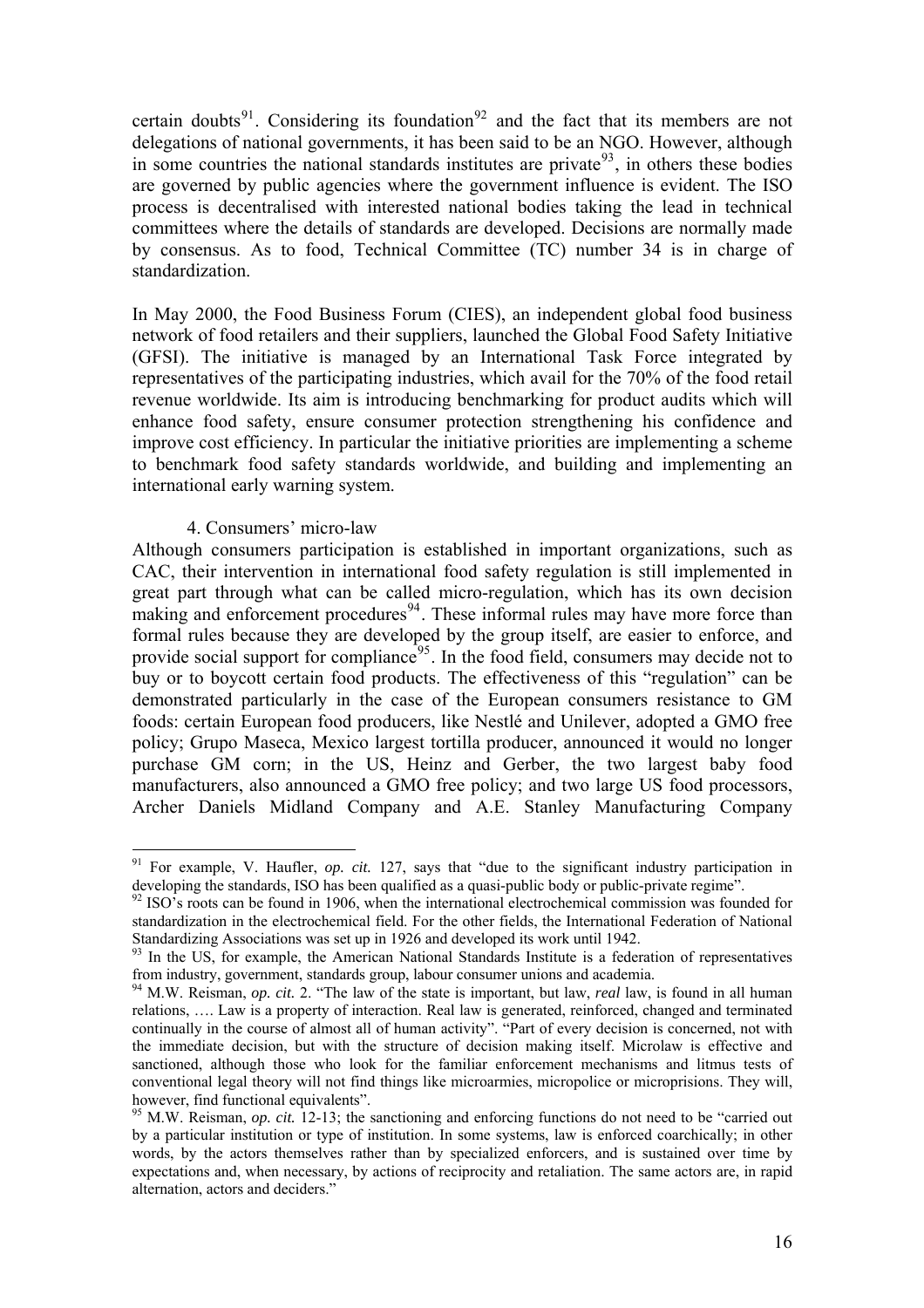announced they intended to reject any GM corn that was not accepted in European markets<sup>[96](#page-16-0)</sup>. However, it is difficult to capture mass consumer attention and achieve this "regulatory" effect in issues which do not reach the level of social impact that genetic modification of food has provoked $^{97}$  $^{97}$  $^{97}$ .

Moreover, consumers recourse to lawsuits against TNC in certain jurisdictions, such as the US, lead to the change of corporative behaviour regardless of the success of the actions before the courts. Kraft and McDonalds products and marketing strategies were accused of carrying high levels of artery-clogging fats and creating obesity. Though central claims against McDonalds have been dismissed, the industry had already started to review its products and marketing strategies. Kraft will adopt new guidelines on marketing (will cut portion sizes, reduce fat and sugar content in its foods) and advertising to children; drop all marketing in schools and review what it puts in school vending machines. This has been said to put pressure on global competitors such as Nestlé, Unilever and Cadbury-Sweppes<sup>[98](#page-16-2)</sup>.

## B. COMMON FEATURES

The international public and private regulatory initiatives regarding food safety have several common features.

# 1. Legal nature

 $\overline{a}$ 

In principle, international public and private food safety standards and certification schemes, as well as the rules of the TNCs codes of conduct, do not have a binding but a voluntary character<sup>[99](#page-16-3)</sup>. Despite their non-binding character, international standards and codes of conduct do have certain legal effects.

Essentially, only the international standards and codes of conduct embodied in national regulations are compulsory for, and enforceable on, TNCs' and it has to be remembered that international standards can be superseded by national more stringent regulation. However, when these international standards and codes of conduct are sponsored by IGO, hence by states, they constitute multilateral declarations of policy, and, as such, they can be said to have legal effects analogous to unilateral declarations in international law<sup>[100](#page-16-4)</sup>. This means that their provisions are relevant to the interpretation of prior instruments in force between the states parties, including treaty clauses of a general or potentially ambiguous nature. Hence, while TNCs' host states will be able to gain moral advantages by pointing to relevant guideline provisions and have some strengthening of their bargaining position in a sense that similar conditions will be imposed by other states; TNCs home governments will tend to find their freedom of

<span id="page-16-0"></span><sup>&</sup>lt;sup>96</sup> B. Endress, "GMO: Genetically Modified Organism or Gigantic Monetary Obligation? The Liability Schemes for GMO Damage in the United States and the European Union". *Loyola of Los Angeles International and Comparative Law Review*, vol. 22, 2000, 458 and 460.

<span id="page-16-1"></span><sup>&</sup>lt;sup>97</sup> J. Braithwaite and P. Drahos, *op. cit.* 409. Other food safety issues with great social impact have been hormones in beef and food irradiation.

<span id="page-16-2"></span><sup>&</sup>lt;sup>98</sup> N. Buckley, "Kraft to cut fat content and reduce portions". *FT*, July 1<sup>st</sup>, 2003. It is interesting to note that a US senator even proposed a bill to outlaw obesity lawsuits, [http://story.news.yahoo.com/news.](http://story.news.yahoo.com/news) Visited in July 2003.

<span id="page-16-3"></span><sup>&</sup>lt;sup>99</sup> The TBT defines the standards as voluntary, Annex 1. Public instruments are considered as recommendations or reference documents and governments are not required to accept them.

<span id="page-16-4"></span><sup>&</sup>lt;sup>100</sup> H.W. Baade, *op. cit.* 13-14. They are thus neither entirely non binding internationally, non entirely non enforceable domestically.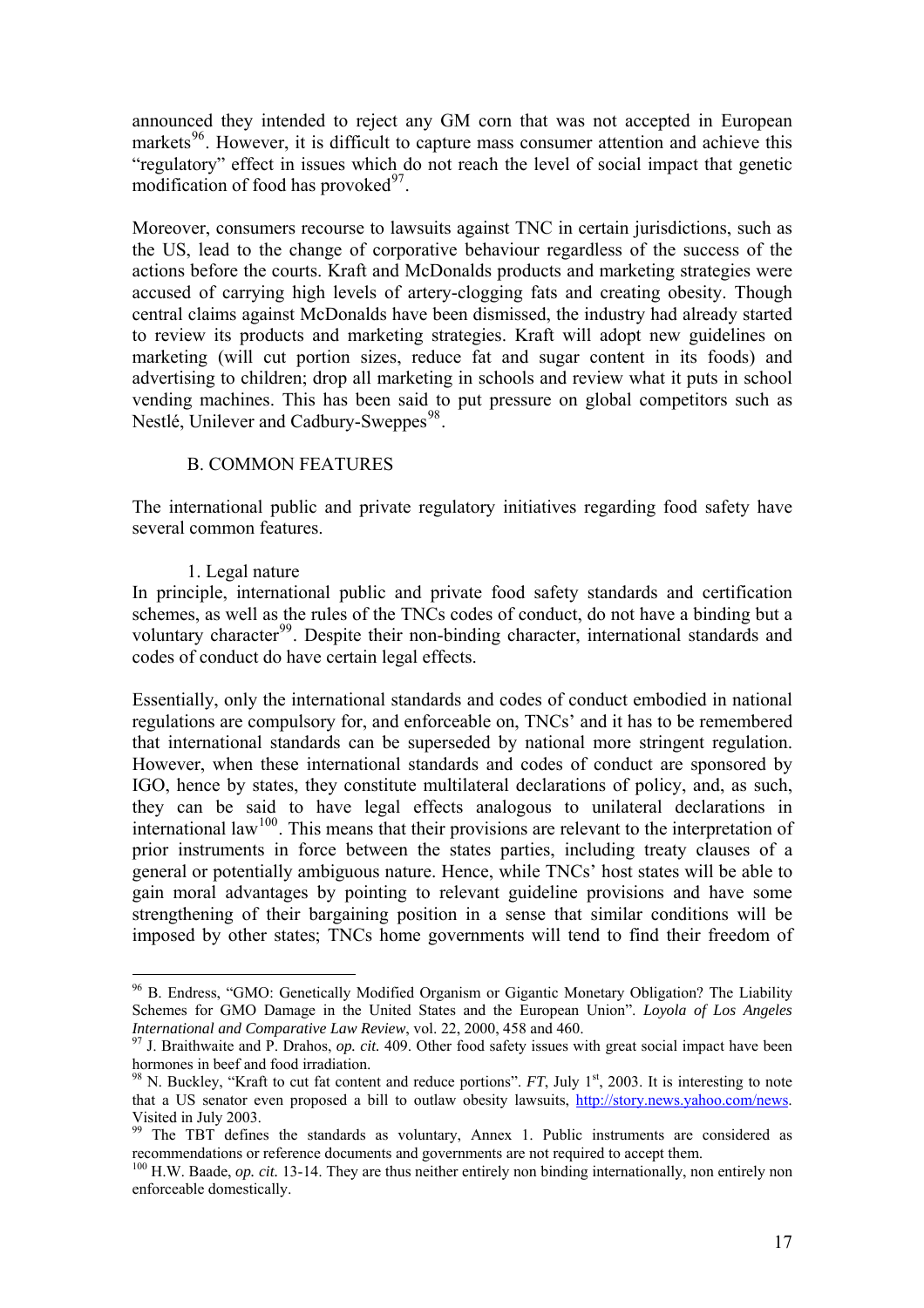manoeuvre curtailed by the guidelines though they will point emphatically to the absence of formal legal effect<sup> $101$ </sup>.

It should be noted that states, IGOs and TNCs can choose their contracting partners among those companies which abide by the norms. They are in a commercial position to encourage some direct suppliers and sub-contractors to comply with food safety standards. In other words, through contracts they may be forced or force others to comply with food safety standards and corporate behaviours. This leads to a *de facto* enforcement of the rules, which imply *de facto trading up*: strengthening of the legally applicable standards $102$ . As a matter of fact, TNCs have found benefits from doing business with companies who embrace high standards of business conduct and who demonstrate commitment to those standards through their business practices<sup>[103](#page-17-2)</sup>. These initiatives have been very useful in supporting compliance<sup>[104](#page-17-3)</sup> with non legally binding international food safety standards; particularly in developing countries or countries without implemented food safety systems, where TNCs invest to implement a food exporting business. It cannot be ignored that these cases may lead to *de facto* double food safety standards in developing countries (for internal consumption/for exports). However, double food safety standards situations are not an exclusive developing country phenomena, they tend to exist whenever there are differences in market power<sup>[105](#page-17-4)</sup>

It must be acknowledged that the violation of these norms may be argued before a judge or an arbitrator in building a legal case against a TNC which has failed to comply with them. If the infringed rule is within a public sponsored instrument and the states where the violation takes place and the seat of the company are signatories to it, the violation of the rule may be established. A clear example is the bankruptcy Badger case regarding the workers' rules of the OECD Guidelines for Multinational Corporations<sup>[106](#page-17-5)</sup>. When it comes to the infringement of individual companies' Codes of Conduct, the possibility of establishing direct legal responsibilities is disputed $107$ . Nevertheless, national courts

<span id="page-17-0"></span><sup>101</sup> H.W. Baade, *op. cit.* 51.

<span id="page-17-1"></span><sup>&</sup>lt;sup>102</sup> For example, in the EC, the Euro-Retailer Produce Working Group (EUREP) developed their normative document for agriculture good practices, "EUREPGAP Fruits and Vegetables". From June 2001, products that do not comply with those standards will not be distributed by the European supermarkets that have signed it.

<span id="page-17-2"></span><sup>&</sup>lt;sup>103</sup> In this regard, a different problem would be the eventual qualification of the behaviour of an abuse of dominant position in certain circumstances.

<span id="page-17-3"></span><sup>&</sup>lt;sup>104</sup> OECD Roundtable on Corporate Responsibility; "Supply Chains and the OECD Guidelines for Multinational Enterprises"; *Business and Industry Advisory Committee to the OECD (BIAC) Discussion Paper on Supply Chain Management*. Paris, 19 June 2002, 2-3.<br><sup>105</sup> In certain developed countries the stringency and vigilance they apply to inspecting food produced

<span id="page-17-4"></span>domestically for domestic consumption and food produced domestically for export varies widely. In Australia, exported meat is subject to more rigorous inspection that meat for domestic consumption. Australia cares more about US export market that it does about the health of its own consumers. J.

<span id="page-17-5"></span>Braithwaite and P. Drahos, *op. cit.* 407.<br><sup>106</sup> For an analysis of the Badger case see R. Grosse, "Codes of Conduct for Multinational Enterprises".<br>*Journal of World Trade Law*, vol. 16 n° 5, 1982, 428-429.

<span id="page-17-6"></span>*Joveman by World Traditions Law, 1982*, 1987, 1982, 1982, 1982, 1982, 1982, 1982, 1983, 1982, 107 In the US Several commentators suggest that section five of the Federal trade Commission Act - 15 U.S.C.S. & 45 (1997) - is a potential legal means for requiring TNCs to comply with their codes of conduct because it prohibits "unfair or deceptive acts or practices in or affection commerce" and permits the Federal Trade Commission to protect consumers by monitoring and initiating administrative proceedings against advertising, sales and marketing practices that device consumers or treat them unfairly. M. Shaughnessy, "The United Nations Global Compact and the Continuing Debate About the Effectiveness of Corporate Voluntary Codes of Conduct", *Colorado Journal of Environmental Law and*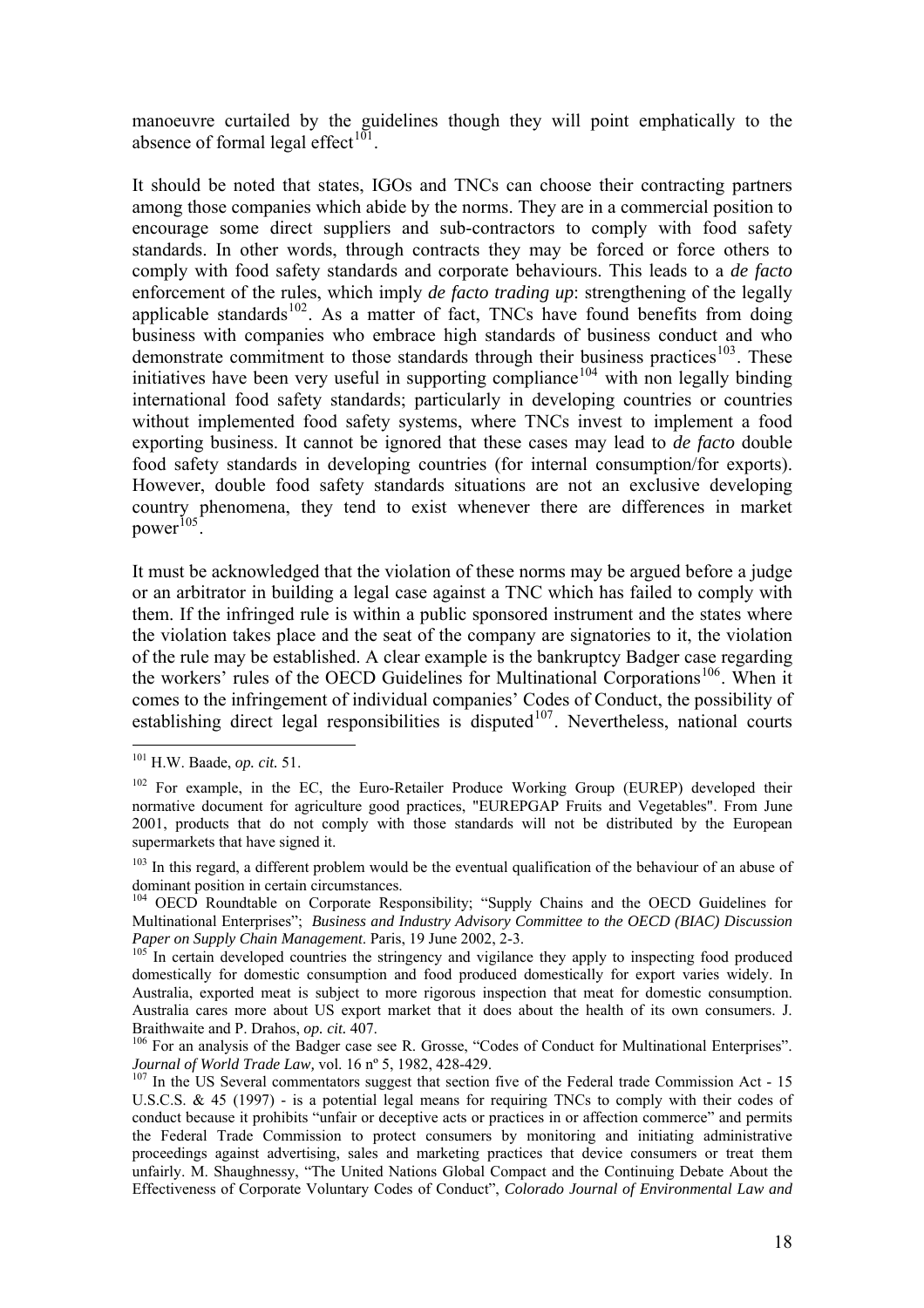could give them some legal effect<sup>[108](#page-18-0)</sup>, for example, in proving reasonable behaviour in civil liability cases.

Finally, it can be observed that TNCs themselves have generally acquiesced in the guidelines process, not just for the sake of benefiting from certain degree of stability and security<sup>[109](#page-18-1)</sup>, but because of the moral and commercial pressure to which their respective brands are exposed. In this regard, economic reports may well recommend to abide by those voluntary rules.

Hence, the legal nature of international food safety standard and codes of conduct's rules does not fall under a clear-cut concept. On the one hand they may not be qualified as rules of law; on the other, it cannot be denied that they have certain effects and that those effects may be legal. Leaving theories aside, practice speaks well of the effectiveness of these rules. It is a fact that even the mere existence of a standard and of a code of conduct has consequences $^{110}$  $^{110}$  $^{110}$ .

#### 2. Industry as addressees

Obviously, international private food safety standards and conducts are designed to be applied directly by TNCs. On its part, IGOs' food safety standards and codes are not created for public national use only, they are reference documents for all those involved in international trade and therefore, they are meant to be applied by TNCs. Governments sometimes express their willingness<sup>[111](#page-18-3)</sup> and others acquire a binding commitment<sup>[112](#page-18-4)</sup> to promote compliance with these  $IGOs'$  by TNCs. In any case, TNCs tend to apply international standards and codes of conduct on their own intent, mostly by developing their own Codes of Conduct.

### 3. Sound science

In public and private international food safety regulation the safety decision making criteria is sound science<sup>[113](#page-18-5)</sup>. This is perfectly understandable because the need for objectivity and independence directs towards scientific expertise.

<u>.</u>

*Policy*, Yearbook 2000, 2001, 170-171. However, It has been argued that the proposal would fail in practice. M.B. Baker, "Tightening the Toothless Vise: Codes of Conduct and the American Multinational Enterprise". Wisconsin International Law Journal, vol. 20 nº 1, 2002, 115-116.<br><sup>108</sup> H.W. Baade, op. cit. 51.<br><sup>109</sup> D.F. Vagts, "Multinational Corporations and International Guidelines". *Common Market Law Review*,

<span id="page-18-0"></span>

<span id="page-18-1"></span>vol. 18 nº 4, 1981, 471-472.

<span id="page-18-2"></span><sup>110</sup> P. Sanders, ""Implementing International Codes of Conduct for Multinational Enterprises". *The American Journal of Comparative Law*, vol. 30 nº 2, 1982, 244. While some governments do not assume

<span id="page-18-3"></span>CAC standards, the majority raise the accorded levels. TNCs do also tend to assume CAC standards.<br><sup>111</sup> The OECD Guidelines for Multinational Corporations, Concepts and Principles, numbers 5 and 10.<br><sup>112</sup> Article 4.1 TBT e governmental standardizing bodies accept and comply with the Code of Good Practice, and shall not take

<span id="page-18-4"></span>measures which require or encourage them to act them otherwise. When standardising bodies accept and comply with this code, they are acknowledged by Members as complying with the principles of TBT (article 4.2). Along this line, Article 8.1 requires member states to take reasonable measures to ensure that non-governmental bodies which operate conformity assessment procedures comply with the TBT rules in this field and shall not take measures which, directly or indirectly, require or encourage those bodies to act in a manner inconsistent with them. In any case, it must be recalled that Annex 1.8 TBT defines nongovernmental body as "a body other than a central government body or a local government body, including a non-governmental body *which has legal power to enforce* a technical regulation". 113 The first statement of the Principle Concerning The Role Of Science In The Codex Decision-Making

<span id="page-18-5"></span>And The Extent To Which Other Factors Are Taken Into Account, *Codex Alimentarius Procedural Manual*, reads: "(T)he food standards, guidelines and other recommendations of Codex Alimentarius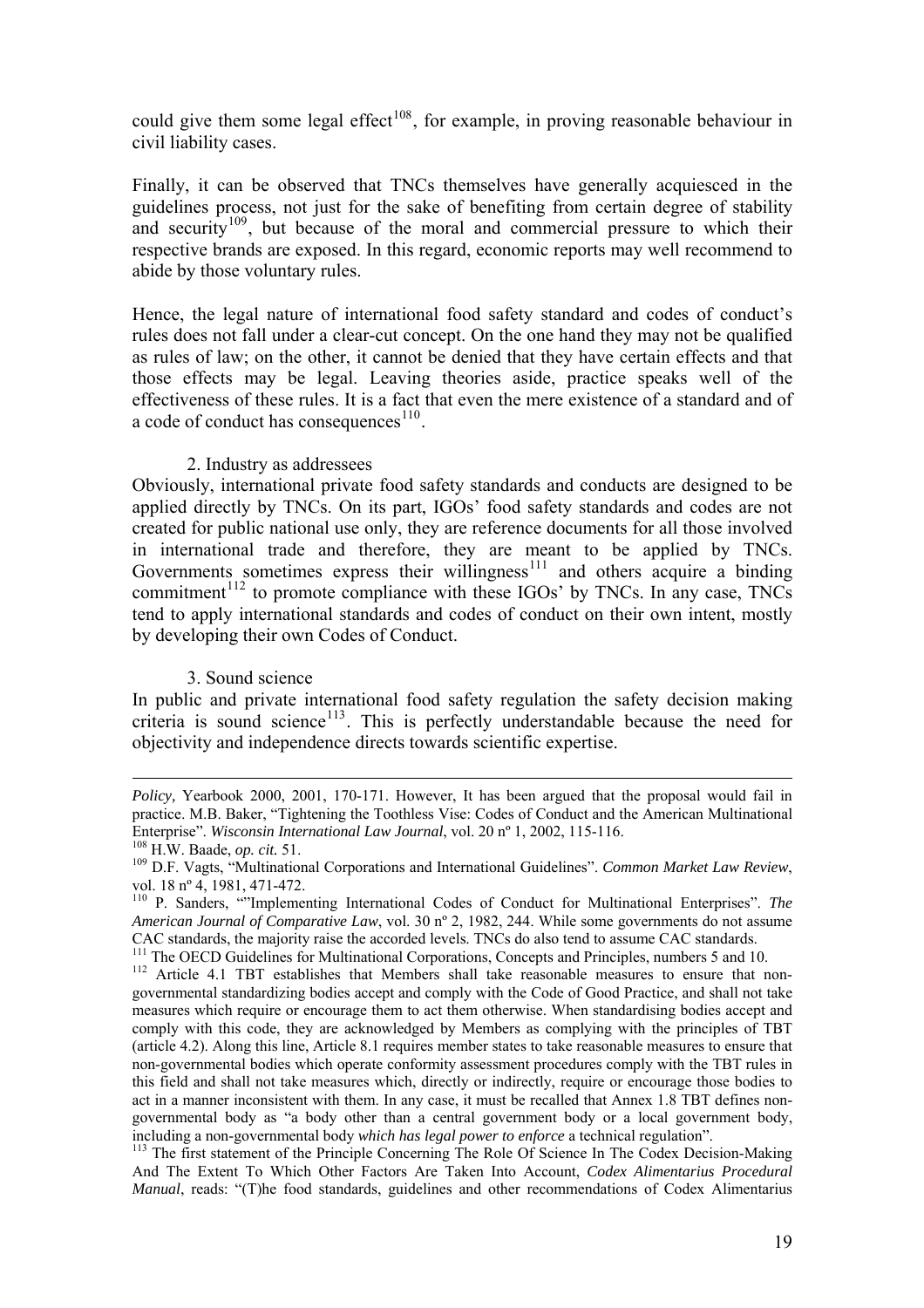Following CAC, it is generally admitted that the establishment of food safety standards requires a sound risk analysis. Risk analysis is a process composed of risk assessment<sup>[114](#page-19-0)</sup>, risk management<sup>[115](#page-19-1)</sup> and risk communication<sup>[116](#page-19-2)</sup>. Internationally, deliberate risk reconstruction is a formal part of the negotiation process in which perceptional differences and diverging interests are meant to be harmonized into a common understanding of the risk at hand<sup>[117](#page-19-3)</sup>. Sound science is the basis of risk analysis, which is an essentially public responsibility, through establishing the findings on public health risks. The SPS imposes the obligation to justify scientifically the sanitary and phitosanitary measure on the Member adopting it, that is, the importing state<sup>[118](#page-19-4)</sup>. In any case, when the measure conforms to CAC, IOE or IPPC standards it is presumed to be in conformity with the Agreement<sup>[119](#page-19-5)</sup>.

Although science is the most objective available criteria, it is not always certain, especially when considering interventionist food. Sometimes sufficient scientific data is not available, sometimes objective expert analysis are contradictory. Together with other socio-political considerations, these deadlocks may well explain the entry in the risk analysis scene of other legitimate factors, among which consumers concerns are predominant, which may invite the application of the controversial precautionary principle<sup>[120](#page-19-6)</sup>. CAC recognizes that legitimate factors other than sound science can be

<span id="page-19-0"></span><sup>114</sup> Scientifically based process consisting on: 1. hazard identification; 2. hazard characterisation, 3. exposure assessment, and 4. risk characterization. *Codex Alimentarius Procedural Manual*. Definitions.

<span id="page-19-1"></span>exposure assessment, and 4. running and 4. respectively. The manual Manual Manual Manual Manual, Definition and <br><sup>115</sup> Process, distinct from risk assessment, of weighting policy alternative in consultation with all interested parties, considering risk assessment and other factors relevant for the health protection of consumers and for the promotion of fair trade practices. *Codex Alimentarius Procedural Manual*, Definitions.

<span id="page-19-2"></span><sup>116</sup> Interactive exchange of information and opinions through the risk process concerning risk-related factors and risk perceptions, among assessors, risk managers, consumers, industry, the academic community and other interested parties, including the explanation of risk assessment findings and the basis of risk management decisions. *Codex Alimentarius Procedural Manual*, Definitions. Regarding risk communication, food production, processing and other handling operations should be analysed with a view to identifying hazards and assessing associated risks. This should lead to the identification of critical control points and the establishment of a system to monitor production at these points (HACCP Approach). The introduction of HACCP-based in-house control is important in this regard. It is best achieved by collaboration between the food industry, education and training organizations and the supervisory authorities. Traceability of feed, food-producing animals and food should be established at all stages of production, processing and distribution. Traceability is important: 1. to unable the unsafe food to be traced through the food chains so that the source of the problem can be identified; 2. to ensure fair practices in the food trade (labelling).

<span id="page-19-3"></span><sup>117</sup> G. Sjöstedt, "International Negotiation and the Management of Trasboundary Risks", in J. Linnerooth-Bayer, R.E. Löfstedt and G. Sjöstedt *Transboundary Risk Management*. Earthscan. 2001, 287-288. 118 For LMO-FFP, the Cartagena Protocol does not require any risk assessment, but, for non LMO-FFP,

<span id="page-19-4"></span>the importing state, while being under the obligation to ensure that its decisions are based on risk assessment, may require the exporter to carry out the assessment.<br><sup>119</sup> Article 3.2 SPS.

<span id="page-19-6"></span><span id="page-19-5"></span><sup>120</sup> The precautionary principle emerged in the environment field from the Rio Conference (1992), which states, "Where there are threats of serious or irreversible damage, lack of full scientific certainty should not be used as a reason for postponing cost-effective measures to prevent environmental degradation". Although there is no consensus on a general definition of the principle nor on its acceptance, it can be

shall be based on the principle of sound scientific analysis and evidence, involving a thorough review of all relevant information, in order that the standards assure the quality and safety of the food supply". SPS deems scientific justification necessary for risk assessment (article 5). In the Cartagena Protocol, the cornerstone of the decision procedure concerning imports of LMOs is scientifically sound risk assessment (Articles 10.1, 15). Particular TNCs codes of conduct argue that their products and production processes are always scientifically tested.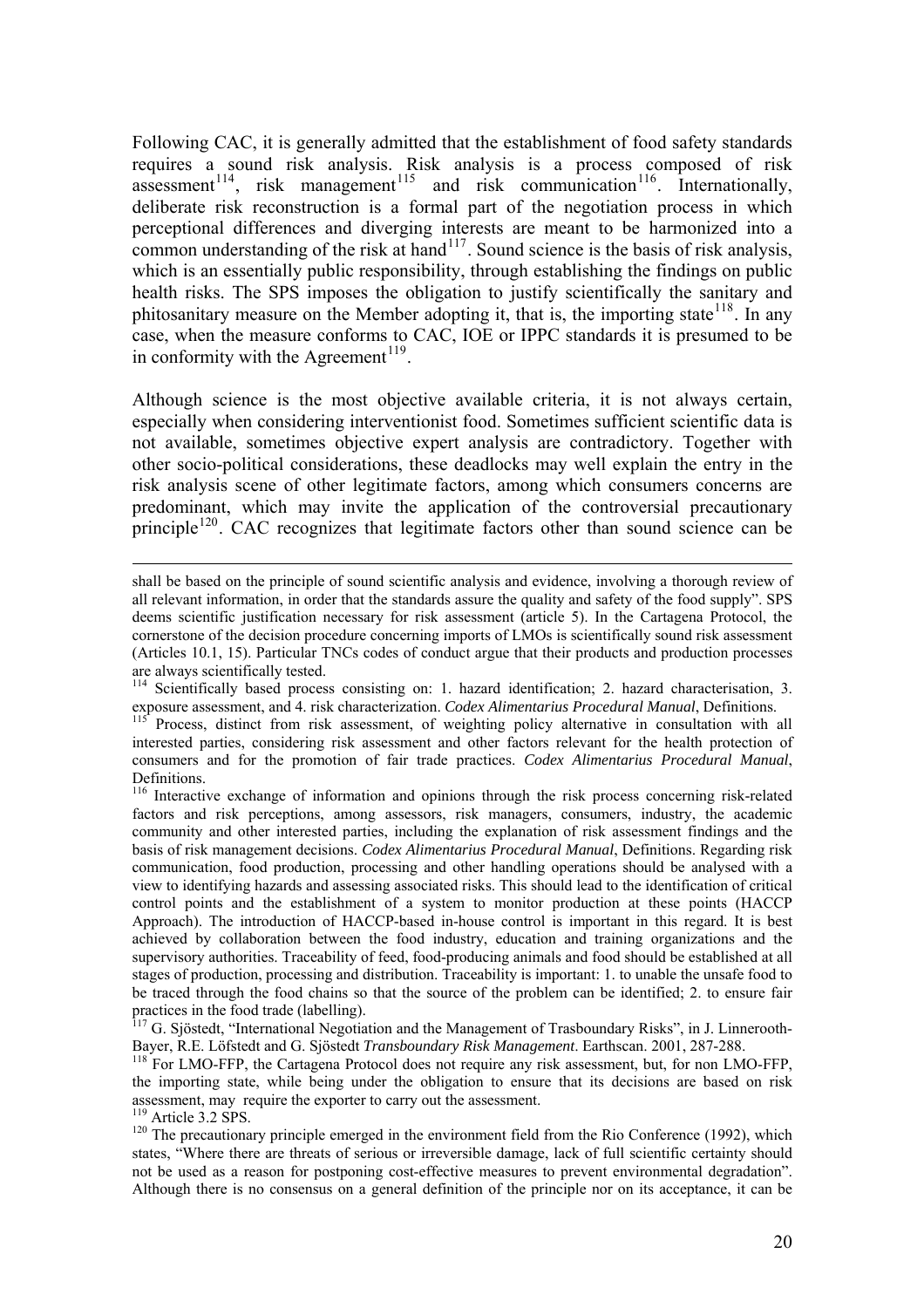taken into consideration in the risk management process<sup>[121](#page-20-0)</sup>, but establishes that "only" those other factors which can be accepted on a world-wide basis, or on a regional basis in the case of regional standards and related texts, should be taken into account"<sup>[122](#page-20-1)</sup> within its framework. In this regard, it is important to stress that, without providing with a definition nor pointing at the moment where it could be considered, CAC recognizes that "precaution is an inherent element of risk analysis"<sup>[123](#page-20-2)</sup>.

Currently, a review of available scientific evidence on interventionist GM food indicates that it "has not been found to be unsafe" – a double negative that highlights the difficulties of balancing consumer concerns, science and international law. Proponents of GM products correctly argue that research has shown no health risks, while opponents argue that such research is not enough to prove that there are not such risks. GMOs risks have been qualified as potentially catastrophic, unknown to science, unfamiliar and are considered to have the potential to affect future generations<sup>[124](#page-20-3)</sup>. A safety assessment of GM foods generally investigates: a) direct health effects –toxicity-, b) tendencies to provoke allergic reactions, c) specific components thought to have nutritional or toxic properties, d) the stability of the inserted gene, e) nutritional effects associated with genetic modification, and f) any unintended effects which could result from the gene insertion. There are many scientific risk assessments with different results. Therefore, there are also disparate national interpretation of precaution. Moreover, different GM organisms include different genes inserted in different ways. This means that individual GM foods and their safety should be assessed on a case by case basis and that it is not possible to make general statements on the safety of all GM foods. This is also the case for nutraceuticals $^{125}$  $^{125}$  $^{125}$ .

Nevertheless, considering that traditional foods often contain natural toxicants that, although detected in toxicological analysis, have not provoked any harm to human health, it is unreasonable and unscientific to expect an absolute standard of safety through traditional toxicological testing in GM food. Therefore, WHO, FAO, OECD and, ultimately, CAC, have resorted to a multidisciplinary approach to GM foods risk assessment, which departs from the principle of "substantial equivalence". This principle entails comparing the risks associated with GM foods with the foods produced with traditional techniques. It takes into consideration the intended effect of the genetic modification, its nature, and the detectable unintended changes that may occur in the microorganism or in its action in the food.

said to advise that, in the face of uncertainty, the best course of action is to assume that a potential problem is real and should be addressed ("better safe than sorry").

<span id="page-20-0"></span><sup>&</sup>lt;sup>121</sup> The second statement of the Principles Concerning The Role Of Science In The Codex Decision-Making And The Extent To Which Other Factors Are Taken Into Account, *Codex Alimentarius Procedural Manual*, reads: "… where appropriate, to other legitimate factors relevant for the health protection of consumers and for the promotion of fair practices in food trade". So does the Cartagena Protocol (articles 10.6 for non LMO-FFP, 11.8 for LMO-FFP and 26 in general).

<span id="page-20-1"></span><sup>122</sup> Statements of Principle Concerning The Role Of Science In The Codex Decision-Making And The Extent To Which Other Factors Are Taken Into Account, criteria for the consideration of the other factors

<span id="page-20-2"></span>referred to in the second statement of principle, *Codex Alimentarius Procedural Manual*.<br><sup>123</sup> Working Principles for Risk Analysis for Application in the Framework of the Codex Alimentarius,<br>number 11. *Codees Alimentari* 

<span id="page-20-4"></span><span id="page-20-3"></span><sup>&</sup>lt;sup>124</sup> J. Linnerooth-Bayer, *op. cit.* 11-12.<br><sup>125</sup> J. Hlywka and M. Harwood, "Ensuring the Safety of Dietary Supplements". *Nutraceuticals World*, October. 2003, 52.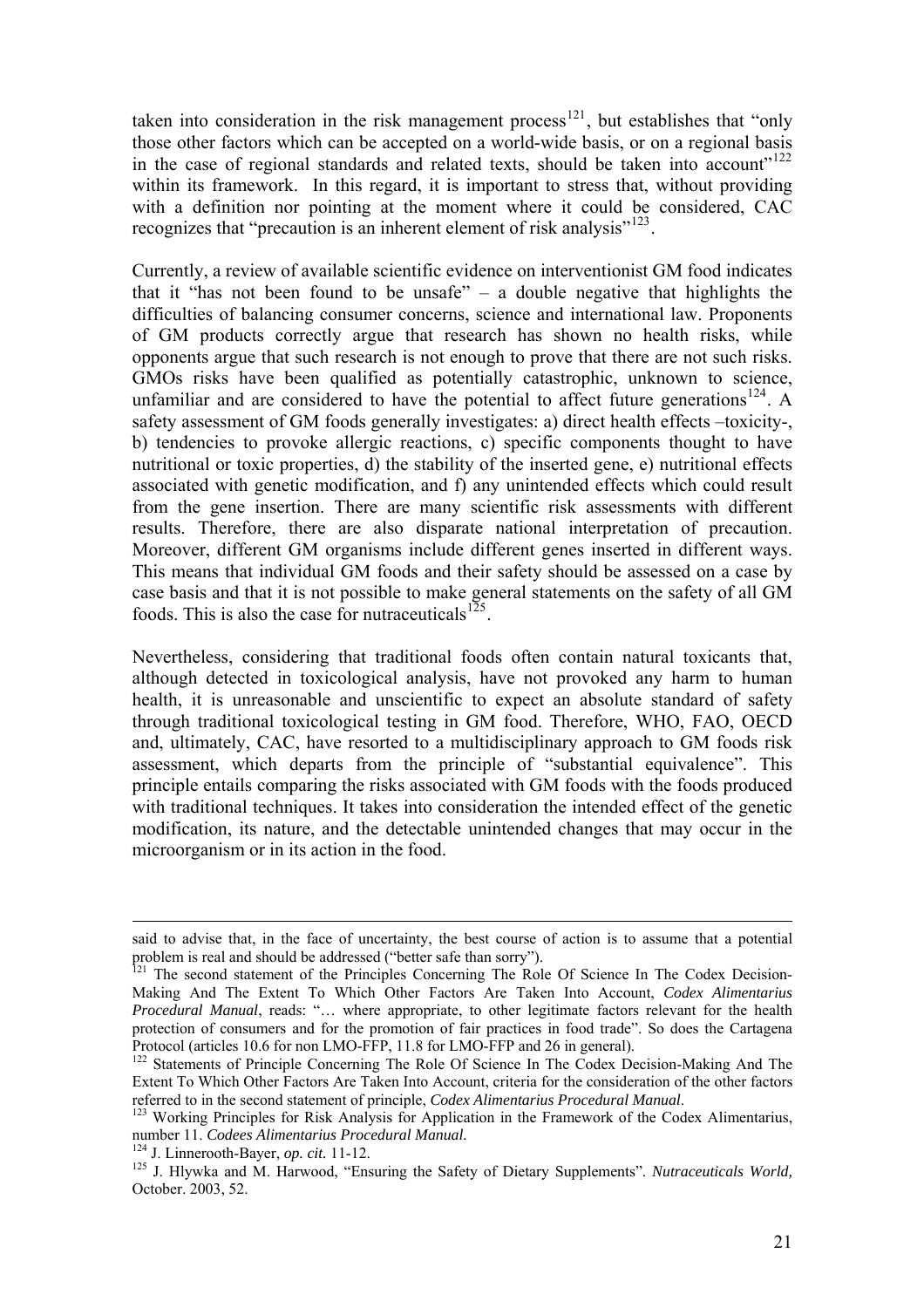In this regard, the OCDE has also developed the concept of "familiarity"; which entails the consideration of the knowledge and experience accumulated to determine if it is enough to manage a relatively different new product<sup>[126](#page-21-0)</sup>. Both substantial equivalence and familiarity principles have been criticised as a "trigger" for risk assessment. In the case of substantial equivalence because it is a commercial and political judgement masquerading as if it were scientific<sup>[127](#page-21-1)</sup>. In the case of familiarity, because, on the one hand, it is based on intuition<sup>[128](#page-21-2)</sup>, and on the other, the only way to gain familiarity with commercial releases is to allow commercial releases; therefore familiarity closely binds regulatory oversight with industrial interests and market imperatives $129$ .

In any case, it is clear that the concept of risk that food safety regulation faces entails more than just science experts' assessments; but also the concerns on the part of the public. One way or another, it is clear that public values inevitably influence risk analysis and therefore, it has been said that separating scientific risk assessment from risk management is questionable<sup>[130](#page-21-4)</sup>. CAC admits that the separation between risk assessment and risk management is merely functional - aimed at avoiding confusion over the functions to be performed by risk assessors and risk managers and to reduce any conflict of interest -, and that the interaction between risk managers and risk assessors is essential for practical purposes<sup>[131](#page-21-5)</sup>. In this scenario, doubts over the neutrality of many scientific committees may well increase, particularly due to the "infiltration" of industry experts in the epistemic community<sup>[132](#page-21-6)</sup>. In any case, it has been argued that an apolitical risk assessment is impossible to achieve due to the fact that the relevant science is always framed by values $133$ . The influence of politics in the ultimate risk analysis decisions can be seen in  $EC^{134}$  $EC^{134}$  $EC^{134}$  as much as in the US<sup>[135](#page-21-9)</sup>.

For TNCs the basic issue continues to be market uncertainty about how consumers, mostly in developed countries, will reach to interventionist foods. The private sector may find it needs to change how it introduces and markets the new products of biotechnology in order to maintain market access. As micro-law has proved, regardless

<span id="page-21-0"></span> $126$  Safety consideration for biotechnology: scale up of crops plants. OECD, 1993.

<span id="page-21-1"></span><sup>&</sup>lt;sup>127</sup> M.W. Ho and R. Steinbrecher, "Fatal flaws in food safety assessment: critique of the joint FAO/WHO biotechnology and food safety report". *Environmental and Nutritional Interactions*, vol. 2, 1998, 51-84. <sup>128</sup> C. Damgaard and H. Lokke, "A critique of the "concept of familiarity" as used in ecological risk

<span id="page-21-2"></span>assessments of genetically modified plants". *BioSafety Journal*, vol. 6, paper 1, 2001, 1-8.<br><sup>129</sup> P. Newell, "Globalisation and the Governance of Biotechnology". *Globalisation and the International* 

<span id="page-21-3"></span>*Governance of Modern Biotechnology*. Mapping Paper. Globalisation and Poverty, 6-7. In practice, both substantial equivalence and familiarity support decisions to de-regulate GE crops by promoting biotechnology as an innovative and competitive technology, while simultaneously downplaying concerns for environmental hazards.<br><sup>130</sup> L. Linnerooth-Bayer, *op. cit.* 9-10.

<span id="page-21-5"></span><span id="page-21-4"></span><sup>&</sup>lt;sup>131</sup> Working Principles for Risk Analysis for Application in the Framework of the Codex Alimentarius, number 9. *Codex Alimentarius Procedural Manual* 

<span id="page-21-7"></span><span id="page-21-6"></span><sup>&</sup>lt;sup>132</sup> See *infra*.<br><sup>133</sup> L. Levidow, "Genetically Modified Crops: What Transboundary Harmonization in Europe?"; in J. Linnerooth-Bayer, R.E. Löfstedt and G. Sjöstedt *Transboundary Risk Management*. Earthscan. 2001, 61. 134 Decision of the EC Council of Ministers to ignore the decision of its own scientific advisory body in

<span id="page-21-8"></span>the case of beef hormones indicates that scientific assessments are not always acceptable to regulatory officials since the latter must also contend with domestic pressures from both producers and nongovernmental organizations.

<span id="page-21-9"></span><sup>&</sup>lt;sup>135</sup> The US demands of internationally established food safety standards based on science, have been qualified as ironic, as there are few nations whose regulatory procedures and standards have been so frequently divorced from any scientific rationale. D. Voegel, *Trading Up: Consumer and Environmental Regulation in the Global Economy.* Harvard University Press. 1995, 193.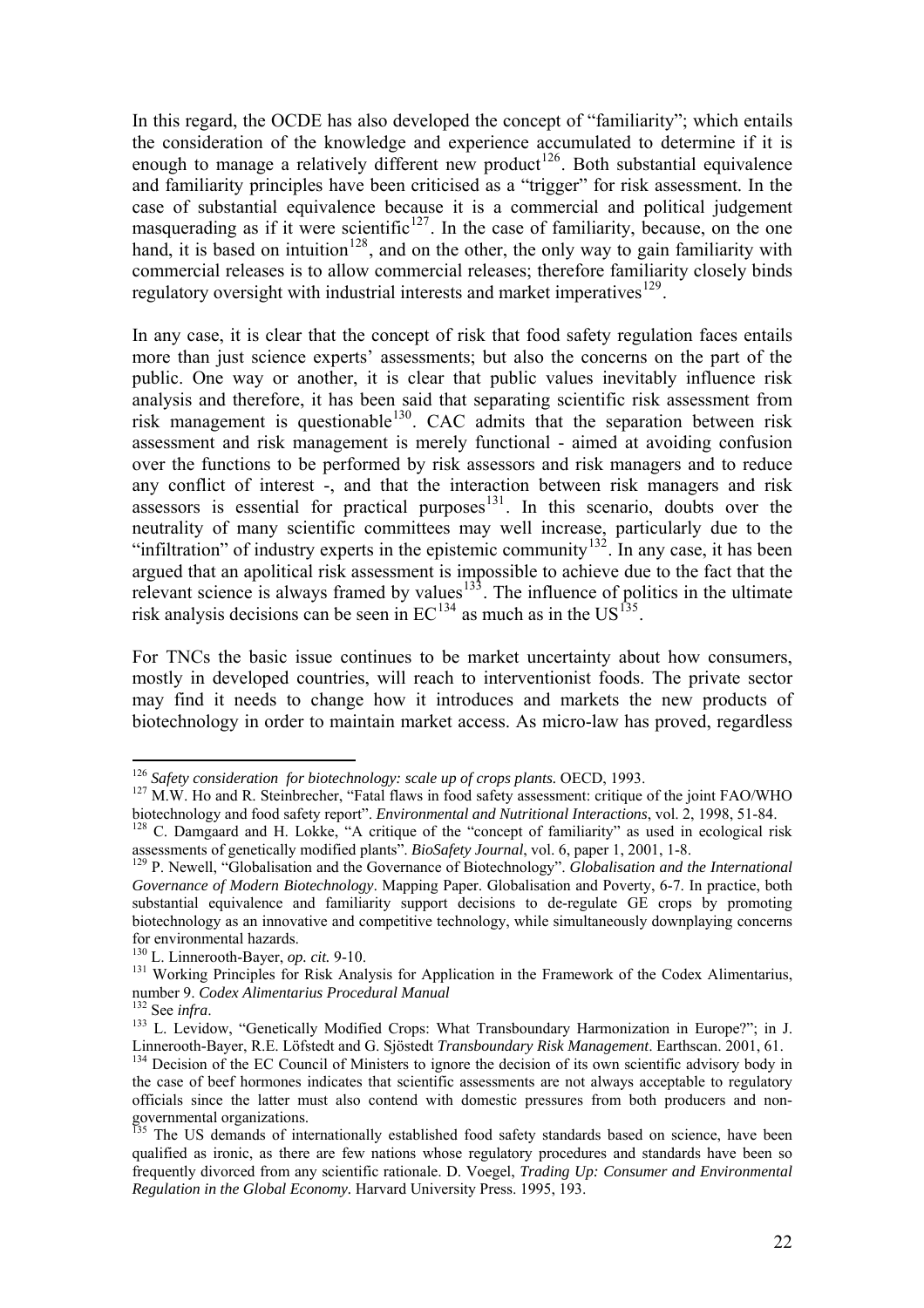of the science, if consumers decide they do not want to consume GM goods, markets will adjust to satisfy their demands<sup>[136](#page-22-0)</sup>.

#### 4. Industry has a role

Obviously, TNCs play a role in their collective and individual self-regulation. TNCs collective action in the food safety field have gained relevance with the  $GFSI<sup>137</sup>$  $GFSI<sup>137</sup>$  $GFSI<sup>137</sup>$ . TNCs action in these areas is often carried out through trade associations and commodity associations because this way they are more invisible, and avoid the costs of close company identification with controversial proposals or overt political tactics<sup>[138](#page-22-2)</sup>.

Although farmers and small business do most of the value adding to food, it is the presence of TNCs which dominates the IGOs' food safety regulatory fora. Industry gets involved in the risk analysis (assessment, management and communication) process and in the determination of good corporate behaviour. In addition to their lobbing activities, TNCs also participate in the elaboration of IGO's food safety standards and codes of conduct except for the WTO Agreements (SPS and TBT) and the Cartagena Protocol. Within WTO framework TNCs can only intervene indirectly, in the dispute settlement procedures, through presenting *amicus curiae* briefs<sup>[139](#page-22-3)</sup>. However, the Code of Good Practice of the TBT requires Member States, before adopting a standard, to allow a period for the submission of comments on the draft standard by interested parties<sup>[140](#page-22-4)</sup> and, to this end, to provide a draft of the standard upon request of any interested  $partv<sup>141</sup>$  $partv<sup>141</sup>$  $partv<sup>141</sup>$ . It does also require that the comments are taken into account and, if so requested, replied to when there is a deviation from relevant international standards  $142$ .

<span id="page-22-0"></span> $136$  E. Díaz-Bonilla and S. Robinson, "Biotechnology, Trade and Hunger", in P.G. Pardey and B. Koo Biotechnology and Genetic Resource Policies. IFPRI. 2 January 2003, 3.

<span id="page-22-2"></span><span id="page-22-1"></span><sup>&</sup>lt;sup>Biot</sup> See *infra*.<br><sup>138</sup> B. Kneen, *op. cit.* 34. However, while small companies have to work through industry associations, TNCs lobby directly many times. A clear example can be seen in the statement of results of the United States Council for International Business (USCIB) Food and Agriculture Committee. It points as recent accomplishments the successful lobby to the US Government and key OECD staff to ensure the appropriate focus and subsequent conclusion of the OECD Food Safety Program; having provided with industry expertise to all elements of the work program and presented industry views on socio-economic concerns related to food policy and on the role of OECD in food and agriculture policy; and supporting the activities of the Food Industry Codex Coalition to ensure the work of CAC is rooted in sound science, with a particular emphasis on work relating to risk assessment, precaution and labelling. Its current priorities include coordination with the USCIB Trade Policy Committee and U.S. agriculture organizations, follow WTO agriculture negotiations to ensure that the full range of U.S. business views is adequately presented to the U.S. government, promote ICC work on agriculture in the WTO, and work to strengthen ICC links with WTO agriculture negotiators. Directly, and through BIAC (see *infra*), it engages in the work of the OECD Agriculture Directorate to promote agricultural policy reform, elimination of barriers to trade and investment, improved food quality and consumer protection; promotes implementation of the USCIB recommendations on an Open Food System, conducts periodic information sessions for WTO agriculture negotiators on business activity taking place relative to the Open Food System (e.g., sectoral initiatives, work on technology transfer and "precision agriculture"); maintains strong ties with the International Agri-Food Network (IAFN), works to strengthen coordination among its affiliate bodies, stimulates interest among European firms in the agri-food sector and seeks inclusion of agri-food issues in the TransAtlantic Business Dialogue (TABD).

<span id="page-22-3"></span><sup>139</sup> See G.C. Umbricht, "An "Amicus Curiae Brief" on Amicus Curiae Briefs at the WTO". *Journal of International Economic Law*. 2001. 733-794, and J. Pearlman, "Participation by Private Counsel in World Trade Organization Dispute Settlement Proceedings". *Law and Policy in International Business*, Vol. 30 nº 2. 1999, 399-415.

<span id="page-22-4"></span><sup>&</sup>lt;sup>140</sup> Annex 3 TBT, L, fixes that period in at least 60 days, although it might be shortened in urgent cases of safety, health or environment.<br><sup>141</sup> Code of Good Practice, M.

<span id="page-22-5"></span><sup>&</sup>lt;sup>142</sup> Code of Good Practice, N.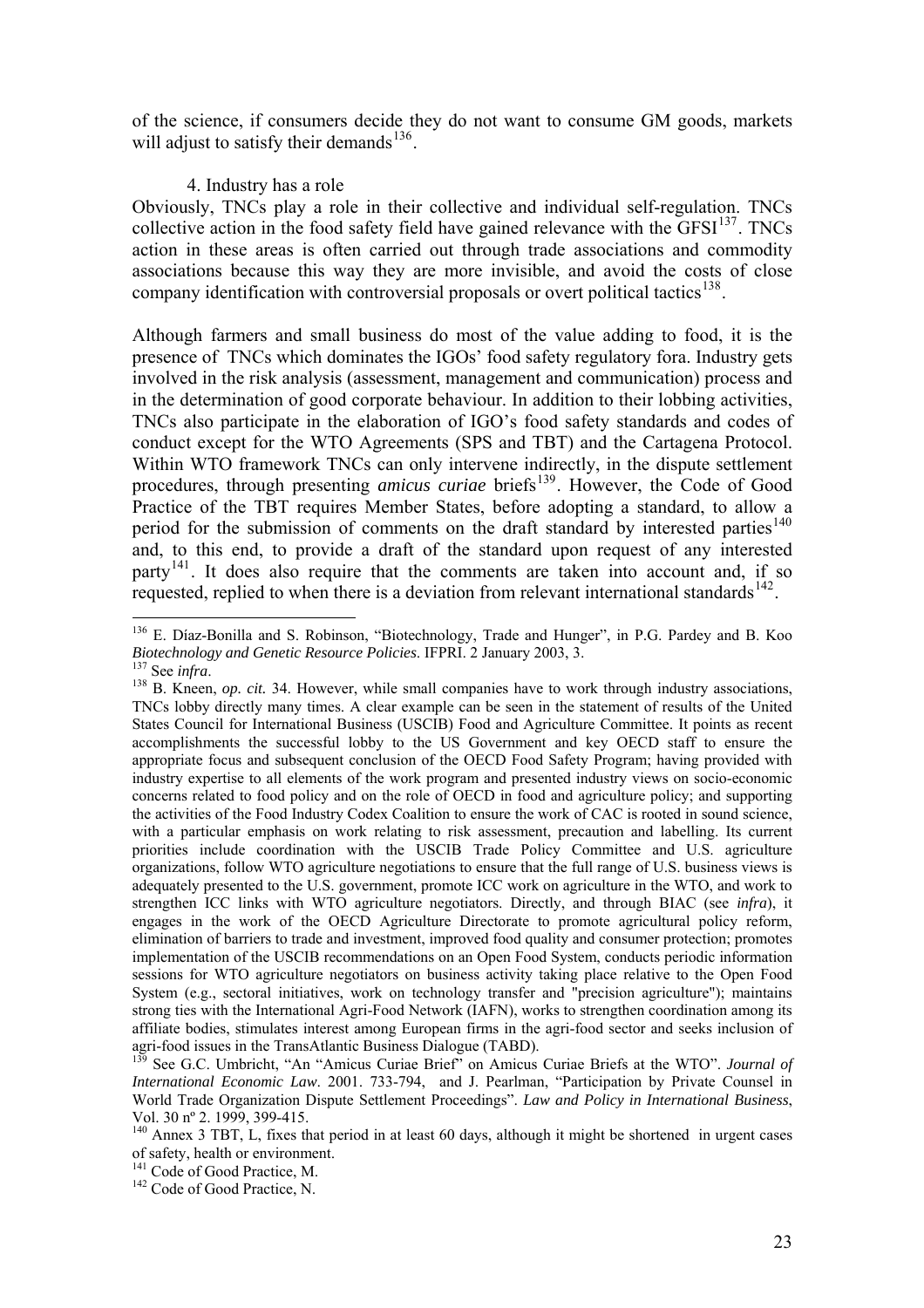CAC member countries are encouraged to involve stakeholders in the formulation of national positions to be taken in the CAC documents. In addition, it allows for the participation of stakeholders on expert committees as observers<sup>[143](#page-23-0)</sup>. CAC is known as one of the more industry dominated international organizations. TNCs influence CAC decisions through the massive presence of industry representatives on expert committees and sometimes even as members of national delegations<sup>[144](#page-23-1)</sup>. TNCs tend to hire academic and professional experts to research and to present data to support the policies that their clients wish to have implemented. Other times they get directly involved in the epistemic community<sup>[145](#page-23-2)</sup>. The corporations paying the bills can then cite these "independent" studies is support of their policy recommendations<sup>[146](#page-23-3)</sup>. Increased industry funded scientific research raises serious doubts over the impartiality of risk assessment<sup>[147](#page-23-4)</sup>. Moreover, the "revolving door" of public service (private enterprise – public service – private enterprise), very frequent in certain national administrations such as the  $US^{148}$  $US^{148}$  $US^{148}$ , contributes to increased suspiction. It has been said that the biggest funder of the establishment of the CAC was the US food industry, whose money was "laundered through states"<sup>[149](#page-23-6)</sup>.

In this regard, it has been said that states do not choose the CAC committees they will host - assuming their financial responsibility - on the basis of concern for the diffuse interest of consumers, but on the basis of the producers' interests<sup>[150](#page-23-7)</sup>. Regarding nutraceuticals, the Netherlands, with an important food producing and processing industry, is chair to the Codex Committee on Food Additives and Contaminants  $(CCFAC)^{151}$  $(CCFAC)^{151}$  $(CCFAC)^{151}$ . However, with a relatively small biotechnology industry, Japan is chair to the CAC *Ad Hoc* Intergovernmental Task Force on Food derived from Biotechnology  $(TFFBT)^{152}$  $(TFFBT)^{152}$  $(TFFBT)^{152}$ . As Europe, Japan has strong pressures from consumers against GM food. In any case, the extended participation of industry, together with the lack of means of developing countries and consumer associations to get deeply involved in the process,

<span id="page-23-0"></span><sup>&</sup>lt;sup>143</sup> Meetings of the CAC and its committees are open to INGOs as observers, which have voice but not vote. Principles on the participation of INGOs in the works of the CAC; numbers 3 and 5.1.

<span id="page-23-1"></span><sup>144</sup> The majority of observers are industry funded, N. Avery, M. Drake and T. Lang, *Cracking the Codex*. National Food Alliance. 1993, 8.

<span id="page-23-2"></span><sup>&</sup>lt;sup>145</sup> Corporations get involved in strategic partnerships with Universities as they take more and more corporate characteristics, through university-corporate collaboration. B. Kneen, *op. cit.* 196-197. Beyond Universities, a key industry influence in epistemic communities has been the International Life Sciences Institute. The strategy can be summarized as follows: fund an arm's-length technical association to the needed science; use the results to lobby for new CAC standards; in the process, engage all national epistemic communities with the need for change in their national laws. J. Braithwaite and P. Drahos, *op.* 

<span id="page-23-4"></span>

<span id="page-23-5"></span>

<span id="page-23-6"></span>

<span id="page-23-8"></span><span id="page-23-7"></span>

<span id="page-23-3"></span><sup>&</sup>lt;sup>146</sup> B. Kneen, *op. cit.* 30.<br>
<sup>147</sup> D. McCrea, *op. cit.* 157.<br>
<sup>148</sup> Cargill's example in B. Kneen, *op. cit.* 33-34.<br>
<sup>149</sup> J. Braithwaite and P. Drahos, *op. cit.* 401.<br>
<sup>150</sup> J. Braithwaite and P. Drahos, *op. cit.* maximum or guideline levels for individual food additives.

<span id="page-23-9"></span><sup>&</sup>lt;sup>152</sup> WHO/FAO ID n° CX-802. Its terms of reference include elaborating standards, guidelines or other principles, as appropriate, for foods derived from biotechnology, taking full account of the existing work carried out by national authorities and international fora; and coordinate and collaborate with the appropriate Codex Committees as related to foods derived from biotechnology.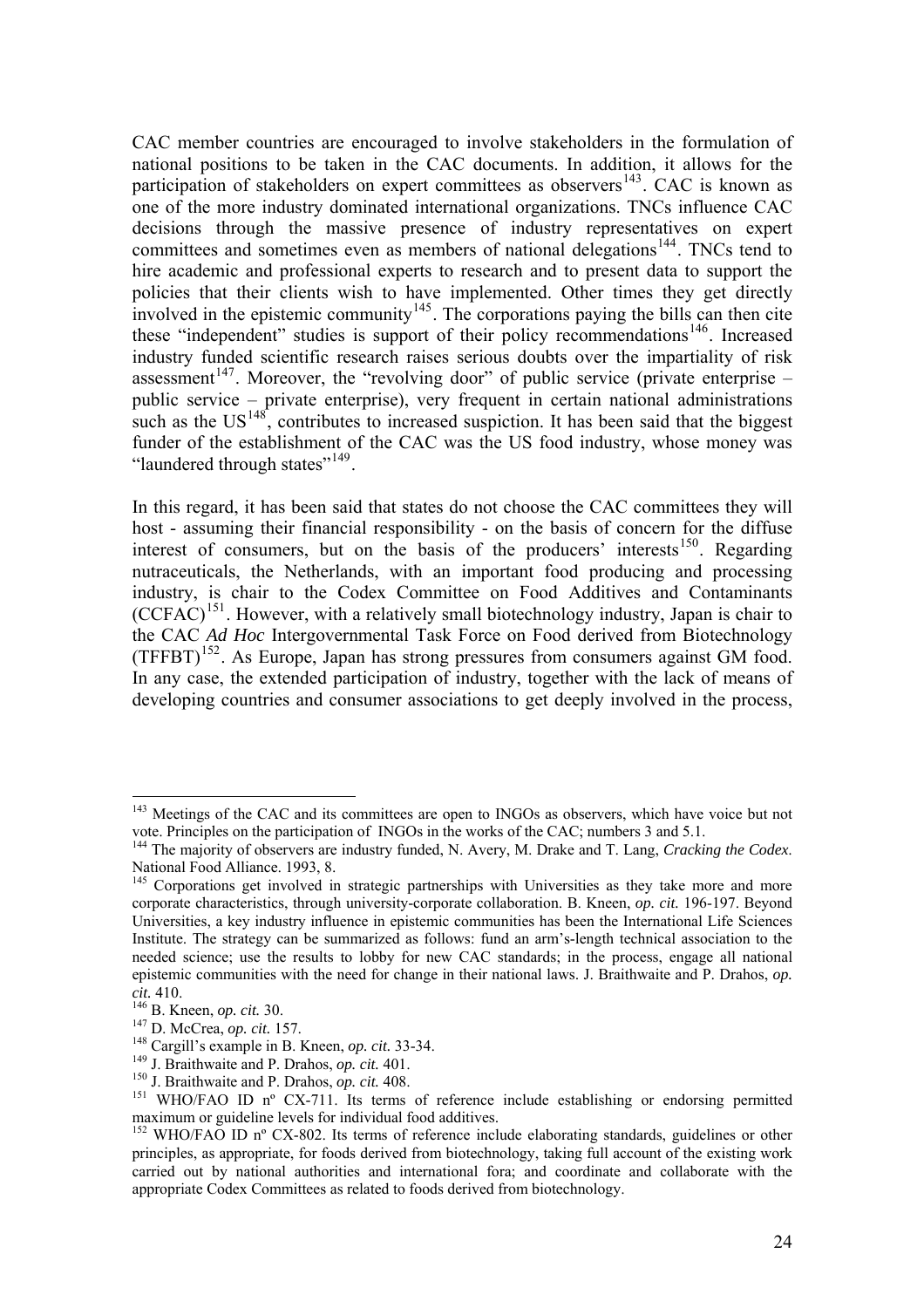has resulted CAC being accused of prioritising standards that facilitate trade rather than providing consumers with the highest level of health protection<sup>[153](#page-24-0)</sup>.

Within the OECD, business opinion can be made known formally through the Business and Industry Advisory Committee (BIAC). BIAC is an independent organisation officially recognised by the OECD as being representative of business and industry. Its members are the principal industrial and employers organisations in OECD countries. BIAC's role is to provide the OECD and its Member Governments with constructive comments based on the practical experience of the business community. Within the OECD, BIAC participates in the different food related OECD activities. Moreover, after the 2000 review of the OECD Guidelines on Multinational Corporations, TNCs must be given the opportunity, directly or through BIAC, "to express its views either orally or in writing on issues concerning the Guidelines involving its interests" in the consultation procedure aimed at their clarification. Clarifications are not only communicated to those directly involved but are also published. They are interpretations of what often are very broadly formulated rules of conduct, but are not changes to the rules themselves.

The complex legal nature of ISO is again revealed when considering that enterprises are not eligible for membership. However, most industry associations participate in the ISO process through their contribution to the elaboration of the national proposals, and through the incorporation of individual experts in the national delegations to the particular technical committees<sup>[154](#page-24-1)</sup>. ISO's technical committees comprise experts on loan from the particular industry sector which have asked for the standards and subsequently put them into practice. In any case, the national delegations are required to represent not just the views of the organization in which the participating experts work, but of the other stakeholders too. Finally, international organizations representing an industry sector can gain a liaison status to a particular technical committee, where they will not have a vote, but can participate in the debates and the developmen t of consensus $^{155}$ .

TNCs actions within the framework of mutual recognition agreements, in particular in the US-EC bilateral relations, has been already discussed.

### 5. Transparency aim

 $\overline{a}$ 

information is made available and distributed quickly, accurately and clearly to all parties concerned. In this regard, risk communication is essential for the industry. Be it internationally public or private, transparency is a guiding principle in every action related to food safety. Due consideration is always given to the legitimate concerns to preserve confidentiality. In any case, when a safety hazard arises, it is essential that

importance of transparent procedures, whether for risk analysis purposes, for food SPS and TBT require Members to inform on their sanitary and phitosanitary measures as well as to notify any changes in them<sup>[156](#page-24-2)</sup>. WHO and FAO consistently insist on the

<span id="page-24-0"></span><sup>&</sup>lt;sup>153</sup> Report of the International Association of Consumer Food Organizations (IACFO) to the FAO/WHO Global Forum of Food Safety Regulators; Marrakech (Morocco), 28-30 January 2002.

<span id="page-24-1"></span><sup>&</sup>lt;sup>154</sup> V. Haufler, *op. cit.* 127, points that the technical committees are generally are dominated by industry representatives.

<sup>&</sup>lt;sup>155</sup> For example, in the food sector, the International Commission for Food Industries (CIIA), the Nordic Committee for Food Analysis (NMKL), the European Association for Animal Production (EAAP), and the European Feed Manufacturers Association (ASS) among others, enjoy the liaison status to TC-34.

<span id="page-24-2"></span><sup>&</sup>lt;sup>156</sup> Article 7 and Annex B SPS and article 10 TBT.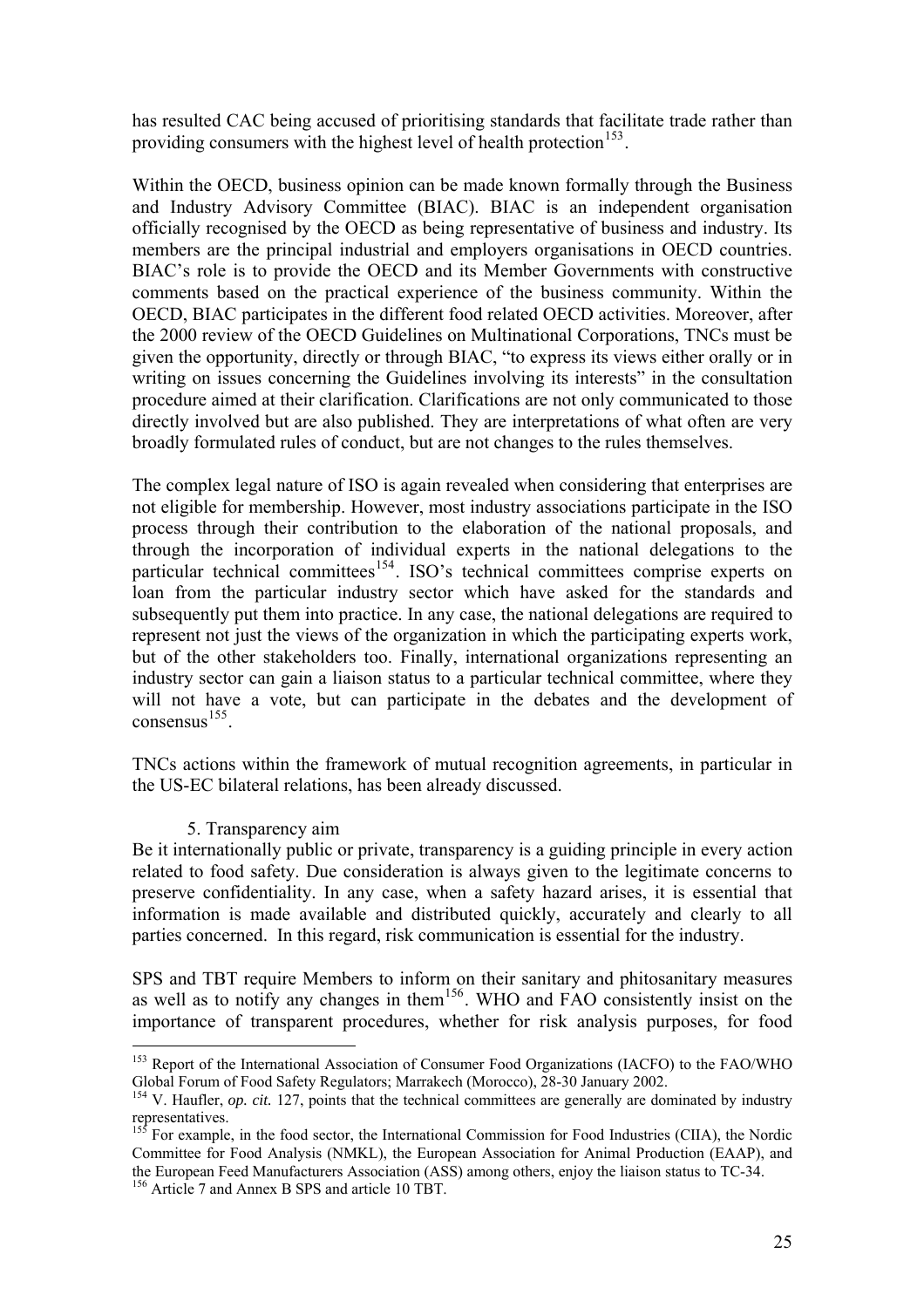control or for any regulatory action in the food safety field. CAC's committees work, as well as the guidance documents they develop, insists on transparency<sup>[157](#page-25-0)</sup>.

The OECD Guidelines for Multinational Corporations do not expressly refer to transparency, but states that TNCs shall promote workers information on the companies' policies, even through training courses<sup>[158](#page-25-1)</sup>. TNCs Codes of Conduct usually follow this guideline<sup>[159](#page-25-2)</sup>, and, in addition, they pledge to aim at consumers' information $160$ 

ISO standards are developed according to strict rules to ensure that they are transparent and fair. Equally, the GFSI has established a detailed regulation on food safety standards certification<sup>[161](#page-25-4)</sup>.

### 6. Process – Food chain

Originally, food control often concentrated on the examination of end products. Control of final products can never be extensive enough to guarantee contaminant levels below established maximum levels and safety and other aspects of food quality cannot be "inspected into" food at the end of the production chain, particularly when new production and processing technologies have been developed. Therefore, in recent decades there has been a growing awareness of the importance of an integrated, multidisciplinary holistic approach considering the whole of the food chain: from farm to fork. The HACCP food safety tool, which puts its emphasis on in-process diagnosis, control and documentation rather than end-product testing, is paradigmatic.

Among the WTO agreements applicable in the food safety field, the SPS approach is clearly process oriented. Where the TBT is applicable, the issue is whether the "like products" condition refers to the product itself or includes the processing methods. The case is not clear yet but, in the negative, GATT-94, which would also be applicable, does cover processing methods<sup>[162](#page-25-5)</sup>. In any case, while GM products may be considered to have a different product characteristic from non-GM (as the new gene changes the character of the product) resulting in their being considered as products related PPMs and hence covered under the discipline of  $TBT^{163}$  $TBT^{163}$  $TBT^{163}$ , the question could be even more hotly disputed when considering nutraceuticals $^{164}$  $^{164}$  $^{164}$ .

<span id="page-25-0"></span><sup>&</sup>lt;sup>157</sup> Working Principles for Risk Analysis for Application in the Framework of Codex Alimentarius, number 6, reads: "(T)he three components of risk analysis should be documented fully and systematically in a transparent manner. While respecting legitimate concerns to preserve confidentiality, documentation should be accessible to all interested parties". *Codex Alimentarius Procedural Manual.*<br><sup>158</sup> OECD Guidelines for Multinational Corporations, General Principles, number 8.<br><sup>159</sup> See *infra*.<br><sup>159</sup> For example, transparenc

<span id="page-25-1"></span>

<span id="page-25-3"></span><span id="page-25-2"></span><sup>&</sup>quot;Monsanto is committed to make scientific and safety information on its products available, accessible and understandable"; [http://www.](http://www/)monsanto.com/Monsanto/layout/our\_pledge/transparency/default.asp.<br><sup>161</sup> The GFSI Guidance Document, 3<sup>rd</sup> Ed. January 2003.<br><sup>162</sup> G. Marceau and J.P. Trachtman, *op. cit.* 856-862.<br><sup>163</sup> A.

<span id="page-25-5"></span><span id="page-25-4"></span>

<span id="page-25-6"></span>the WTO", *ICTSD Workshop on Biotechnology, Biosafety and Trade: Issues for Developing Countries.*

<span id="page-25-7"></span> $164$  Food additive is any substance not normally consumed as food by itself and not normally used as a typical ingredient of the food, whether or not it has a nutritive value, the intentional addition of which to food for a technological (including organoleptic) purpose in the manufacture, processing, preparation, treatment, packing, packaging, transport or holding of such food results, or may be reasonably expected to result, (directly or indirectly) in it or its by-product becoming a component of or otherwise affecting the characteristics of such foods. *Codex Alimentarius Procedural Manual,* Definitions.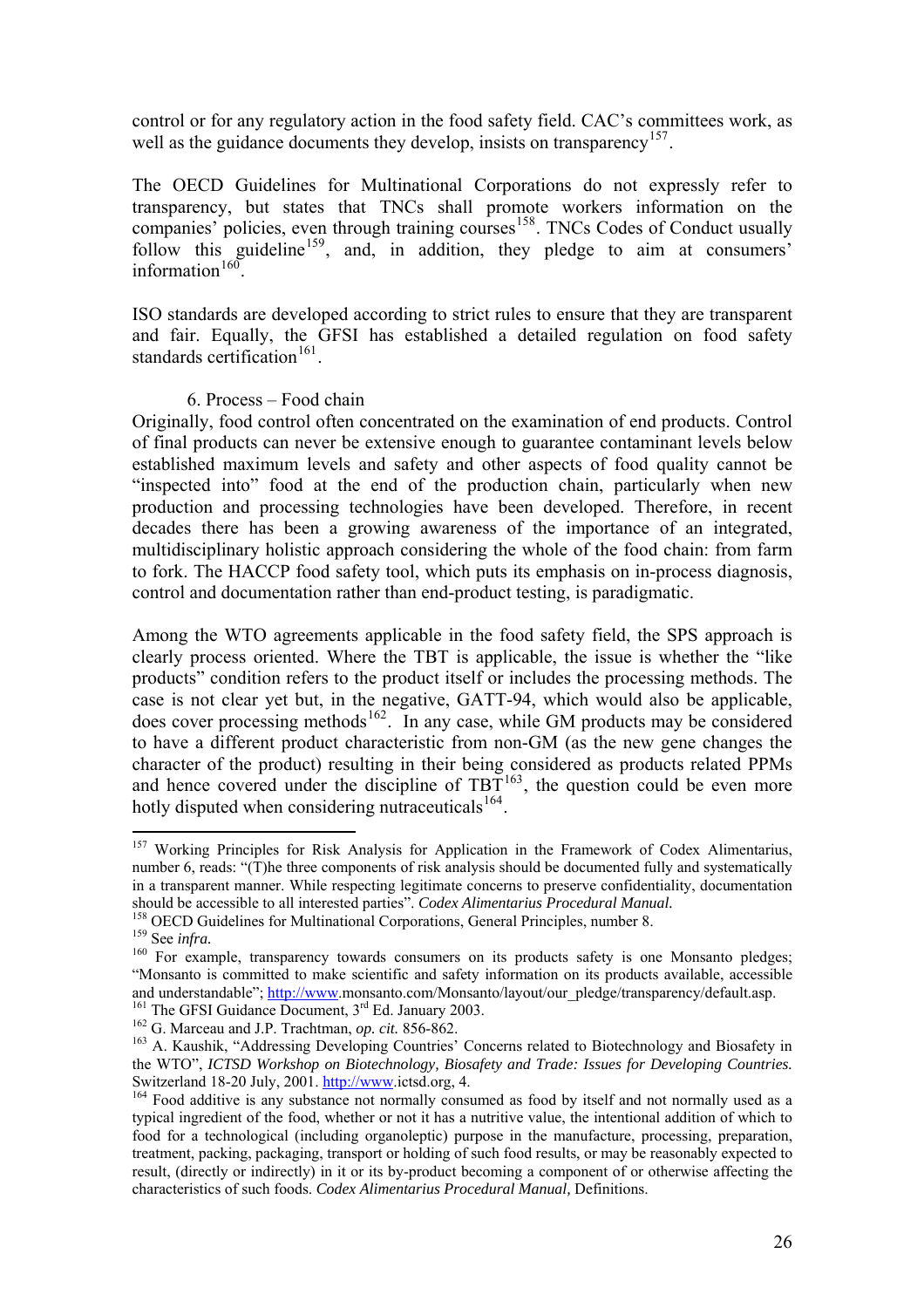CAC acknowledges that risk management "should take into account relevant production, storage, and handling practices used throughout the food chain, including traditional practices, …"[165](#page-26-0). The Cartagena Protocol' approach towards food safety is clearly process oriented<sup>[166](#page-26-1)</sup>.

The ISO<sup>[167](#page-26-2)</sup>, the GFSI<sup>[168](#page-26-3)</sup> and private codes of conduct<sup>169</sup> food safety also focus in process.

Within this context, it is interesting to note that the major international conflicts in GM foods regulation is related to the differing US/EC product/process approach towards its safety analysis. The approach is not only relevant for safety regulation purposes, but for international trade. WTO has not had to pronounce itself on the issue yet, but will probably have to do it in resolving the US complaint against EC measures affecting the approval and marketing of biotechnology products<sup>[170](#page-26-5)</sup>. Industry may have a say through *amicus curiae* briefings. In any case, one cannot avoid pointing to an apparent contradiction in US approaches to health and environmental safety– which does consider the process<sup>[171](#page-26-6)</sup> -. Trends seem to lead to a process approach<sup>[172](#page-26-7)</sup>.

### C. STANDARDS SETTING

International food safety regime is composed of multiple overlapping sources of standards in both the public and the private sectors. Food safety standards can be classified in two major groups: general or horizontal, and special or vertical. The general standards are designed to be applied to any food. General corporate behaviour rules may be included within this group. The special standards are for particular kinds of food. In the following pages references will be made to the most relevant international food safety general and particular standards for biotechnology and nutraceuticals foods, which are set under the food additives umbrella<sup>[173](#page-26-8)</sup>. The existence

<span id="page-26-0"></span><sup>&</sup>lt;sup>165</sup> Working Principles for Risk Analysis for Application in the Framework of the Codex Alimentarius, number 30. *Codex Alimentarius Procedural Manual*.

<span id="page-26-2"></span><span id="page-26-1"></span><sup>&</sup>lt;sup>166</sup> Article 3 Cartagena Protocol.<br><sup>167</sup> The fourth Principle for quality management of the ISO 9000, <u>[http://www.iso.ch/iso/en/iso9000-](http://www.iso.ch/iso/en/iso9000-14000/qmp.html)</u> [14000/qmp.html,](http://www.iso.ch/iso/en/iso9000-14000/qmp.html) states that "a desired result is achieved more efficiently when activities and related resources are managed as a process".

<span id="page-26-3"></span><sup>168</sup> The GFSI Guidance Document, *loc. cit*, number 2, stresses that the aim is to ensure food safety "throughout the food supply chain".<br> $169$  See *infra*.

<span id="page-26-5"></span><span id="page-26-4"></span><sup>&</sup>lt;sup>170</sup> DS 291, request of a panel was made in 8, August 2003. Canada (DS 292) and Argentina (DS 293) did also requested a panel on the same date.

<span id="page-26-7"></span><span id="page-26-6"></span><sup>&</sup>lt;sup>171</sup> United States import of certain shrimp and shrimp products, WT/DS58/R/ 15 May, 1998.<br><sup>172</sup> Speculating on the resolution of a WTO dispute on GMOs, R. Howse and P. Mavroidis, "Europe's Evolving Regulatory Strategy for GMOs – The Issue of Consistency with WTO Law: Of Kine and Brine". *Fordham International Law Journal*, Vol. 24, 2000-2001, 317-370, conclude that, if WTO is properly interpreted, GMO-related measures, where non discriminatory to other Members, can pass the test of consistency with even the most stringent relevant WTO rules.

<span id="page-26-8"></span><sup>&</sup>lt;sup>173</sup> Food additive is any substance not normally consumed as food by itself and not normally used as a typical ingredient of the food, whether or not it has a nutritive value, the intentional addition of which to food for a technological (including organoleptic) purpose in the manufacture, processing, preparation, treatment, packing, packaging, transport or holding of such food results, or may be reasonably expected to result, (directly or indirectly) in it or its by-product becoming a component of or otherwise affecting the characteristics of such foods. *Codex Alimentarius Procedural Manual,* Definitions.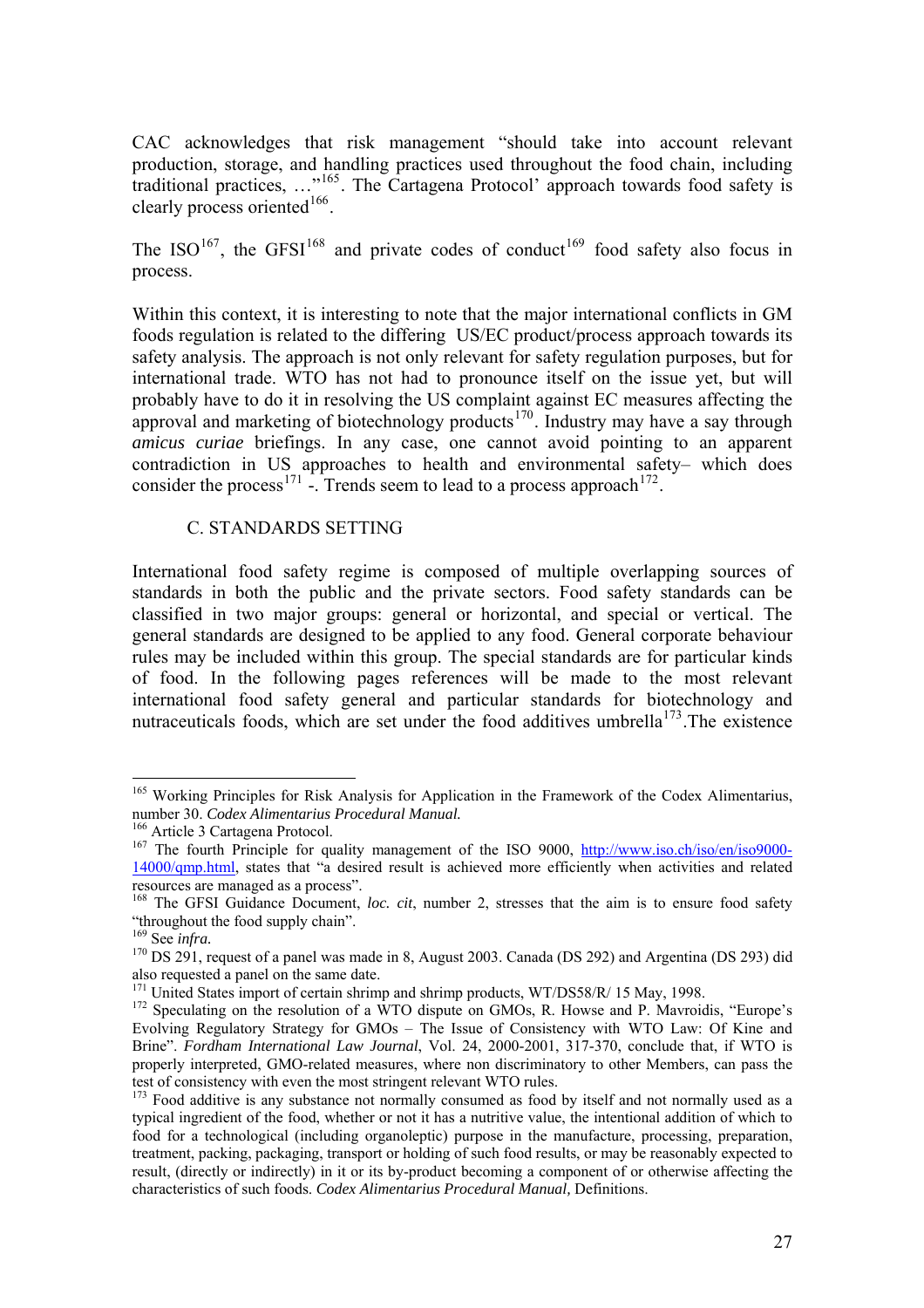of special standards for biotechnology and nutraceuticals does not obscure the fact that particular GM foods or additives should have their own standards.

### 1. General standards

## *a. From IGO*

♣ CAC:

 $\overline{a}$ 

 - *The Code of Ethics for International Trade* was developed in 1979 and reviewed in  $1985^{174}$  $1985^{174}$  $1985^{174}$ . Its aim is to prevent dumping of unsafe food in developing countries by requiring nations to alert one another when they refuse entry to unsafe products. It recommends that "all those engaging in international trade in food commit themselves morally to this code and undertake voluntarily to support its implementation in the larger interest of the world community". Article 7.1c establishes that the implementation of this Code rests with "all concerned with the international trade in food"; and article 7.2 stresses that "the code should be promoted by national governments in their respective territorial jurisdiction in accordance with their legal and administrative procedures regulating the conduct of importers and exporters". The Code establishes as a general principle that "all consumers are entitled to safe, sound and wholesome food and to protection from unfair trade practices" (article 4.1); to this end, national food standards should be established and enforced taking account the CAC standards (article 5).

- *The Codex General Principles on Food Hygiene* were established as a Code of Practice in 1969, and have gone through reviews and amendments<sup>[175](#page-27-1)</sup>. They identify the essential principles of food hygiene applicable throughout the food chain – from primary production to final consumer - and indicate how to implement them, recommending the use of a HACCP approach. This Code should be used in conjunction with each specific code of hygienic practice which may be needed for particular sectors, processes or commodities<sup>[176](#page-27-2)</sup>. It states that industry "should apply the hygienic practices" set out in this document".

Annexed to the General Principles on Food Hygiene are the *Guidelines on the Application of the HACCP*, which have also gone through reviews and amendments<sup>[177](#page-27-3)</sup>. The HACCP is a system that identifies specific hazards as well as preventive measures for their control. Prior to the application of HACCP to any sector of the food chain, that sector should be operated according to the Codex General Principles of Food Hygiene and the appropriate food safety legislation. The seven principles of HACCP establish the framework for developing specific HACCP plans for each combination of food product and production line<sup>[178](#page-27-4)</sup>. The development of a specific HACCP plan requires

<span id="page-27-0"></span><sup>&</sup>lt;sup>174</sup> CAC/RCP 20-1979 (Rev.1-1985). This Code is presently under revision. However, it seems that none of the aspects mentioned are going to go through substantive changes. Report of the Eighteenth Session of the Codex Committee on General Principles; Paris, France, 7-11 April 2003. ALINORM O3/33A, 6-9.<br><sup>175</sup> CAC/RCP 1-1969, Rev. 3-1997, Amd. (1999).

<span id="page-27-2"></span><span id="page-27-1"></span><sup>&</sup>lt;sup>176</sup> For example, there is a Codex Committee on Meat and Poultry Hygiene that is working on the Draft General Principles of Meat Hygiene. Report of the 9<sup>th</sup> Session, New Zealand 17-23 February 2003. ALINORM 03/16A.

<span id="page-27-3"></span><sup>&</sup>lt;sup>177</sup> Annex to CAC/RCP 1-1969, Rev. 3-1997, Amd. (1999). This Guidelines are presently under revision. Draft revised guidelines for the Application of the HACCP. ALINORM 03/13A par. 22-30 and Appendix II. Report of the 35<sup>th</sup> session of the Codex Committee on Food Hygiene, Orlando (Florida – USA), 27 January – 1 February, 2003.

<span id="page-27-4"></span><sup>&</sup>lt;sup>178</sup> The seven principles are: 1. assess the hazard, list the steps in the process where significant hazard can occur and describe the prevention measures; 2. determine the critical control points (CCPs) in the process – CCP is any point in the chain of food production from raw materials to finished products where the loss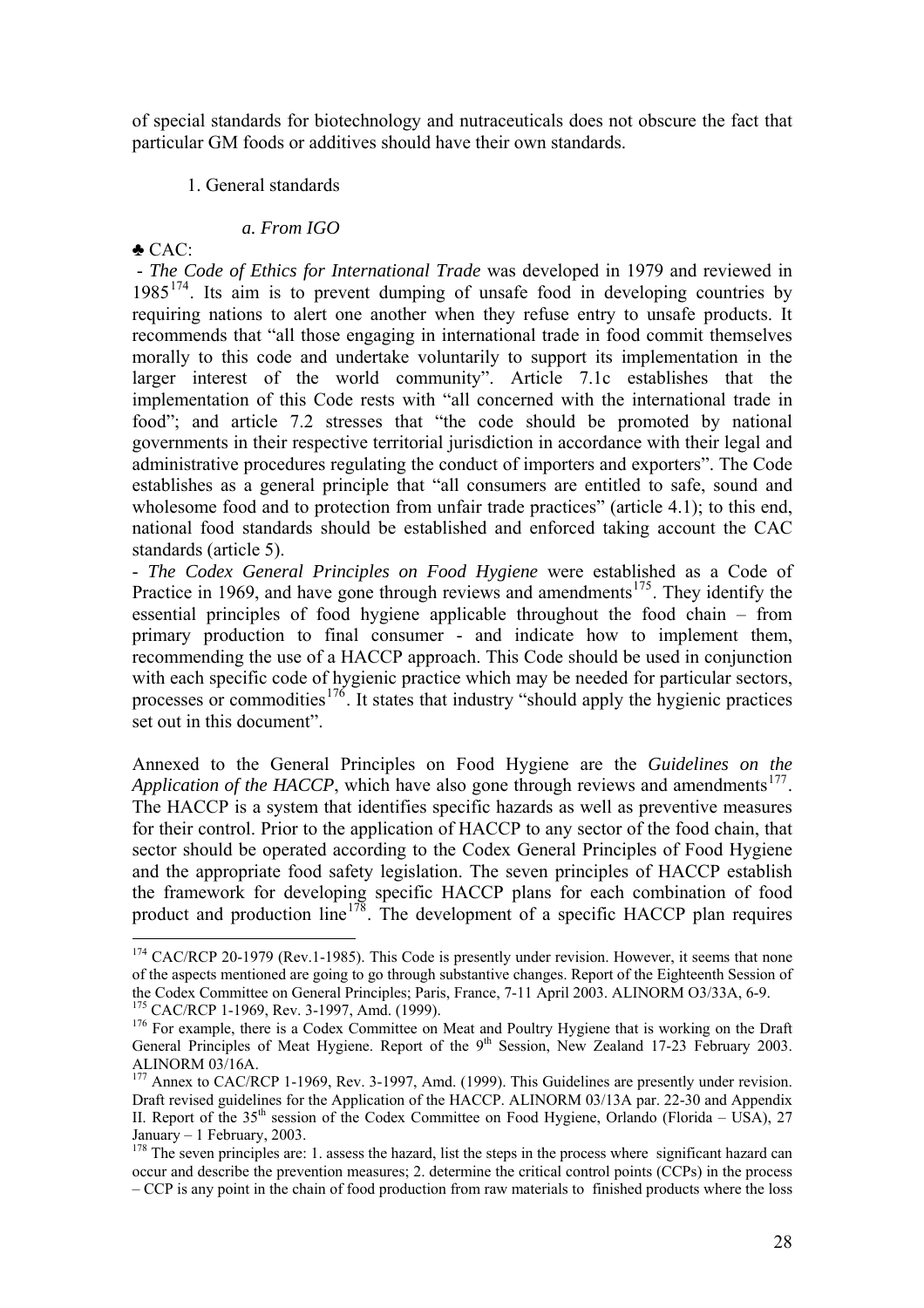identifying all potential hazards "of such a nature that their elimination or reduction to acceptable levels is essential to the production of a safe food". The determination of which potential hazards are essential to control will involve a risk-based hazard assessment. This assessment will result in a list of the significant hazards that should be addressed within the HACCP plan.

♣ From 1976, OECD Guidelines for Multinational Corporations provide companies with guidance as to principles of corporate conduct. They are recommendations to enterprises made by the governments of the OECD countries, plus Argentina, Brazil, Chile and the Slovak Republic, to ensure that TNCs respect the policies of the countries where they operate. The standards cover the full range of TNCs operations and are supported by follow up procedures in the participating countries<sup>[179](#page-28-0)</sup>. The reviews of the guidelines have been aimed primarily at assessing experience and not necessarily at revising the text. Few reviews and amendments have been made, the last one in  $2000^{180}$  $2000^{180}$  $2000^{180}$ .

The last review of the OECD Guidelines has not introduced any reference to food safety as such. However, it has included new references to consumers and to other issues that are perfectly applicable in the food safety field. In general terms, it is interesting to point to the statements that TNCs should encourage the commercial partners, including suppliers and subcontractors, to apply business principles compatible with the Guidelines<sup>[181](#page-28-2)</sup>, and that they are also encouraged to communicate them any other code of conduct that they subscribe<sup>[182](#page-28-3)</sup>. More connected to food safety are the guidelines through which companies are encouraged to apply rigorous quality rules regarding non-financial information, including the elaboration of environmental and social reports<sup>[183](#page-28-4)</sup>; and also to provide information regarding the more previsible risk factors<sup>[184](#page-28-5)</sup>. Particularly, TNCs have to adopt all reasonable measures to guarantee the safety and quality of their products and services. In this regard, they have to guarantee that the goods and services that they provide comply with all the agreed or legally required rules on consumers health and safety<sup>[185](#page-28-6)</sup>, and to fully and transparently collaborate with public authorities to prevent or eliminate grave health and safety threats for citizens which could be derived from the use or consumption of their products<sup>[186](#page-28-7)</sup>. They will also have the obligation to establish transparent and efficient procedures to respond to consumers claims and to contribute to the rapid and fair resolution of the disputes with the consumers without excessive bureaucracy and costs $^{187}$  $^{187}$  $^{187}$ .

of control could result in unacceptable food safety risk -; 3. establish critical limits for each CCP; 4. establish procedures to monitor each CCP; 5. establish corrective actions to be taken when monitoring indicates a deviation from the CCP limits; 6. establish record keeping for the HACCP system; and 7.

<span id="page-28-0"></span><sup>&</sup>lt;sup>179</sup> For a description of the system see J. Karl, "The OECD Guidelines for Multinational Enterprises" in M. K. Addo Ed. *Human Rights Standards and the Responsibility of Transnational Corporations*. Kluwer, 1999, 93-95.

<span id="page-28-1"></span> $180$  The first review took place in 1979, C(79) 102 (Final). The second in 1984, C/MIN(84)5(Final). In 1991 the text was amended, DAFFE/IME(91)7/ANN1. The second revision as amended, was repealed and replaced by the OECD Council Decision C 2000/96(Final).<br><sup>181</sup> General Principles, Part I, number 10.

<span id="page-28-2"></span>

<span id="page-28-3"></span><sup>&</sup>lt;sup>182</sup> Publication of the Information, Part III, number 5a.<br><sup>183</sup> Publication of the Information, Part III, number 2.<br><sup>184</sup> Publication of the Information, Part III, number 4e.<br><sup>185</sup> Consumer Interests, Part VII, number 1.

<span id="page-28-4"></span>

<span id="page-28-5"></span>

<span id="page-28-6"></span>

<span id="page-28-7"></span>

<span id="page-28-8"></span>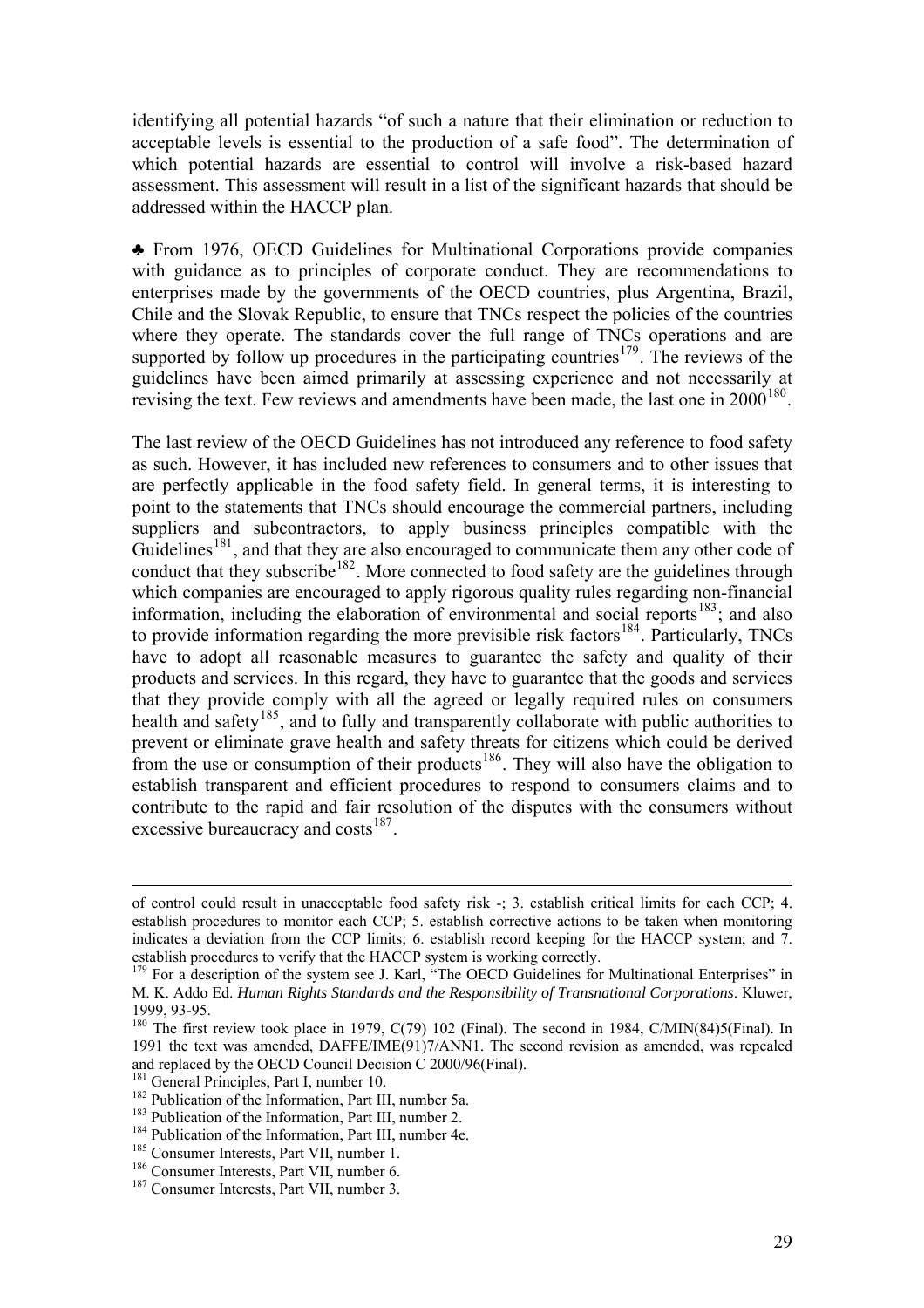#### *b. From industry's INGO*

♣ Within ISO, TC 34 is in charge of food standardization. It mostly acts within the agriculture field, numbered under 65. The general food safety standard is established in ISO 15161:2001, which includes the guidelines on the application of the requirements of quality management systems (ISO 9001:2000) to the food and drink industry. Hence, this guidelines can be applied to the HACCP system. It is important to note that ISO 9001:2000 focus on costumers' needs and expectations, which is to have safe products. Many food processors now adopting ISO's quality management standards<sup>[188](#page-29-0)</sup>.

 $\triangle$  Up to this point<sup>[189](#page-29-1)</sup>, the GFSI main activity has been the development of a scheme for companies' working throughout the food chain to gain a certificate which credits companies compliance with their requirements for food safety. It establishes the standards and procedures of the safety control system that the GFSI considers adequate. Therefore, it is not food standards, but a standard scheme for food safety certification. It has no binding nature<sup>[190](#page-29-2)</sup>. In the GFSI "Guidance Document", which is divided in three parts<sup>[191](#page-29-3)</sup>, the disclaimer paragraph states: "The fundamental principles embodied in this document have resulted from continuous review to reflect the requirements of both retailers and suppliers. The document is not intended to replace the requirement of any legislation, where the legislation requires a higher standard for a specific industry sector<sup>"[192](#page-29-4)</sup>. Along this line, its reliance on public authorities is clearly acknowledged because the certification system is always dependent on the recognition of the certification body providing certification services by an accreditation body, defined as an agency having jurisdiction to formally recognise the competence of a certification  $body^{193}$  $body^{193}$  $body^{193}$ .

According to their system, the GFSI will decide whether a particular certification body will be authorised to give the GFSI certificate; and whether a standard owner (any private party who invents a standard or a certification system) gets its standard recognised. In this regard, it is expressly acknowledged that the ISO Guide 65 will be complied with. If conformity with GFSI requirements is established, its logo can be used but, departing from ISO Guide 65, never in products, product packaging or

<span id="page-29-0"></span><sup>188</sup> J. Braithwaite and P. Drahos, *op. cit.* 409. ISO 9000 standards establish quality management practices to enhance customer satisfaction by meeting customer and the applicable regulatory requirements, continually improving performance. They have become an essential international reference for business to business dealings.

<span id="page-29-1"></span><sup>&</sup>lt;sup>189</sup> GFSI intends to implement an early warning system to address the need of rapid information when a safety issue arises, an internet based Early Warning System is being developed to give retailers and suppliers access to information on food safety incidents, issues and facts. The objective is to provide a mechanism for the exchange of both general and crisis related information, in harmonisation with existing legal and governmental frameworks; encouraging co-operation between the world-wide food sector and national governments and authorities.

<span id="page-29-2"></span><sup>&</sup>lt;sup>190</sup> GFSI Guidance Document, number 3, states that: "It is at the discretion of retailers and suppliers for which products the schemes will be applied. Over the world this will differ depending on company policies, general regulatory requirements, product liability and due diligence regulations".

<span id="page-29-3"></span>These parts are: 1. Requirements for Food Safety Schemes - scope, definitions, general rules, procedure for the application and benchmarking of food safety schemes and logo use -, 2. Requirements for a conforming Food Safety Standard - Food management systems, good agricultural practices (GAP), good manufacturing practices (GMP), good distribution practices (GDP) and hazard analysis and critical control point (HACCP) - and 3. Requirements and Guidance for Certification Bodies - auditors, audit reports, ...-.<br><sup>192</sup> GFSI Guidance Document, Introduction.

<span id="page-29-4"></span>

<span id="page-29-5"></span><sup>&</sup>lt;sup>193</sup> GFSI Guidance Document, number 4.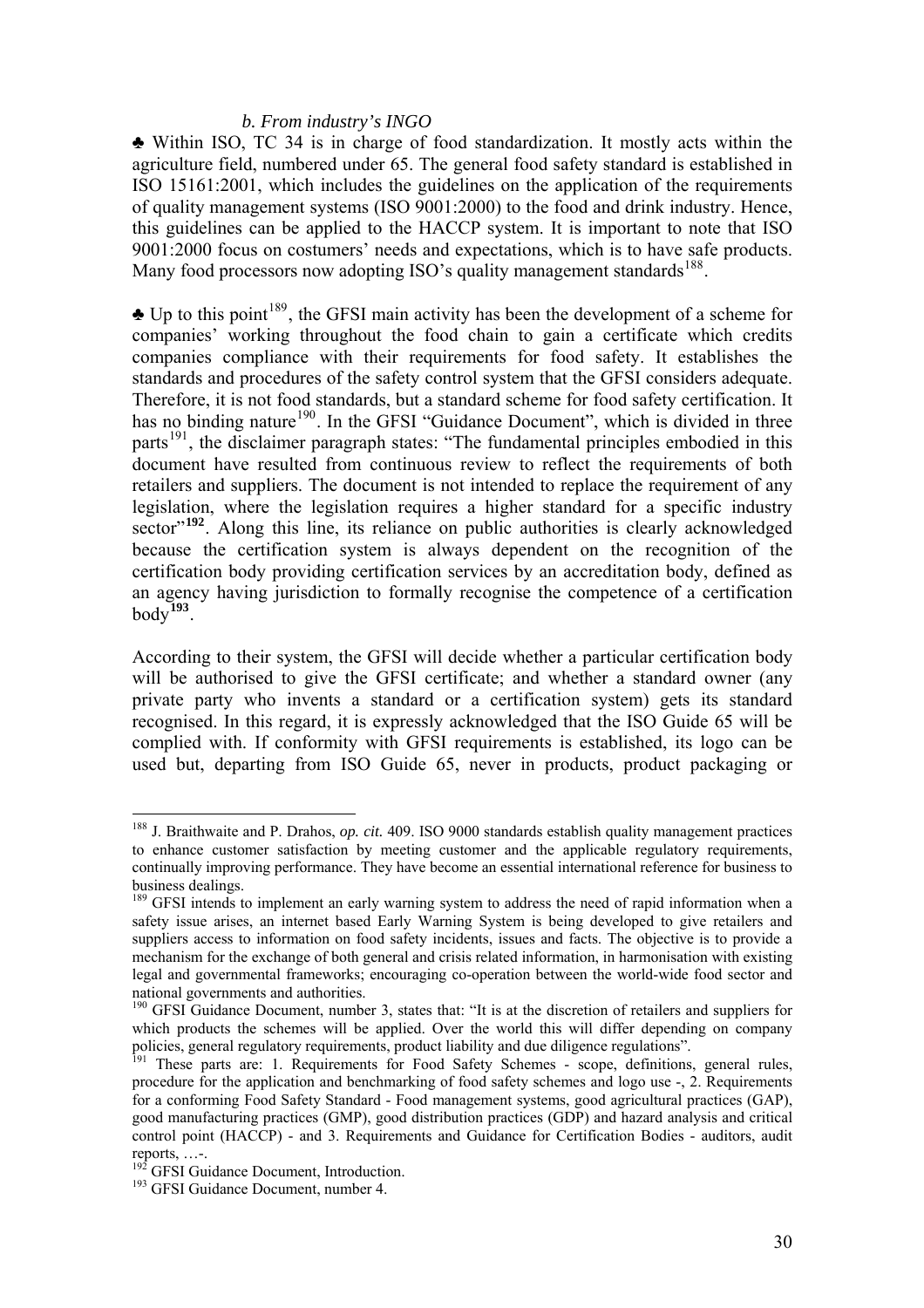advertising. Certified companies can only use it in their business to business communications and standard owners on their standards<sup>[194](#page-30-0)</sup>.

 $\triangle$  Two particular TNCs Codes of Conduct, Monsanto's<sup>[195](#page-30-1)</sup>, a US based TNC, and Nestlé's<sup>[196](#page-30-2)</sup>, a European based TNC, will be taken as examples<sup>[197](#page-30-3)</sup>. Though the Codes establish and make public the TNCs policies, they are presented as documents addressed to the companies' "employees" for them to "comply" and "find guidance" in their daily work $198$ . Though with very different structures, these codes start by identifying the objectives of the corporation and their commitment to comply with the law of the country where they operate. Then, they address the role of the Code in their interaction with their contractors and, finally, they deal with compliance.

Regarding the objectives and the compliance with the law, "Monsanto is committed to consistently delivering the highest quality products. This occurs through processes, including processes that are being continually improved", and "we ensure that our products and technology comply with or exceed all applicable laws regulations and standards. We will also endeavour to make our products safe and environmentally sustainable …meeting or exceeding customers product quality expectations" and "all regulatory safety and compliance requirements". The Code "applies to Monsanto business and subsidiaries worldwide … Additionally, this Code will apply to all affiliates with Monsanto. Finally, all entities representing Monsanto such as … distributors and independent contractors shall agree in writing to follow all applicable portions. Wherever applicable, those entities will be bound by the same provisions that apply to Monsanto". On its part, "Nestlé aims to create value by offering consumers a wide variety of high-quality, safe food products at affordable prices". Regarding the regulatory level for compliance, its code states "(A)s a minimum, its employees must comply with the laws applicable in the countries in which it operates". Differing from Monsanto, Nestlé does not require that its affiliates or representatives comply with its Code.

However, in their relations with other contractors, Nestlé "aims to deal only with reputable suppliers who are willing to apply Nestlé quality standards". "Key suppliers with which Nestlé has a contractual relationship are audited in order to ensure that they comply with the Nestlé Corporate Business principles or that they are working actively to achieve compliance. Whenever instances of non-compliance are brought to the Company's attention, Nestlé will demand that corrective measures be initiated". The decision to establish or maintain a direct procurement system from farmers depends, among other factors, on "company requirements in terms of quality, safety, quantity and cost". Where appropriate, Nestlé "provides agricultural assistance to farmers in order to … obtain raw materials that meet quality and safety specifications". On its part,

<span id="page-30-0"></span><sup>&</sup>lt;sup>194</sup> GFSI Guidance Document, number 6.4.2

<span id="page-30-1"></span><sup>195</sup> [http://www.monsanto.com/monsanto/layout/our\\_pledge/corp\\_gov/code.asp.](http://www.monsanto.com/monsanto/layout/our_pledge/corp_gov/code.asp) Visited in September 2003.<br><sup>196</sup> Nestlé, Corporate Business Principles. Second Edition, March 2002.

<span id="page-30-3"></span><span id="page-30-2"></span><sup>&</sup>lt;sup>197</sup> Other TNCs, such as Cargill, have less formal codes of conduct. They include general corporate behaviour statements in their web-pages; [http://www.cargill.com/today/corpbrochure.htm.](http://www.cargill.com/today/corpbrochure.htm) Visited, October 2003.

<span id="page-30-4"></span><sup>&</sup>lt;sup>198</sup> Monsanto, subtitles the Code as "Employees Code of Conduct" and states that the Code "explains the basic obligations of all of us". Nestlé do also refer to its "employees" when referring to compliance with national laws of the countries where it operates.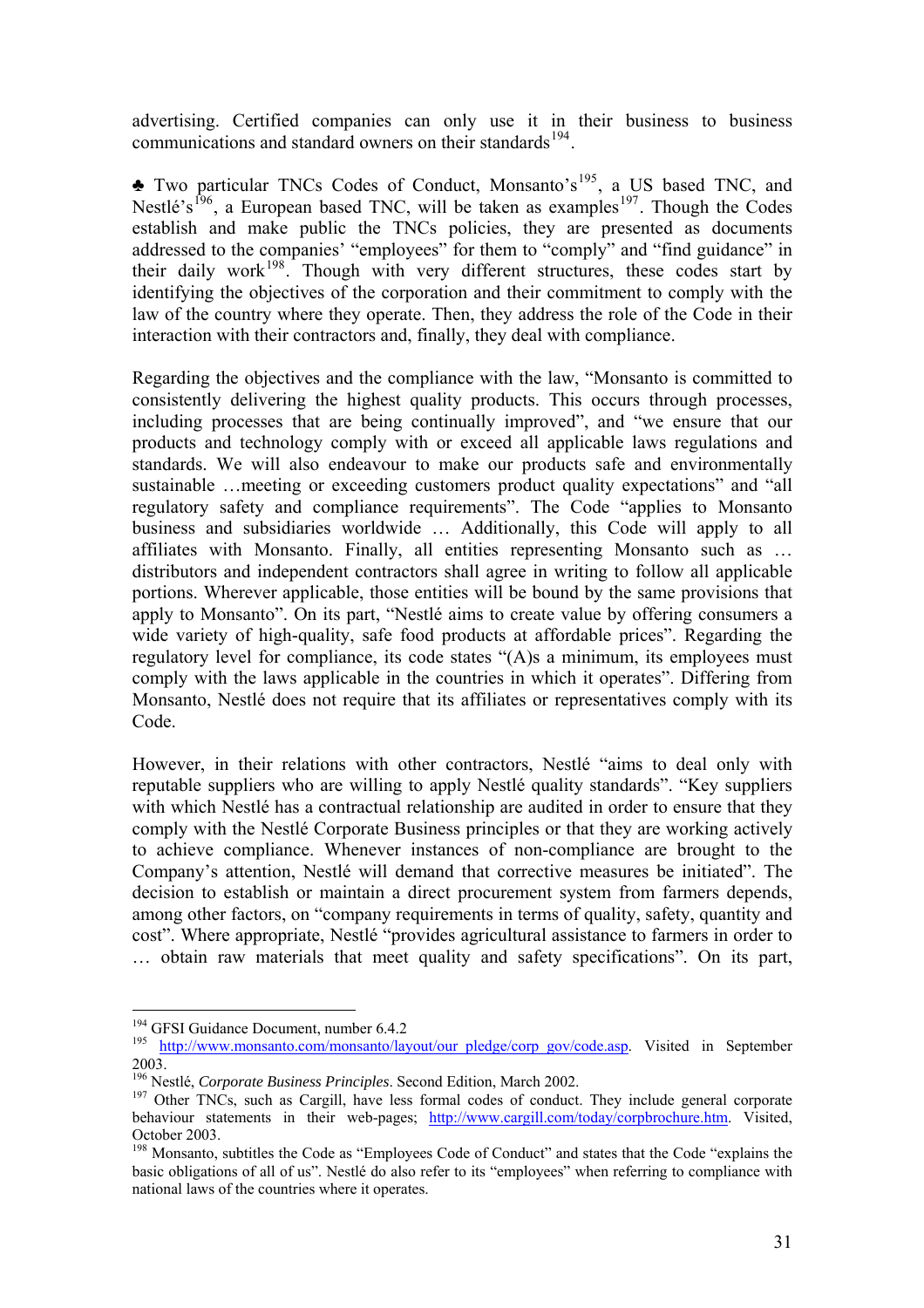regarding other contractors Monsanto just states: "We are committed to providing tools to our partners and licensees, so they too produce high quality products and offerings".

From the perspective of GM food and nutraceuticals, it is interesting to note that Nestlé does "support the application of new technologies and advances in agricultural science, including the opportunities offered by today´s bioscience when their positive effect on food safety … are scientifically confirmed and accepted by consumers". In this regard, it can be recalled that Nestlé has adopted a GMO free policy. On the other hand, Monsanto, which has in GMOs a great part of its business, mentions its "obligation to explain and promote the proper and responsible use of … technologies".

On self-compliance control, Nestlé's states that its "compliance with its Corporate Business principles is regularly monitored by its internal auditors on the basis of clear auditing instructions, which are certified by the external auditing firm KPMG, and published for all employees to consult on the Nestlé Intranet. Findings and recommendations are reported through the Board Audit Committee to the Nestlé Board of Directors". On its part, Monsanto leaves the regulatory compliance issue to the "appropriate regulatory authorities".

2. Special

There are special regulations for GM food and nutraceuticals. Nevertheless, it should be remembered that these foods require *ad hoc* analysis and standards for each of the products falling under these categories.

# *a. GM food i)From IGO*

♣ FAO and WHO jointly organized a series of expert consultations which considered general safety aspects of foods derived from biotechnology<sup>[199](#page-31-0)</sup>. The 2000 consultation reframed the concept of substantial equivalence<sup>[200](#page-31-1)</sup>. The 2001 consultation revised the international guidelines on the assessment of potential allergenicity of novel recombinant proteins to address broader concerns or critics of the previous approach. A second consultation in 2001 was convened to consider the criteria essential for the risk assessment of food and food ingredients produced with the aid of, or containing, viable or non viable genetically modified micro-organisms. The assessment should include an evaluation of both direct effects (from the inserted gene) and unintended effects (that may arise as a consequence of insertion of the new gene)<sup>[201](#page-31-2)</sup>.

♣ CAC established an *ad hoc* Intergovernmental Task Force on Foods Derived from Biotechnology, which developed the Guideline for the Conduct of Food Safety Assessment of Foods Produced Using Recombinant-DNA Microorganisms, adopted last  $July<sup>202</sup>$  $July<sup>202</sup>$  $July<sup>202</sup>$ . It is important to note that it does not cover the substances produced by microorganisms that are used as additives or processing aids, nor specific purported

 $199$  In 1990, 1996, 2000, and 2001.

<span id="page-31-1"></span><span id="page-31-0"></span><sup>&</sup>lt;sup>200</sup> Joint FAO/WHO Expert Consultation on Foods Derived from Biotechnology – Safety aspects of *genetically modified plants*, 29 May – 2 June, 2000, Geneva, Switzerland. 201 Joint FAO/WHO Expert Consultation on Foods Derived from Biotechnology – *Safety assessment of* 

<span id="page-31-3"></span><span id="page-31-2"></span>*food s derived from genetically modified organisms*, 24-28 September 2001, Geneva, Switzerland. 202 ALINORM 03/34A.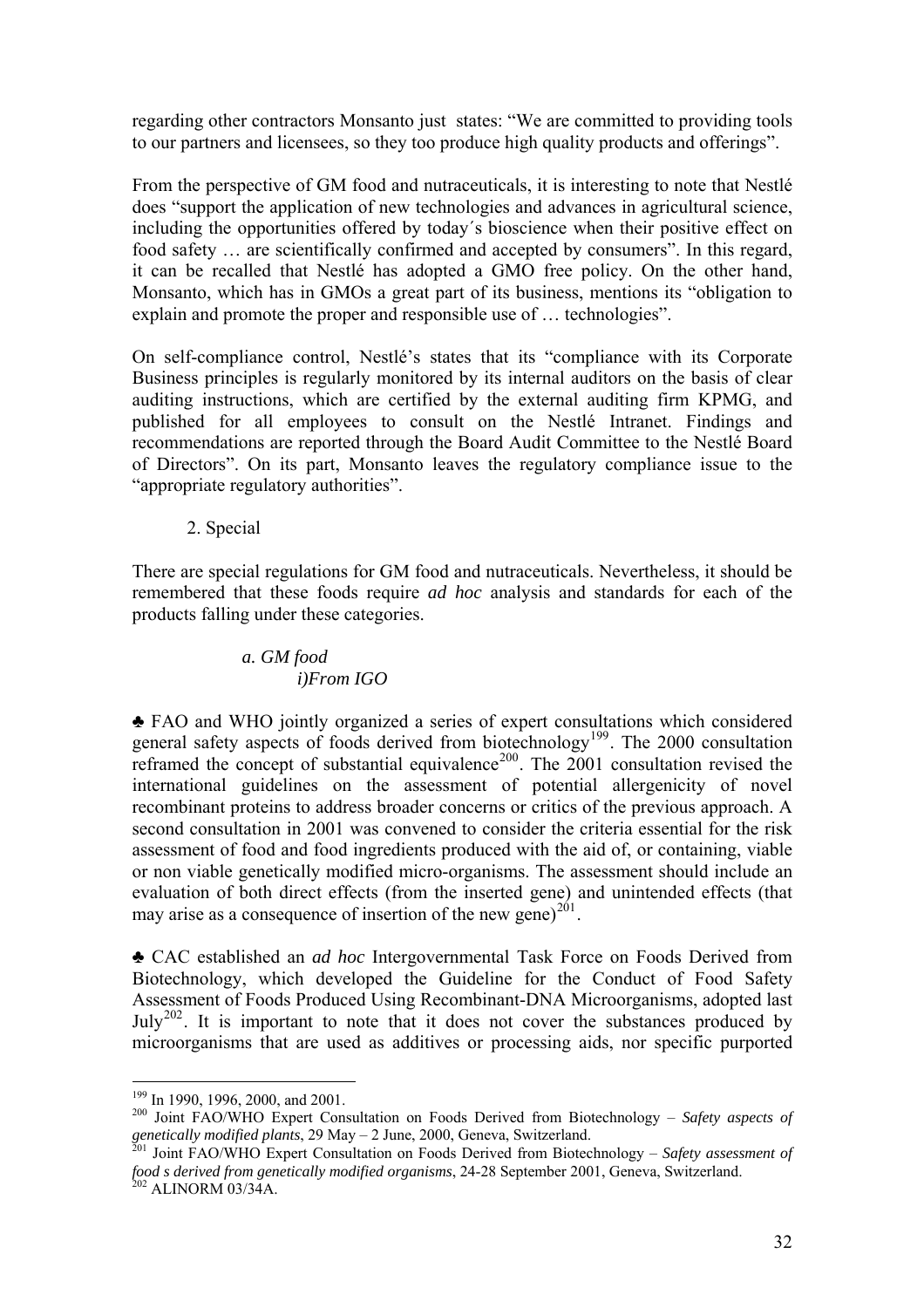health benefits or probiotic effects that may be attributed to the use of microorganisms in food. Therefore, in principle, nutraceuticals are not affected by its rules.

In this document, CAC sets the framework of GM foods safety assessment. It recognizes the value of the substantial equivalence principle and establish its role as a departing point of the risk assessment process; in which intended and unintended effects of the genetic modification must be taken into consideration. In any case, the safety assessment of the modified microorganism should be performed on a case by case basis "depending on the nature and extent of the introduced changes".

♣ OECD has actively assisted in harmonizing international regulatory requirements, standards and policies related to biotechnology since 1985.

# *ii) From industry's INGO*

♣ The ICC has a Commission on Biotechnology which has developed a Global Roadmap for Modern Biotechnology<sup>[203](#page-32-0)</sup>. This document constitutes an inventory of fundamental business views concerning biotechnology resulting from discussions among a multilateral international business forum. As general statements, the industry within this field acknowledges that it must accept its responsibility to ensure that products derived from biotechnology meet the highest international standards of quality and safety, and submits that it is prepared to be open and transparent, and that it will seek to promote a safe and secure environment through self-regulation. The particular concerns regarding health and environment focus on the international harmonization of risk assessment and risk management.

Regarding risk assessment, industry objectives for international harmonization are the mutual acceptance of information and data used in risk assessments; and finally, the mutual recognition of risks analysis and conclusions. To this end, industry will work to create consensus in the components of the risk assessment programmes which are considered to be basic: 1. the development of mutually accepted protocols, methodologies and similar procedures which are part of (or are related to) risk assessments concerning biotechnology products – including sampling, analytical testing, good laboratory practice and quality assurance, assessments of potential health and environmental impacts, and exposure evaluations -; 2. the risk assessment principles and guidelines for various organisms (i.e. plants) and potential impacts (i.e. human allergies); and 3. the types and amount of information and data that are both appropriate and necessary to carry out risk assessments for various biotechnology products and potential health/environment impacts.

Regarding risk management, industry insist on product specific (and not a process or technology) decisions. A transparent, well defined and consistent risk management should take into consideration cost-benefit and other economic analysis, acceptable levels of risk and uncertainty, and alternative approaches to managing risk as identified in the risk assessment. In addition, the industry recognises its obligation and accepts responsibility for taking voluntary risk management actions in order to address identified health/environment risks associated with specific biotechnology products. In accounting for the residual uncertainty that is present in the outcomes of virtually all

<span id="page-32-0"></span><sup>&</sup>lt;sup>203</sup> [http://www.iccwbo.org/home/environment/roadmap/roadmap.asp.](http://www.iccwbo.org/home/environment/roadmap/roadmap.asp) Visited in September 2003.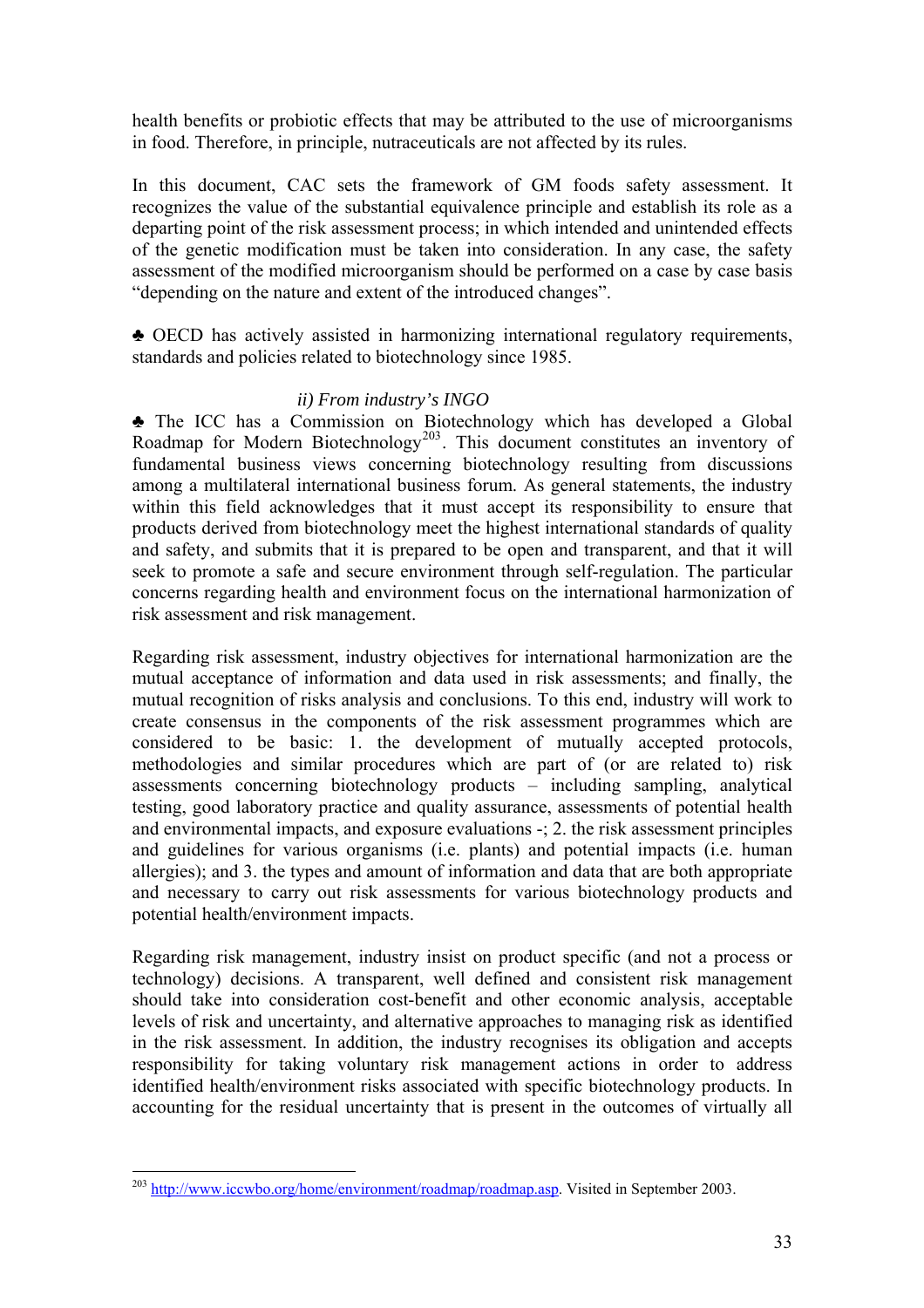scientific risk assessments, protective and targeted risk management measures will help ensure that the risk management measures are proportionate to the assessed risks.

In order to provide clear, objective and appropriate information, business advocates the use of "risk communication" as a measure to address potential health/ environmental impacts that have been identified through sound risk assessment.

♣ There is a BIAC expert group on biotechnology. Though its focus is different from ICC, they are complementary organisations with similar objectives of ensuring that business positions are conveyed to policy makers. The BIAC expert group contributes to a wide range of OECD programmes (environment, science and technology, agriculture health and industry). Through its activities on genetic testing as well as biotechnology and ageing, its contribution is particularly significant to the work of the Task Force for the Safety of Novel Foods and Feeds, and to Biotechnology and food safety in the agricultural field.

### *b. Nutraceuticals:*

At this point, international food safety regulation touching upon nutraceuticals is developed by  $IGOs$  in the additives field. Industry initiatives are essentially national<sup>[204](#page-33-0)</sup>.

♣ The Joint FAO/WHO Expert Committee in Food Additives (JECFA) evaluates food additives, develops principles for their safety assessment and determines the acceptable daily or tolerable intakes. JECFA publishes a compendium of food additives specifications, which are the minimum requirements for the composition and quality of food-grade additives, directly related to toxicological evaluation and to good manufacturing practices $^{205}$  $^{205}$  $^{205}$ .

♣ CAC Committee on Food Additives and Contaminants has developed several documents touching upon nutraceuticals, be it from the more general food additives perspective, or from the perspective of special dietary uses. It must be acknowledged that the provision of necessary ingredients or constituents for foods manufactured for consumers having special dietary needs is one of the limited cases where food additives are justified under CAC.

The *General Principles for the Use of Food Additives in Food*<sup>[206](#page-33-2)</sup>, require that food additives should be subjected to appropriate toxicological testing and evaluation, and that they shall conform with an approved specification. In this regard, CAC has an *Advisory list on the Specifications for Food Additives*<sup>[207](#page-33-3)</sup>. The Guidelines for Simple Evaluation of Food Additive Intake, provides with a system to determine the intake estimates $^{208}$  $^{208}$  $^{208}$ .

<span id="page-33-0"></span> $204$  For example, in 1998, the Institute for Nutraceutical Advancement (INA) launched a Methods Validation Programme with the initial funding of 29 US companies. Its goal is to validate and make available analytical methods that fulfil the need of global consistency in testing and, therefore, of harmonization of quality standards. Sponsoring companies include suppliers, manufacturers, growers, marketing companies and independent laboratories. [http://nsfina.org](http://nsfina.org/).<br>
<sup>205</sup> [http://www.fao.org/es/esn/jecfa/database/cover.htm.](http://www.fao.org/es/esn/jecfa/database/cover.htm) Visited in October 2003.<br>
<sup>206</sup> CAV/MISC 1-1972.<br>
<sup>207</sup> CAC/MISC 6-2001.<br>
<sup>208</sup> CAC/GL 3- 1989

<span id="page-33-1"></span>

<span id="page-33-2"></span>

<span id="page-33-3"></span>

<span id="page-33-4"></span>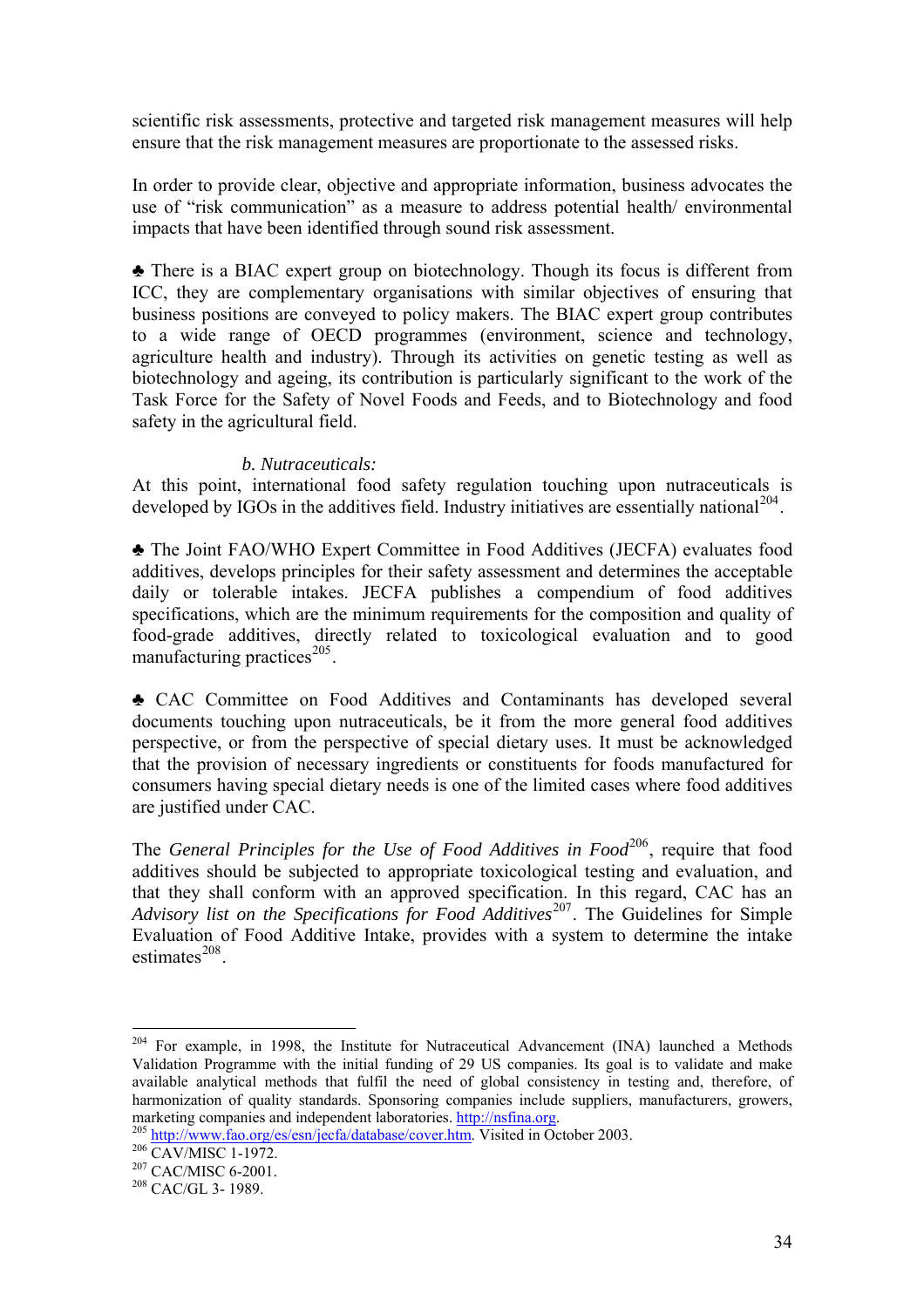The *General Principles for the Addition of Essential Nutrients to Foods*[209](#page-34-0) aims to establish a uniform set of principles for the rational addition of essential nutrients to foods. Essential nutrients may be added to food in order to achieve any of the following: restoration of nutrients lost during processing, nutritional equivalence of substitute foods, fortification<sup>[210](#page-34-1)</sup>, and ensuring the appropriate nutrient composition for a specialpurpose food. The basic principles are that: 1. the essential nutrient should be present at a level which will not result in either an excessive or an insignificant intake of the added essential nutrient considering amounts form other sources of the diet; 2. the addition of an essential nutrient to a food should not result in an adverse effect on the metabolism of any other nutrient; 3. the essential nutrient should be sufficiently stable in the food under customary conditions of packaging, storage, distribution and use; 4. the essential nutrient should be biologically available form the food; 5. The essential nutrient should not impart undesirable characteristics to the food and should not unduly shorten the food's shelf live; 6. technology and processing facilities should be available to permit the addition of the essential nutrient in a satisfactory manner; 7. addition of essential nutrients should not be used to mislead or deceive the consumer as to the nutritional merit of the food; 8. the additional cost should be reasonable for the intended consumer; 9. methods of measuring, controlling and/or enforcing the levels of added essential nutrients in the foods should be available; and, finally, 10. when provision is made in food standards, regulations or guidelines for the addition of essential nutrients to foods, specific provisions should be included identifying the essential nutrients which are to be considered or required, and the levels at which they should be present in the food to achieve their intended effects.

In this regard, there is an *advisory list on the Mineral Salts and Vitamin Compounds for Use in Foods for Infants and Children*<sup>[211](#page-34-2)</sup>; and a *guidelines document for the nutritional and technical aspects of the production of formulated supplementary foods for older infants and young children*<sup>[212](#page-34-3)</sup>.

# **III. COMPLIANCE**

The WHO Assembly resolution on food safety requests its Director General "to call upon stakeholders – especially the private sector – to take their responsibility for the quality and safety of food production, including awareness of environmental protection, throughout the food chain<sup> $213$ </sup>. EC and US laws establish that the primary responsibility for food safety lies with the industry: those who produce, process and trade in food. It is their duty to ensure that the food they produce and handle is safe and satisfies the relevant requirements of food law and they should verify that such requirements are met.

TNCs interest in compliance with food safety regulations lies beyond the willingness to obey by the law facing responsibilities and the traditional fear of sanctions. It is very

<span id="page-34-2"></span>

<span id="page-34-0"></span> $209$  CAC/GL 9-1987, amended in 1989 and 1991.

<span id="page-34-1"></span><sup>&</sup>lt;sup>210</sup> Fortification is defined as the "addition of one or more essential nutrients to a food, whether or not it is normally contained in the food, for the purpose of preventing or correcting a demonstrated deficiency of one or more nutrients in the population or specific population groups". Nutrient addition for the purposes of fortification should be the responsibility of national authorities.<br><sup>211</sup> CAC/GL 10-1979, amended in 1983 and 1991.

<span id="page-34-4"></span><span id="page-34-3"></span><sup>&</sup>lt;sup>212</sup> CAC/GL 8-1991.<br><sup>213</sup> Resolution WHA53.15 on food safety adopted by the Fifty-third World Health Assembly, May 2000, nº 2.17.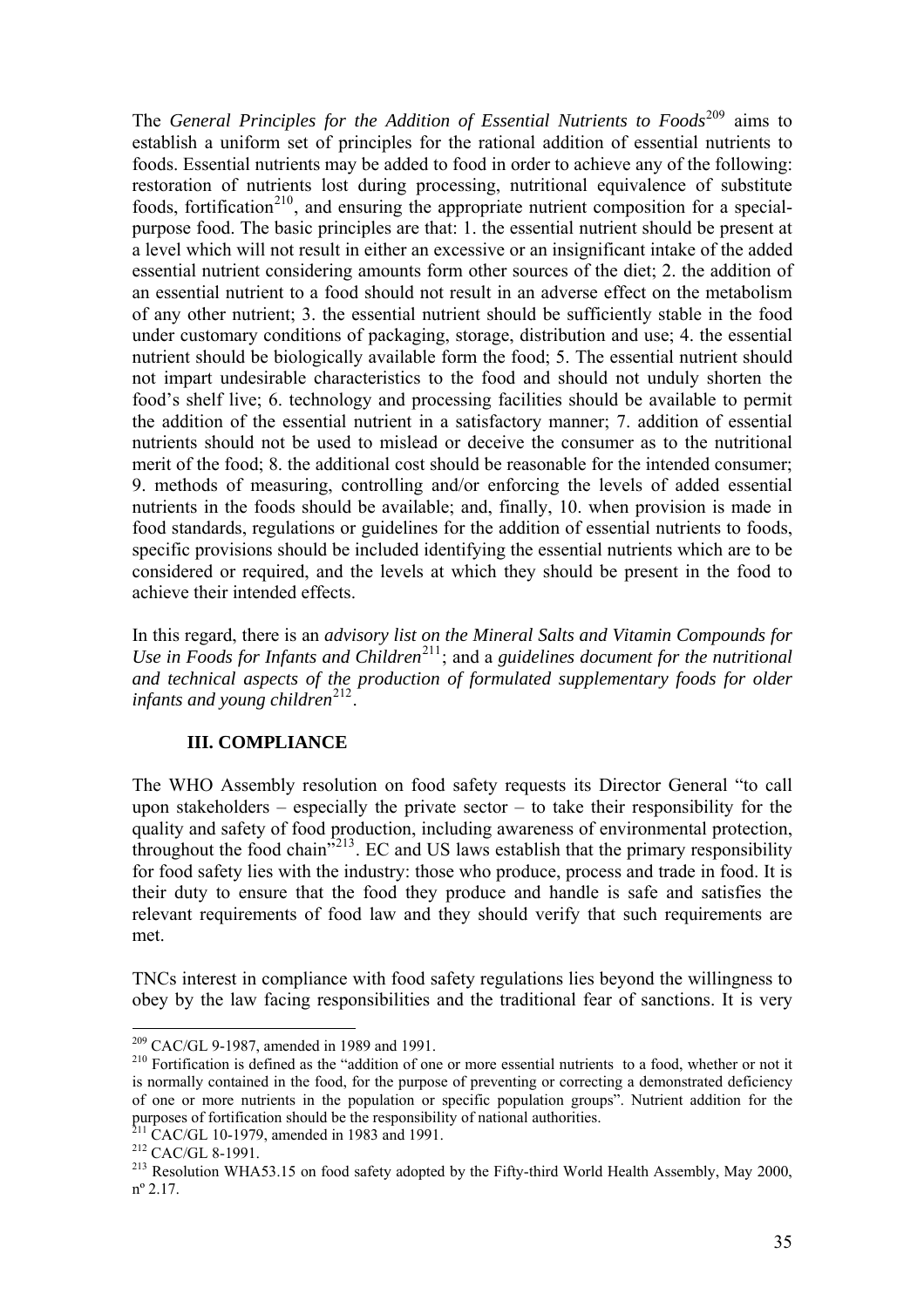much influenced by company and brand-name image and respect. In the food business, customers' trust is essential, and reputation a critical market asset.

Presently, TNCs responsibility in the food safety field is not controlled internationally. The only internationally resolved food safety disputes are the cases presented before the Dispute Settlement Body of the WTO. Those cases only refer to the control of SPS, TBT and GATT-94 compliance by Member states. In principle, TNCs responsibility is determined through direct state control. Whenever direct state control of product safety reaches its limits, private liability law is employed as a corrective. In addition, the implementation machinery of the Codes of Conduct strives to make them as effective as possible through external and/or internal reporting, consultation and clarification. Voluntary initiatives have a crucial, but necessarily only partial role to play in the effective control of business conduct. Self-enforcement needs the support of government agencies or statutory provisions, leading to a system which combines in a rather unclear way elements of both, private and public law. Self-enforcement or private enforcement is often embedded within a public law framework.

## A. ABSENCE OF INTERNATIONAL CONTROL

Except for particular international crimes and the violation of the European Convention of Human Rights, there is no international mechanism to enforce international law on TNCs. The UN Human Rights Sub-Committee has recently achieved a Draft Code on the responsibility of transnational corporations which includes a so called enforcement mechanism**[214](#page-35-0)**. Food safety could be regarded as a human right whose violation could be prosecuted resorting to these mechanisms<sup>[215](#page-35-1)</sup>. On its part, the Cartagena Protocol failed to clearly address the liability issues which would be applicable to LMO-FPP**[216](#page-35-2)**. Some proposals regarding its development reflect views of private legal persons responsibility along the lines of the UN Draft  $Code<sup>217</sup>$  $Code<sup>217</sup>$  $Code<sup>217</sup>$ .

<span id="page-35-0"></span> $\overline{a}$ <sup>214</sup> The enforcement mechanisms consists on working groups or special reporters who, after receiving complaints or communications on other States behaviours, elaborate the corresponding "reports". It is understood that publicity is already a sanction. For TNCs it sure would be due to the crucial value of the reputation in the market.

<span id="page-35-1"></span><sup>&</sup>lt;sup>215</sup> UN Human Rights Commission acknowledges that "technological advances implemented by business may cause a re-definition of human rights …these are new questions often driven by technological advice that we are only beginning to understand … How does the development of biotechnology, especially including genetic engineering affect human rights when the definition of humanity might change? … Few have yet explored the responsibilities that flow from the unintended use of products by ... private actors to deprive individuals of their rights, even when the manufacturer did not intent that use"; and that "new sectors will become more centrally involved in the debate ... like agriculture ... or sectors in the cutting edge of technology will have to come to grips with their social impacts, with human rights being primarily amongst them". *Business and Human Rights: A Progress Report.*  http://www.unhchr.ch/business.htm<br><sup>216</sup> Article 27 states that "(T)he Conference of the Parties serving as the meeting of the Parties to this

<span id="page-35-2"></span>Protocol shall, at its first meeting, adopt a process with respect to the appropriate elaboration of international rules and procedures in the field of liability and redress for damage resulting from transboundary movements of living modified organisms, analysing and taking due account of the ongoing processes in international law on these matters, and shall endeavour to complete this process within four years".

<span id="page-35-3"></span><sup>&</sup>lt;sup>217</sup> Convention on Biological Diversity, Report of the Workshop on Liability and Redress in the Context of Cartagena Protocol on Bio-Safety, UNEP/CBD/BS/WS-L&R/1/3, 14 December 2002, 10. It must be pointed that, if it were finally accepted, this private responsibility would imply the establishment of an "international tort". In addition, it would be the first international private responsibility not related to human rights violations.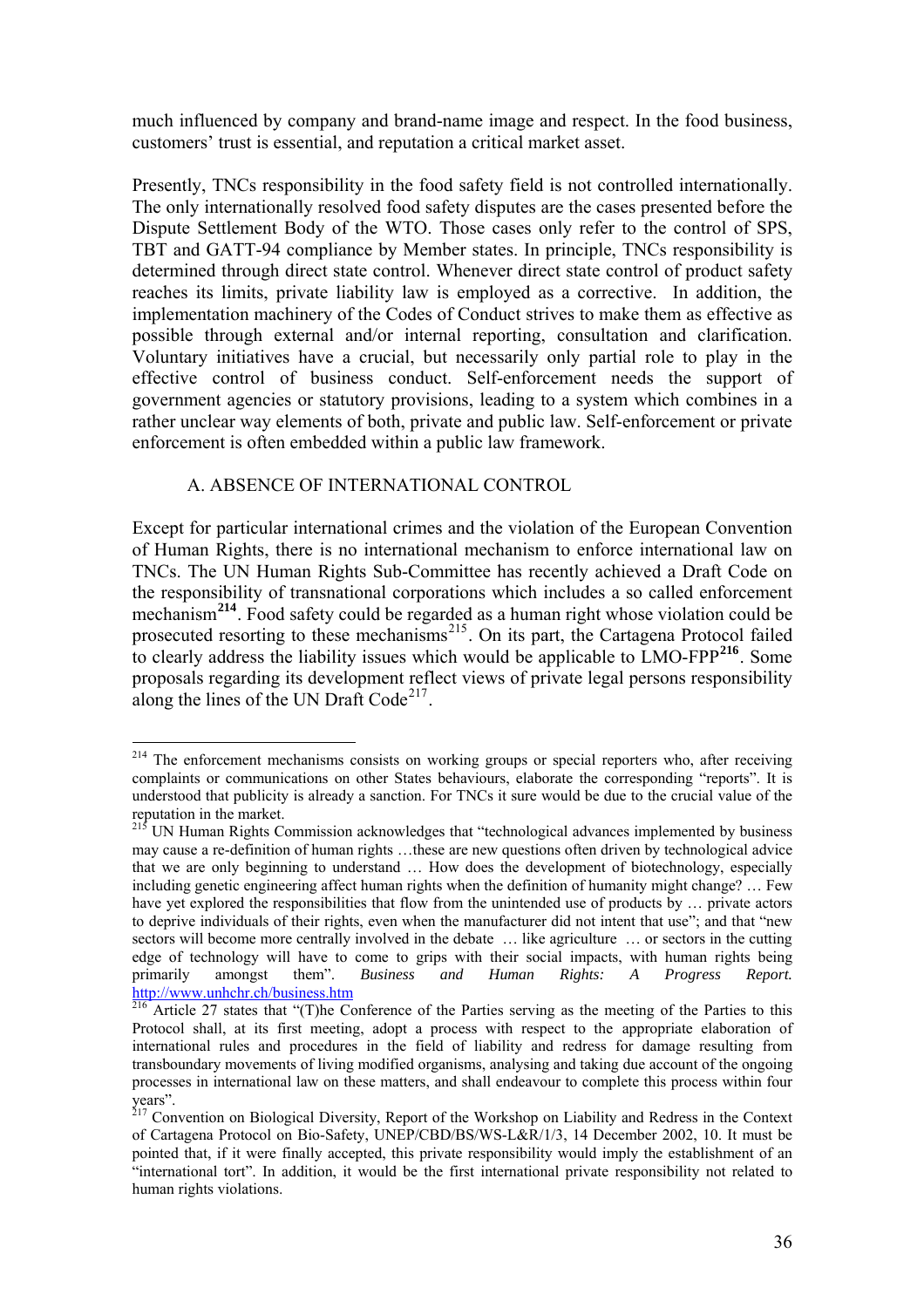Nevertheless, following the environmental model<sup>[218](#page-36-0)</sup>, international institutions dealing with food - be it through food aid or through funding agricultural or other food related development projects -, directly or indirectly<sup>[219](#page-36-1)</sup>, could enforce international standards by deciding to work only with companies complying with them<sup>[220](#page-36-2)</sup>. Presently, none of the international organisations expressly refer to food safety requirements<sup>[221](#page-36-3)</sup>. In this regard, for example, the World Bank only acknowledges that it "can ensure that food safety investments are undertaken within the appropriate policy framework so that food markets can develop most efficiently<sup>"[222](#page-36-4)</sup>. Their requiring of food safety conditions would result in a common set of effective safety standards tangentially connected with traditional sources of international law making - customary and conventional -. Beyond the internal legal nature - binding/mere guidelines -, the influence of these rules as a normative framework and the application of the common standards would evidence the crystallisation of a non-State (IGO) quasi-customary international food safety law. Otherwise, it could be characterised as *lex mercatoria* (IGO acting as a private  $a$ gent $)^{223}$ .

#### B. NATIONAL PUBLIC ACTION

companies control systems are appropriate and operated in a way that food safety standards are met. The best way to monitor and audit safety performance of all firms is for national governments to implement and enforce national laws and regulations. All parts of the production chain must be subject to official controls. Public enforcement should prevent, establish and sanction violations, whether through official or independent agencies. National supervisory authorities have to ensure that the internal food

#### C. SELF ENFORCEMENT

<span id="page-36-0"></span><sup>&</sup>lt;sup>218</sup> The World Bank and other international financial institutions' environmental guidelines require the systematic examination of all development activities under consideration for financing to ensure that environmental safeguards of the development plan conform to their highest standards. This have become a model for many private investors and national governments. R.G. Volterra and A. Bisiaux, R.G. Volterra and A. Bisiaux, "A Brief Practitioner's View of Foreign Investment and International Environmental Standards: The Developing Custom of Non-State Practice", in *International Investments and Protection of the Environment*. *The role of dispute resolution mechanisms.* Permanent Court of Arbitration. Peace Palace Papers. Kluwer. 2001, 176, 181-183. It would be interesting to contemplate whether the responsibility of an international organisation under international law could be engaged because it had failed to ensure that a corporation chose to implement any food-related mission fulfilled the food safety standards.

<span id="page-36-1"></span><sup>&</sup>lt;sup>219</sup> For example, the nine principles on human rights (labour and environment) of the Global Compact do not endorse food safety directly. However, could contribute to foster convergence around food safety guidelines inspired in Codex standards.

<span id="page-36-2"></span> $^{220}$  Whether their own internal/institutional safety standards or international, the organisations would probably develop internal guidelines.

<span id="page-36-3"></span> $221$  The only rules that could be used to this end are found in the International Fund for Agriculture and Development (IFAD). Its General Conditions for Agricultural Development Financing say that "parties shall carry out the project "in accordance with plans, design standards, specifications …" (section 7.1 c). Even in more general terms, the Lending Policy Criteria establish that "social objectives" will be assigned

<span id="page-36-4"></span><sup>&</sup>lt;sup>222</sup> L. Unnevehr and N. Hirchhorn, *Food Safety Issues in the Developing World*. World Bank Technical Paper nº 269. 2000, viii.

<sup>223</sup> R.G. Volterra and A. Bisiaux, *op. cit.* 181-183.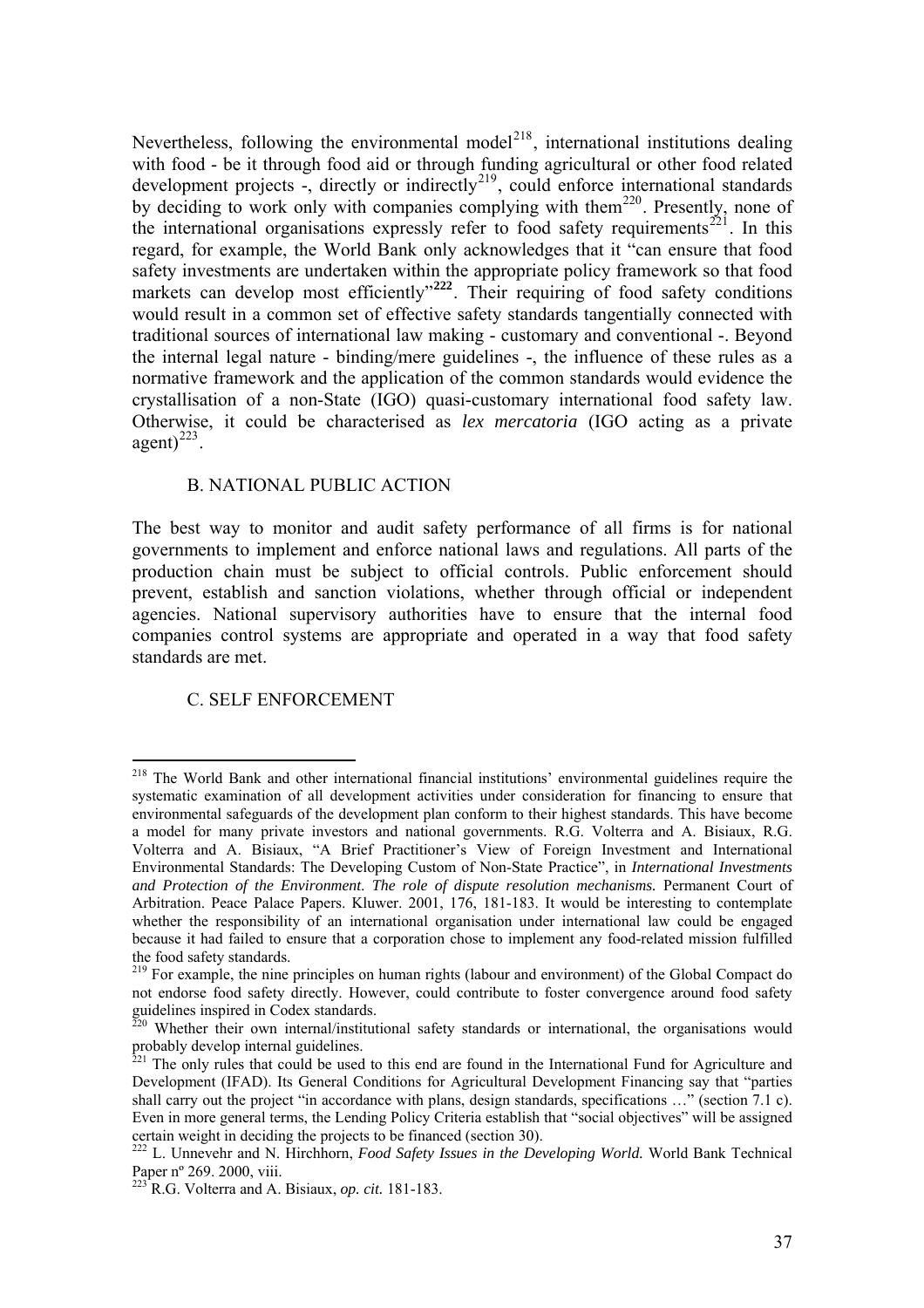Self-regulation has contributed to make legal, regulatory or less formal systems of behavioural control effective trough building consensus and gaining managerial experience which allows firms to translate general principles into operational response. The widespread agreement or consent of the people and organisations covered by the controls promotes what has come to be known as "voluntary compliance"; that is, adherence to behavioural norms that is not due to formal enforcement. In the same way that there are divergences between TNCs in their commitments; management practices in support of commitments vary significantly. Some firms have adopted advanced practices while others have yet to translate their codes into management controls $^{224}$  $^{224}$  $^{224}$ .

The OECD Guidelines on Multinational Corporations do not call on companies to monitor audit or report on they efforts to promote principles of corporate conduct, but leaves this decisions to companies. It is for them to determine what course of action best fits the business reality and the local context. In principle, if private initiatives are successful, this attests not only to the competence of the business community, but also to the abilities of societies to formulate, communicate and channel reasonable pressures for appropriate business conduct. Thus the effectiveness of the broader systems of private and public governance from which they emerge, private initiatives cannot work well if other parts of the system work poorly<sup>[225](#page-37-1)</sup>.

In the food safety industry several TNCs have attempted to fortify their codes by implementing their own enforcement schemes. These enforcement schemes may include internal or/and external monitoring<sup>[226](#page-37-2)</sup>. Internal control mechanisms imply voluntary self-control, which has been said to be questionable since serious doubts arise on the extent to which violations will be disclosed. Moreover, it has been argued that is at least doubtful that such a system is consistent with the principles of the rule of law<sup>[227](#page-37-3)</sup>.

In addition, a number of TNCs enterprises have set up mechanisms for independent external auditing of their suppliers' observance of their corporate responsibility objectives through hiring independent external monitory organizations. If a supplier is found to be in continuous violation of certain corporate responsibility objectives contracts can be cancelled. In this regard, many enterprises have committed to assisting suppliers to meet the enterprises' objectives through training programs. Although the costly nature of monitoring suppliers' observance of safety or behavioural standards may lead companies to rely on suppliers self-monitoring<sup>[228](#page-37-4)</sup>, TNCs have an efficient alternative in requiring them to obtain particular product safety/quality certificates.

The benefits of self-compliance initiatives are potentially numerous, including improved legal compliance, management of litigation risks, brand and reputation enhancement and smoother relations with shareholders and with society. Some initiatives have also allowed industries to deflect calls for formal regulation. However,

<sup>&</sup>lt;sup>224</sup> OECD, Corporate Responsibility: Private Initiatives and Public Goals. OECD, 2001, 9.

<span id="page-37-2"></span><span id="page-37-1"></span><span id="page-37-0"></span><sup>225</sup> *OECD Corporate Responsibility*, 10.<br><sup>226</sup> In order to disclose social performance of corporations, the Global Reporting Initiative offers the Sustainability Reporting Guidelines, which can be used to support companies' codes of conduct. [http://www.globalreporting.org.](http://www.globalreporting.org/) Several Food and Beverages Companies have resorted to them.<br><sup>[227](http://www.globalreporting.org/)</sup> R. Widdernshohen, "Enforcement of EC Regulations by Private Organisations: a Public Law Wolf in

<span id="page-37-3"></span>Private Law Sheep's Clothing?", in J.A.E. Vervaele Ed. *Compliance and Enforcement of European Community Law.* Kluwer. 1999, 236. <sup>228</sup> OECD Roundtable on Corporate Responsibility; *Loc. cit.* 5.

<span id="page-37-4"></span>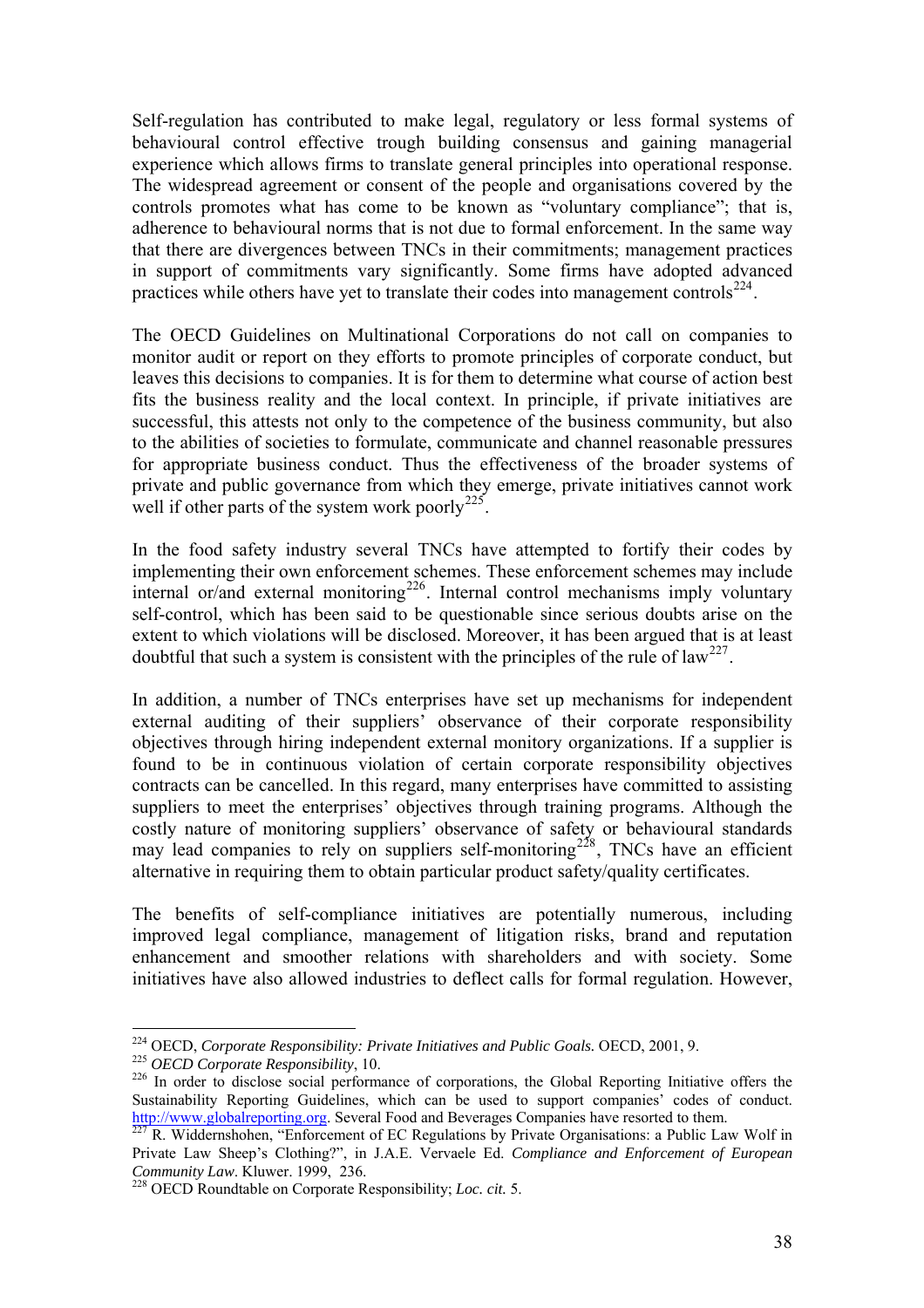TNCs imposition of self-compliance requirements on their suppliers may also lead to abusive situations.

## D. PRIVATE DISPUTE RESOLUTION

Private dispute resolution mechanisms become central for resolving certain food safety conflicts. Litigation among companies may take place due to a food safety related breach of contract. National courts or arbitration tribunals would resolve these disputes. However, considering that food safety regulation is aimed at protecting consumers, the more interesting disputes in this area are the civil liability cases brought before national courts. Torts imply a remedy approach. Tort law regulates risky activities *ex ante* through assignment of liability *ex post*. Therefore, it may work as an indirect incentive mechanism to promote food safety.

There has been a marked upsurge in actions initiated by individuals before national courts, particularly in the US, to hold TNC accountable under international law. Companies may be the only available persons to provide any compensation for damages, and itigating where the TNC is seated is an option that, despite its difficulties, must not be disregarded<sup>[229](#page-38-0)</sup>. In this regard, public authorities are developing liability regimes that span national borders<sup>[230](#page-38-1)</sup>. Hence, individuals are taking international law in their own hands, refocusing it on private actors and becoming agents its for internalisation in the domestic legal system.

International liability cases brought before US, UK, Canada and Australia courts reflect two main types of legal action: corporate compliance with international norms, and the intent that corporate behaviour as direct investors in other countries matches the standards of care that would be expected at home. The latest cases constitute an ultimate resort for consumers in countries where adequate regulation and/or judicial infrastructure is lacking. Although it has been maintained that TNCs are not only bound to abide by the laws of the host country in which they operate, but must also take into account the expert knowledge on health and safety in their home country<sup>[231](#page-38-2)</sup>, this is not so clear beyond certain labour related cases. In this regard it must be considered that courts should be hesitant in adopting an expansive view of TNCs corporate liability since it could amount to making foreign policy.

In the US no single federal statute regulates GMOs directly<sup>[232](#page-38-3)</sup>. The Aliens Tort Claims Act (ATCA) provides both a federal forum and a cause of action for aliens by giving district courts "... original jurisdiction of any civil action by an alien for a tort ...

<span id="page-38-0"></span><sup>229</sup> M. Galanter, "Law's elusive promise: learning form Bhopal", in M. Likosky Ed. *Transnational Legal* 

<span id="page-38-2"></span><span id="page-38-1"></span>

<sup>&</sup>lt;sup>230</sup> R.E. Löfstedt and G. Sjösted, *op. cit.* 309.<br><sup>231</sup> J. Woodroffe, "Regulating Multinational Corporations in a World of Nation States", in M.K. Addo, Ed. *Human Rights Standards and the Responsibility of Transnational Corporations*. Kluwer. 1999, 138, states that there are signs which avail for the possibility of courts judging unacceptable that TNCs operate with differing standards at home and abroad.

<span id="page-38-3"></span><sup>&</sup>lt;sup>232</sup> The EPA ("safe for the environment"), Food and Drug Administration (FDA – "safe to eat") and US Department of Agriculture (USDA – "safe to grow") share minimal supervisory responsibilities to regulate the plant health and pesticide aspects of GMO, while other characteristics remain unregulated. The FDA regulates GM food products under the FFDCA for food safety, but its authority is generally limited to the marketing aspects of GMO products. There is no U.S. GMO labelling law, but some healthfood companies voluntarily label their products "non-GMO".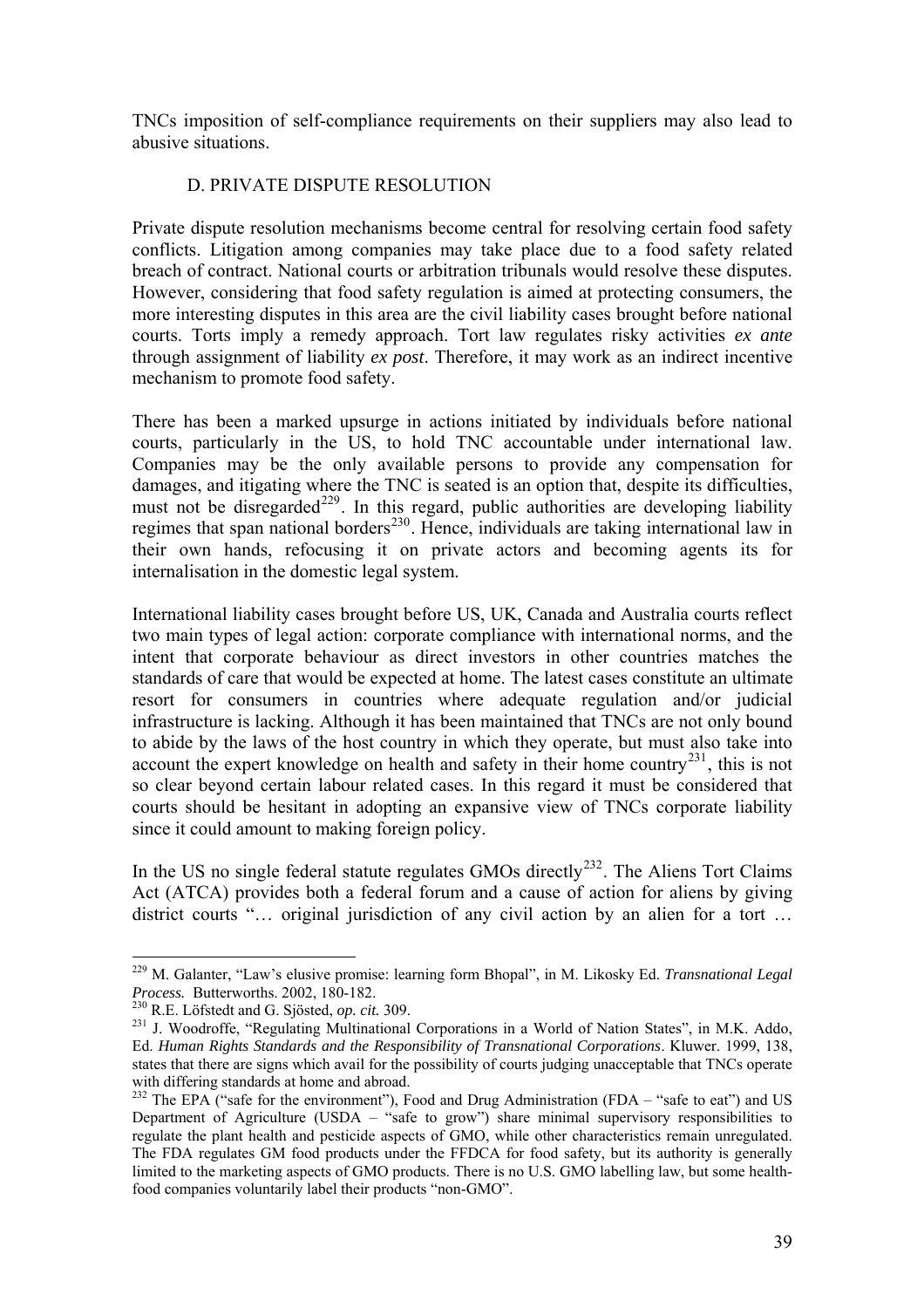committed in violation of the law of nations or a treaty of the United States"**[233](#page-39-0)**. Arguably, the ATCA's threat of liability for TNCs as private actors is pressure enough to force them to control their behaviour as to human rights in foreign nations**[234](#page-39-1)**. In the opinion of some, it does little to nothing to coerce good behaviour from  $TNCs^{235}$  $TNCs^{235}$  $TNCs^{235}$ . In this regard, it has to be considered that, since most corporate defendants have assets and wish to avail themselves of business opportunities in the US, the jurisdiction of the courts is easily accepted and acknowledged because defendants are fearful for their current or future economic assets and hopeful that future business opportunity is worth the risk of acquiescing jurisdiction<sup>[236](#page-39-3)</sup>.

In the EC, GMOs regulations do not cover civil liability<sup>[237](#page-39-4)</sup>. Nevertheless, the Products Liability Directive applies to foodstuff, and was reformed in order to include unprocessed primary agricultural products<sup>[238](#page-39-5)</sup>. In torts cases, the Brussels Convention<sup>[239](#page-39-6)</sup> and Council Regulation  $44/200^{240}$  $44/200^{240}$  $44/200^{240}$  on jurisdiction and the recognition and enforcement of judgements in civil and commercial matters recognizes the competence of the courts of the place where the harmful effect may occur when the defendant has his domicile in a Member state.

In any case, without legislation establishing a particular liability regimes, tort litigation implies a burden of proof on plaintiffs which makes it hard to succeed in GMOs cases**[241](#page-39-8)**.

## **IV. CONCLUSION**

 $\overline{a}$ 

In today's search for more open world, the persistent tensions between opposing forces are omnipresent in the food safety field. From the call for international harmonization to the call of respecting diversity; from the intervention of various international organizations and states to the action of private groups; from the cooperation to the competition among food business industries; from the industry's to the consumers' interests; from the non intervention to the intervention in food production and processing; from the predominance of objective science to the consideration of the

<span id="page-39-1"></span><span id="page-39-0"></span><sup>&</sup>lt;sup>233</sup> Aliens Tort Claims Act, 28 U.S.C.A.  $\&$  1350 (1789).<br><sup>234</sup> M.D. Ramsey, "Multinational Corporate Liability Under the Alien Tort Claims Act: Some Structural Concerns". *Hastings International and Comparative Law Review.* vol. 24, 2000-2001, 361, 365-366, stresses that the argument for expansive application of the ATCA rests upon problematic foundations  $^{235}$  M.B. Baker, *op. cit.* 110-111.

<span id="page-39-3"></span><span id="page-39-2"></span><sup>&</sup>lt;sup>236</sup> Describing this situation in the antitrust field, C. Otero García-Castrillón, "El alcance extraterritorial del derecho de la competencia y su utilización como medida comercial". *Gaceta Jurídica de la Unión* 

<span id="page-39-4"></span>*Europea y de la Competencia*. 212, 2001, 54.<br><sup>237</sup> Directive 2001/18 on the deliberate release into the environment of genetically modified organisms, repealing Directive 90/220/EEC, *OJCE* (2001) L 106/1. Regarding liability, the Commission undertook to bring forward a legislative proposal on environmental liability before the end of 2001. Presently, the Commission keeps on working on the proposal COM (2002) 17 final. Without particular references to civil liability, the EC regulation on GMOs include Regulation 1829/2003 on Genetically Modified Food and Feed, *OJCE* (2003) L 268/1, and Regulation 1946/2003 on the transboundary movement of genetically modified organisms, *OJCE* (2003) L 287/1. 238 Directive 85/374, *OJCE* (1985) L 210/29, modified by Directive 99/34, *OJCE* (1999) L 141/21. The

<span id="page-39-5"></span>numerous countries which have recently adopted special product liability rules have followed the EC model. M. Reimann, "Product Liability in a Global Context: the Hollow Victory of the European Model".

<span id="page-39-6"></span>European Review of Private Law, vol. 2, 2003, 128-154.<br><sup>239</sup> A consolidated version was published in *OJCE* (1998) L 27. Article 5.3 and 3.<br><sup>240</sup> *OJCE* (2001) L 12. Articles 5.3 and 3.<br><sup>241</sup> B. Endress, *op. cit.* 504-50

<span id="page-39-7"></span>

<span id="page-39-8"></span>